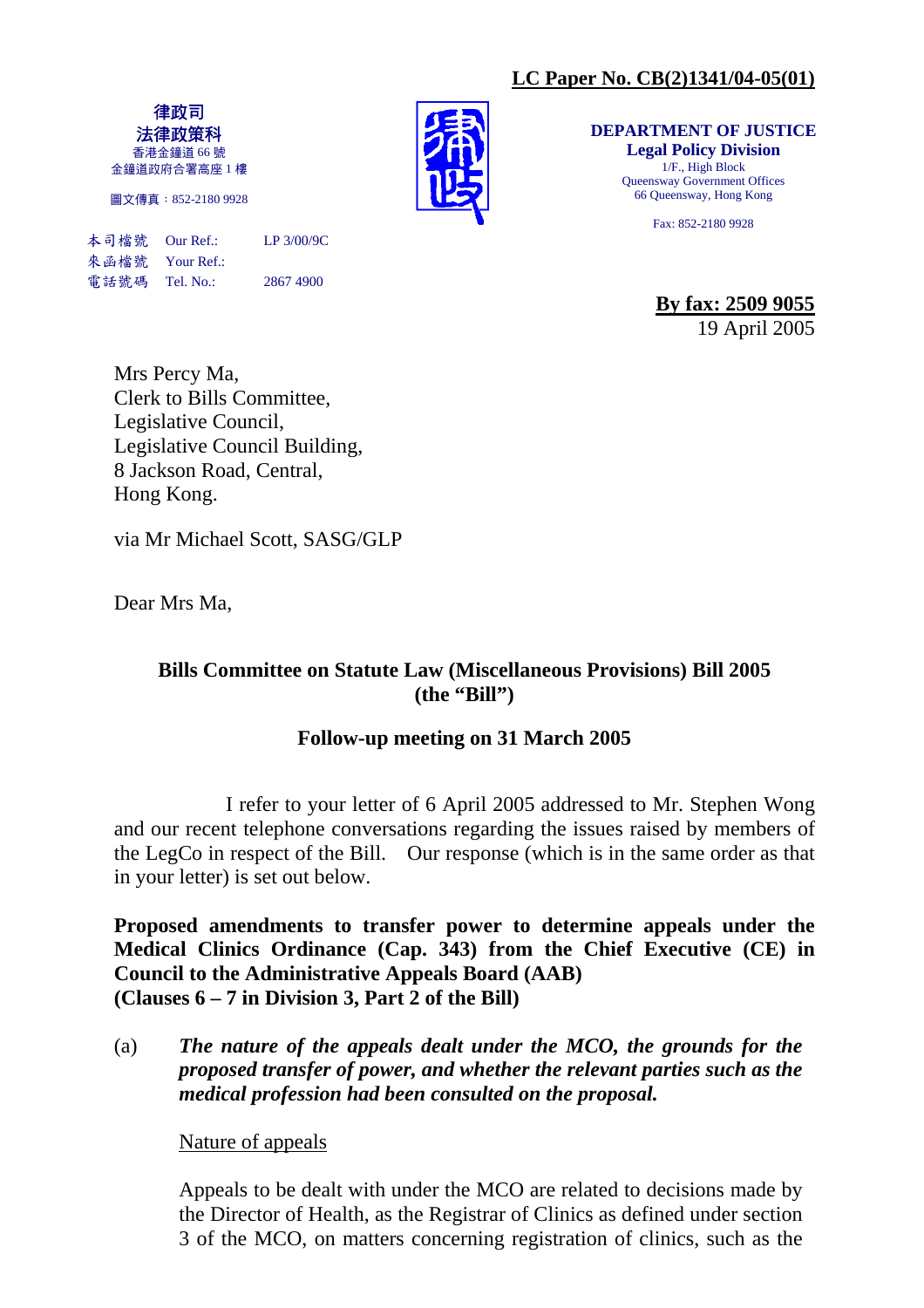refusal of an application for registration or de-registration.

#### The grounds for the proposed transfer of power

The AAB is a general appeals board. It handles a wide range of statutory appeals against certain administrative decisions. In view of the fact that the appeals to be dealt with under the MCO are relatively minor and administrative in nature, and do not have important socio-political or economic implications, we consider that the proposed transfer of power would be desirable.

#### Whether relevant parties had been consulted

Since the proposed change is considered a technical issue and will not compromise the right to appeal as provided for in the MCO, no consultation has been conducted.

#### (b) *The composition of AAB, and the differences between the procedures in handling appeals by the CE in Council and AAB.*

#### The composition of AAB

The Board is established under the Administrative Appeals Board Ordinance (Cap. 442) (AABO), and currently consists of one Chairman, two Deputy Chairmen and a panel of 46 members. The membership list is attached at **Annex**. Under section 6 of Cap. 442, the Chairman or Deputy Chairman of the AAB shall be persons who are qualified for appointment as District Judges under section 5 of the District Court Ordinance (Cap. 336).

#### The procedure in handling appeals under the MCO by the CE in Council

The CE in Council is currently responsible for determining appeals by way of petition submitted under the MCO.

The authority for processing the paperwork in connection with the appeals under the MCO is the Secretary for Health, Welfare and Food (SHWF). On receipt of an appeal, SHWF will direct the respondent Department i.e. Department of Health (DH) to produce relevant information such as the facts relating to the case, the departmental policy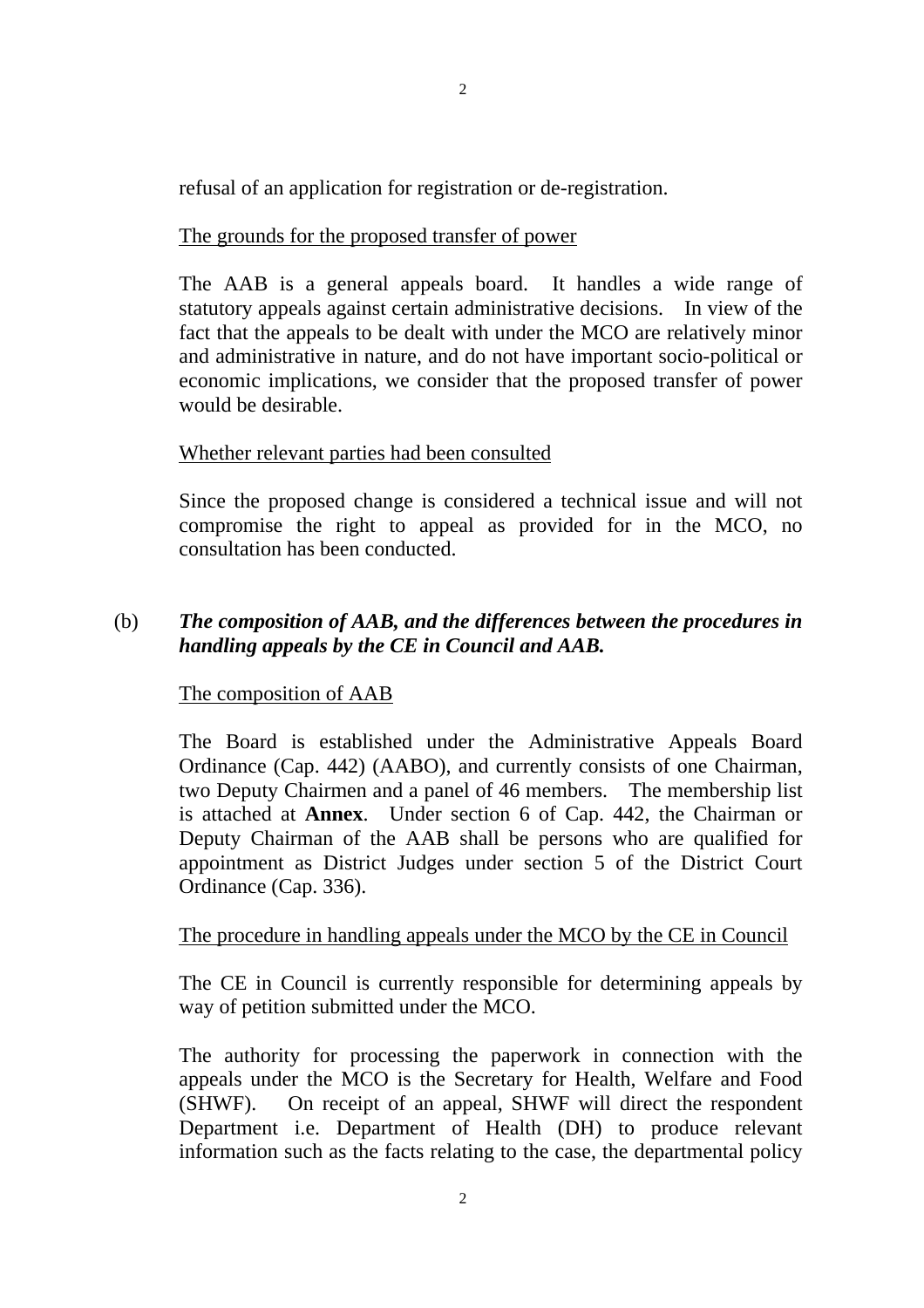on the matter being contested, the reasons for arriving at the decision being contested etc. SHWF will then forward the information mentioned above to the appellant and invite him to comment in writing on them, within a prescribed period.

On receipt of further written comments from the appellant, SHWF will prepare for the consideration of the CE in Council a submission of the case, which will include a summary of the original appeal and of any further comments received from the appellant, together with a brief summary of the arguments behind the original decision against which the appeal is lodged. After consideration by the CE in Council of the appeal, SHWF will inform the appellant the decision of the CE in Council.

#### The procedures in handling appeals by the AAB

To lodge an appeal, an appellant should complete the appeal form and forward it to the Secretary to the AAB within the time limit specified in the AABO under which the right of appeal exists, or within 28 days after receiving notice of the decision in the case where no such time limit is prescribed.

After an appeal has been accepted by the AAB, the respondent (i.e. the deciding authority whose decision has been appealed against) will be required to lodge with the Board and the appellant within 28 days a statement setting out the reasons and policy for the decision. The appellant can make representations on the statement to the Board within a specified period.

The AAB will normally conduct a hearing. An appeal board comprising the Chairman or the Deputy Chairman together with two panel members will be formed to consider each appeal. Parties to the appeal will be invited to make representations or be represented by a barrister or a solicitor at the hearing. They may request the Board to call witnesses to give evidence if needed. Parties to the appeal will be informed of the Board's decision in writing and of the reasons of its decision.

#### Brief comparison of the two channels in respect of their procedures

 $\triangleright$  The deliberation of appeals by the CE in Council is not open to the public. The hearing of an appeal to the AAB shall be in public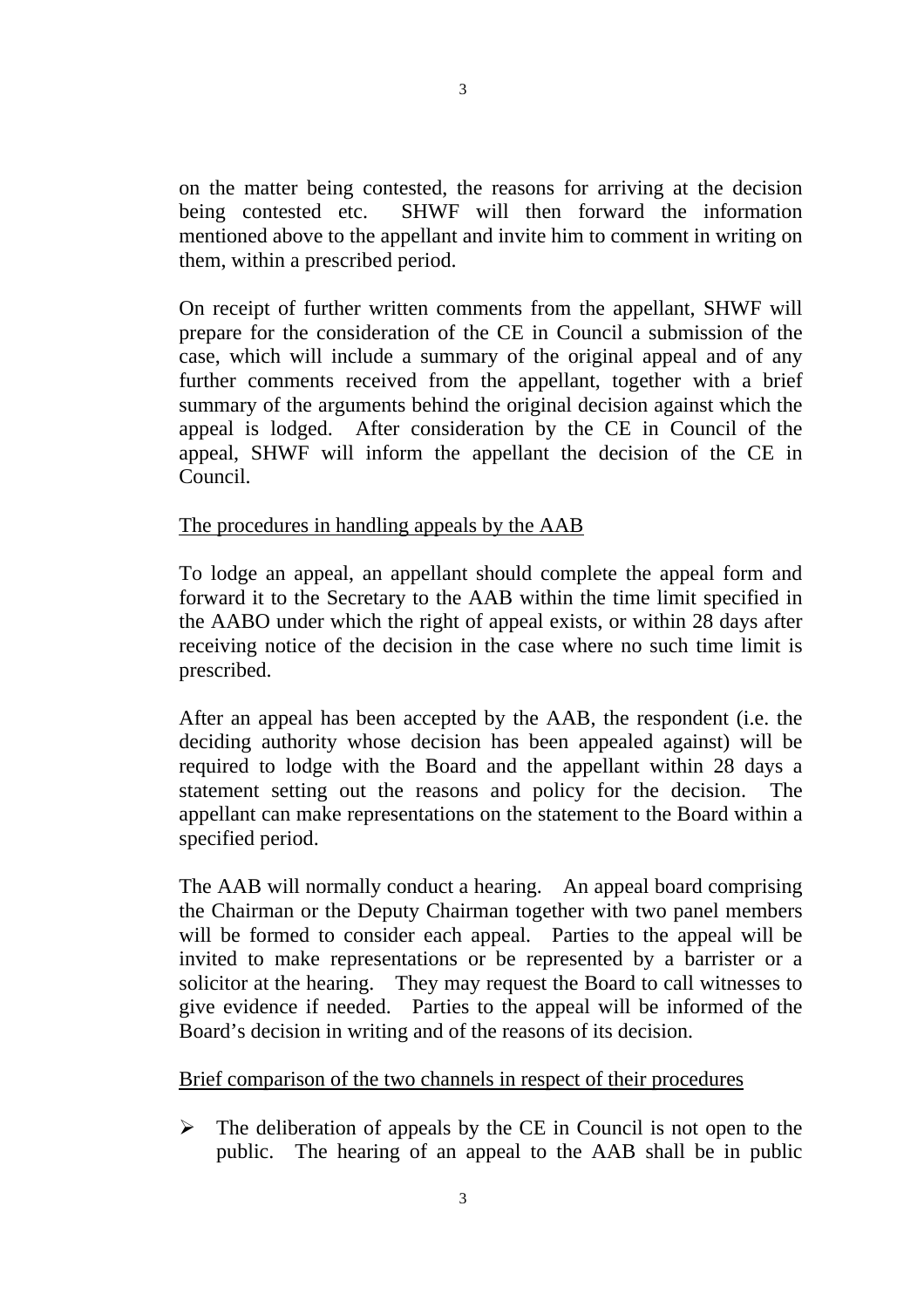except in special circumstances provided for in Cap. 442.

 $\triangleright$  For appeals to the CE in Council, neither officials of the DH nor the appellant will be present during the consideration of the appeals. For appeals to the AAB, parties to an appeal may appear and be present at the hearing of the appeal and may make representations or be represented either by a barrister or a solicitor or, with the approval of the Secretary of the Board, by any other person authorized by any of the parties in writing. The respondent may be represented by a legal officer within the meaning of the Legal Officers Ordinance (Cap 87).

#### **Proposed amendments to transfer of chairmanship of certain rules committees from the Chief Justice to the Chief Judge of the High Court (Clauses 8 to 10 in Division 4, Part 2 of the Bill)**

#### (c) **Background**

At the  $1<sup>st</sup>$  Bills Committee meeting held on 31 March 2005, the administration was requested to respond/provide information in relation to a number of issues. Insofar as the amendments initiated by the judiciary are concerned, the Administration is requested to provide information on the grounds for proposing the amendments in clauses 8 to 10 of the bill to transfer the chairmanship of certain rules committees from the Chief Justice (CJ) to the Chief Judge of the High Court (CJHC).

#### **Judiciary's response**

 The grounds for proposing the above amendments are set out below -

 (i) Section 55(1) of the High Court Ordinance (HCO) (Cap. 4) provides that the Rules of the High Court shall be made by the High Court Rules Committee (HCRC). The HCRC is at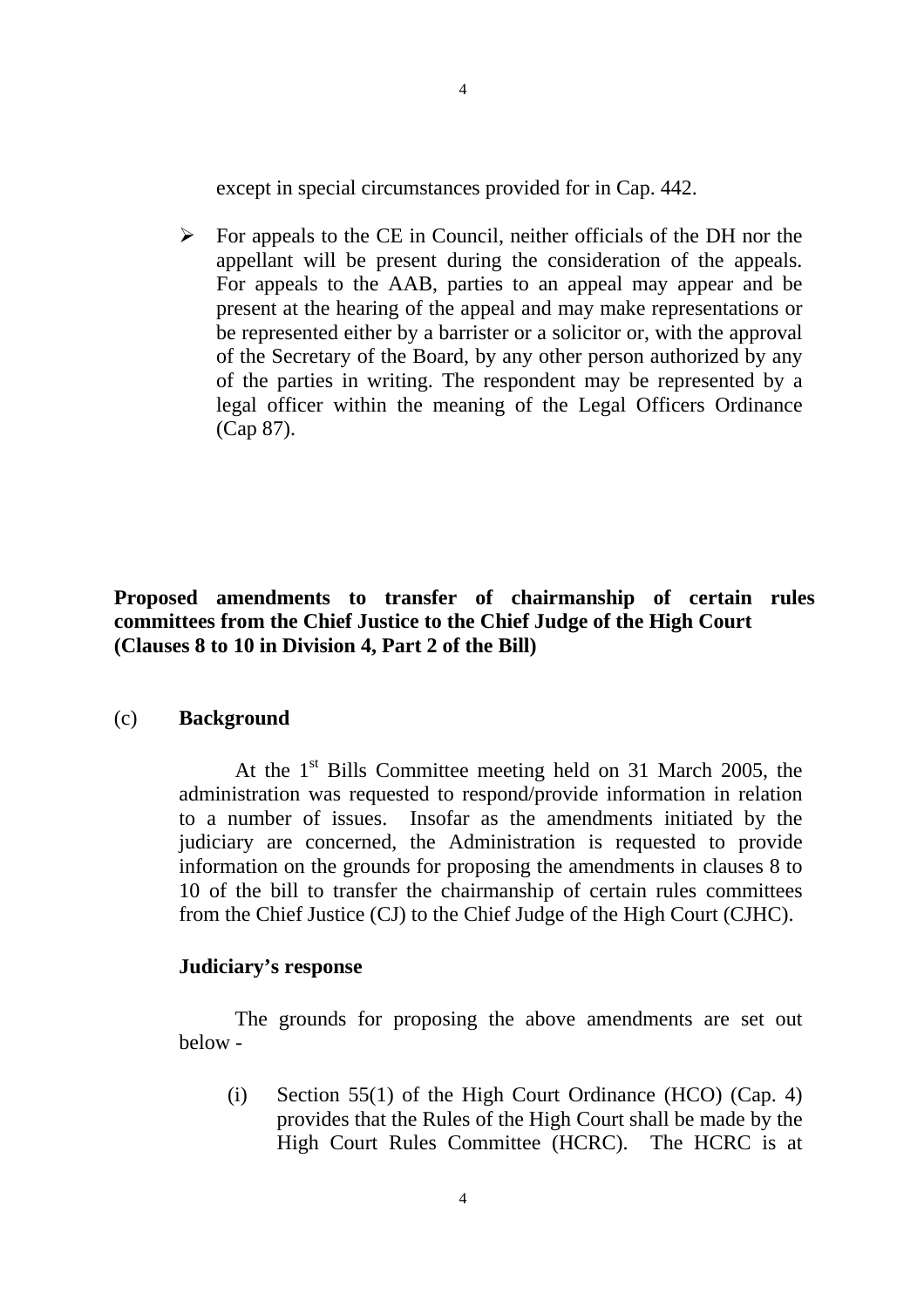present chaired by the CJ. As the Rules of the High Court regulate and prescribe the procedures to be followed in the High Court, it is considered more appropriate for the CJHC, as the court leader of the High Court, to chair the HCRC;

- (ii) Section 9(1) of the Criminal Procedure Ordinance (CPO) (Cap. 221) provides for the making of rules and orders regulating the practice and procedure under the Ordinance by the Criminal Procedure Rules Committee (CPRC), which shall be chaired by the CJ. As the rules and orders made by the CPRC govern criminal proceedings mainly in the High Court (and in some cases may also apply to the District Court and the Magistrates' Court), following the same reasoning as in (i) above, it is considered more appropriate for the CJHC to chair the CPRC; and
- (iii) Section 17(1) of the District Court Ordinance (DCO) (Cap. 336) provides for the establishment of the District Court Rules Committee (DCRC) and its Chairman shall be the CJ. As the Rules of the District Court follow largely the Rules of the High Court, it is considered that for the same reasons as in (i) and (ii) above, the chairmanship of the DCRC should likewise be transferred to the CJHC.

# **Proposed amendments to change the name of the Convocation of the Chinese University of Hong Kong from "**評議會**" to "**校友評議會**" (Clauses 16 to 26 in Division 1, Part 3 of the Bill)**

(d) Amongst the local universities, at present only the Chinese University of Hong Kong and the University of Hong Kong (HKU) have established a Convocation in accordance with their governing legislation. The Chinese name of HKU's Convocation is "畢業生議會".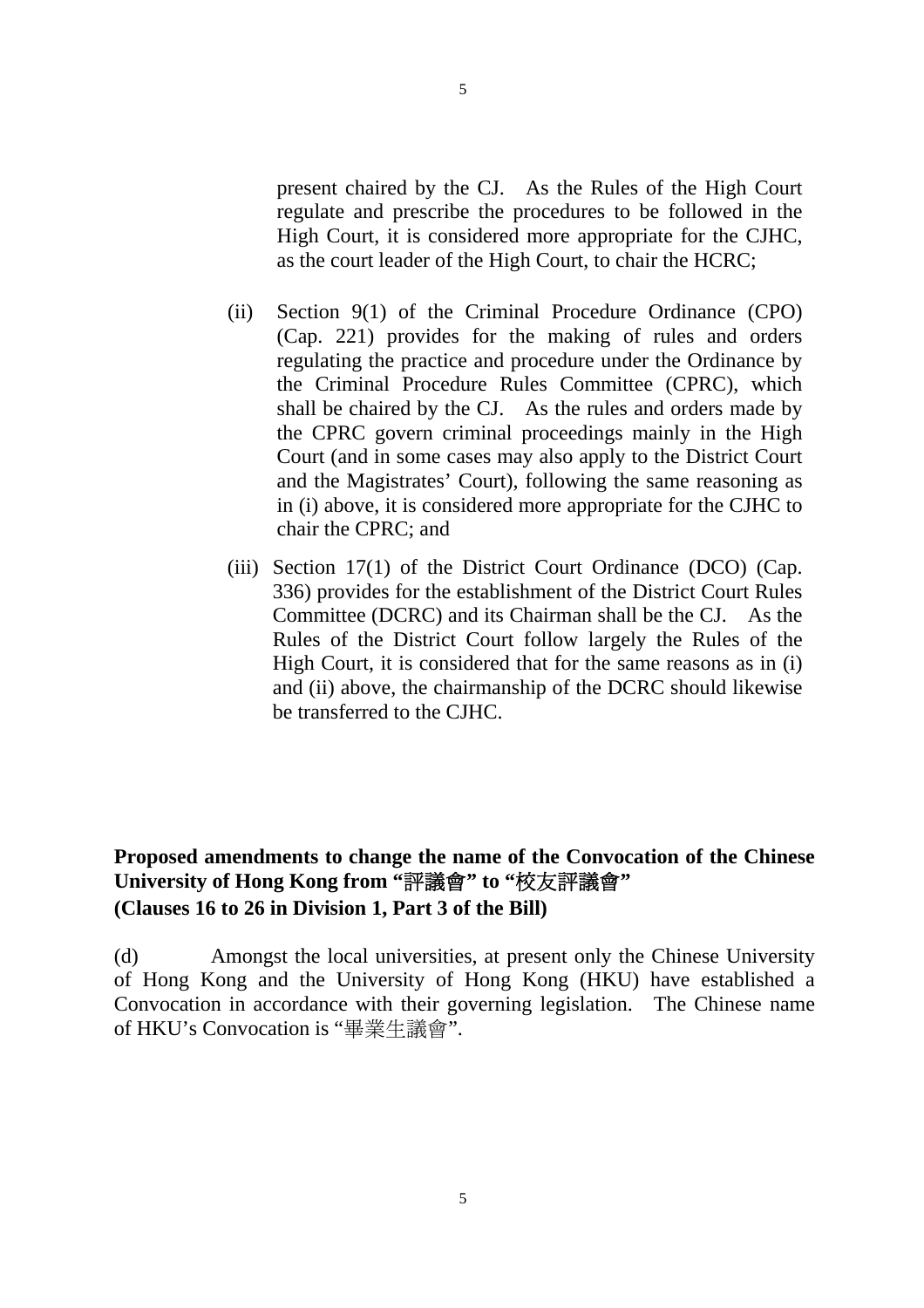#### **Proposed amendments to the Firearms and Ammunition Ordinance (Cap. 238) to make the possession of imitation firearms an indictable offence (Clause 34 in Division 6, Part 3 of the Bill)**

(e) to (g) As discussed by telephone on 11 April 2005, we propose to move Committee stage amendments to withdraw/or to amend the present amendments to section 20 for the reasons stated below.

 In HKSAR v. LAM Kwong-wai and Another C.A. 213/2003, it was held that section 20(1) of the Firearms and Ammunition Ordinance, Chapter 238 was inconsistent with the Bill of Rights, as and when read with section 20(3)(c). The Court of Appeal has certified a point of law. We are applying for leave to appeal to the Hong Kong Court of Final Appeal. The application will be heard by the Appeal Committee on 26 April 2005.

 Section 20 will have to be amended in some other way in the light of the decision on final appeal. If the Appeal Committee grants leave, we may need to wait several months for the final appeal to be heard and we do not want the Bill to be delayed. If the Appeal Committee does not grant leave, we will need to amend s. 20 in the light of the Court of Appeal's decision. In either case, we need to reconsider how section 20 should be amended.

**Proposed amendments to the Prevention of Bribery Ordinance (Cap. 201) to prohibit a person who is required to surrender his travel document from leaving Hong Kong** 

**(Clauses 35 and 36 in Division 7, Part 3 of the Bill)** 

(h) *The objective of the proposed amendments, and how the proposed amendments and other enforcement measures could ensure that a person who is the subject of a notice under section 17A(1) of the Prevention of Bribery Ordinance (POBO) (Cap. 201) to surrender his travel document would be prevented from leaving Hong Kong while such a notice is in force. As members have pointed out, an individual could be arrested if he fails to surrender his travel document. However, when he uses his Hong Kong identity Card (not being a travel document) to leave Hong Kong, he would be allowed to leave under section 17A(1) of the POBO.*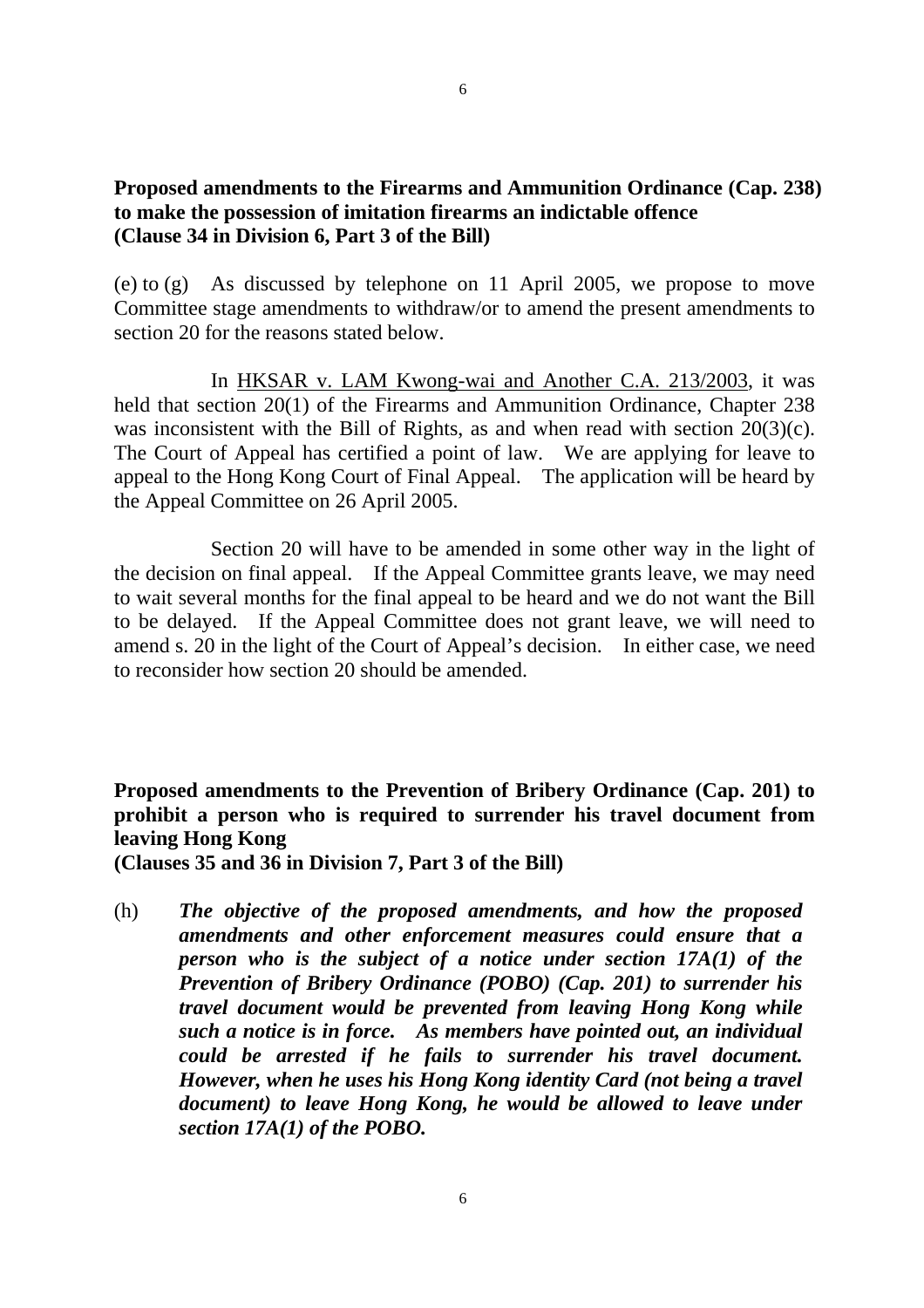We propose to amend the Prevention of Bribery Ordinance (POBO) to achieve two objectives. First, to prohibit a person who has been required by notice under section  $17A(1)$  of the POBO to surrender his travel documents from leaving Hong Kong. Second, to clarify that Police officers and persons appointed by the Commissioner of the Independent Commission Against Corruption ("ICAC") have the power to arrest a person who has failed to comply with the notice under section  $17A(1)$  of the POBO to surrender his travel documents.

If amended, section 17A(3) of the POBO will read "a person on whom a notice under subsection (1) is served shall comply with such notice forthwith and shall not leave Hong Kong while the notice is in force". Such a person will then be prohibited by statute from leaving Hong Kong. He will be placed on the Immigration Watch List. Should he attempt to leave Hong Kong, he will be stopped by Immigration officers at the immigration control point and his departure from Hong Kong denied. The Government's intention is to stop such person from leaving Hong Kong. There is no need to give additional power of arrest to the Immigration officers.

Under the existing section 17A(4) of the POBO, if a person on whom a s.17A(1) notice has been served fails to comply with the notice to surrender all his travel documents, he "may thereupon be arrested" and taken before the magistrate. The magistrate may commit him to prison to be safely kept until he surrenders all his travel documents. However, section 17A(4) does not specify clearly that both the Police and ICAC officers may arrest the person. Our proposed amendment makes it clear that the two law enforcement agencies have the power to arrest a suspect who fails to surrender his travel documents.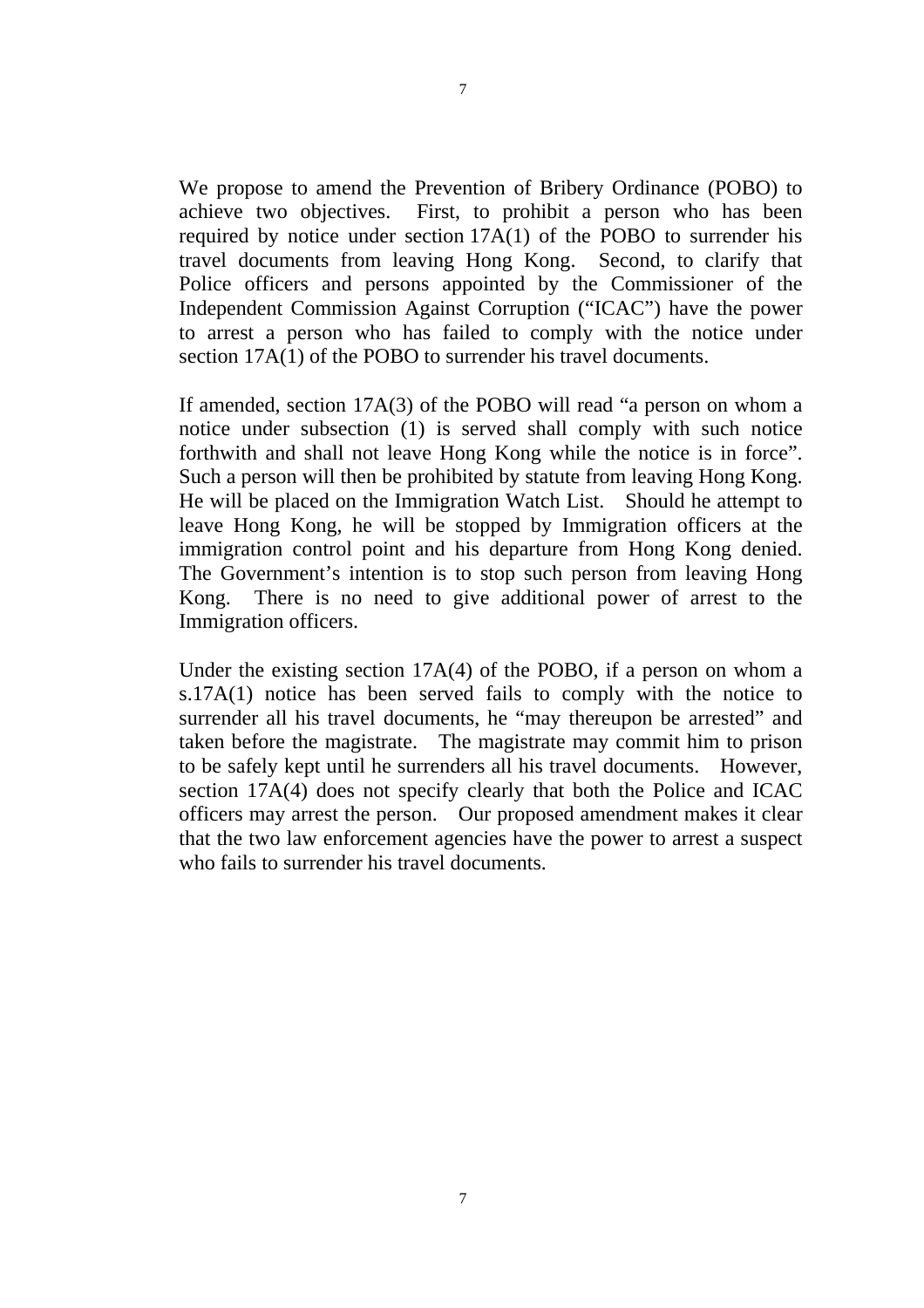#### **Proposed amendments to repeal provisions in Ordinances providing that a decision of the Court of Appeal on an appeal is final (Clauses 39 to 121 in division 9, Part 3 of the Bill)**

(i) The judgment of the Court of Final Appeal in A solicitor v The Law Society of Hong Kong  $\&$  SJ, which held that section 13(1) of the Legal Practitioners Ordinance (Cap. 159) was unconstitutional is attached.

#### **Proposal to remove a discrepancy in meaning between the English and Chinese texts of section 4(28) of the Summary Offences Ordinance (Cap. 228) (Clause 189 in Division 2, Part 6 of the Bill)**

- (i) The basis for the proposal is the court case HKSAR v Lau San Ching  $\&$ Others. The proposed amendment is to effect a technical amendment to the Chinese text of section 4(28) of the Summary Offences Ordinance (which is identified in the case to be inconsistent with its English text), so that it will better tally with the English text, which the Court of First Instance has ruled to take precedence. The brief facts of the case and the relevant judgement made by Lugar-Mawson J are as follows –
	- (1) The defendants were convicted of causing an obstruction in a public place, contrary to s.4(28) of the Summary Offences Ordinance (Cap. 228). A ceremony took place outside the Hong Kong Convention and Exhibition Centre at a flagpole twice a day. In the afternoon in question, the defendants chained themselves to the flagpole where the flag-raising ceremony took place and displayed banners bearing political messages. They refused to leave peacefully when asked to do so by the police, despite being warned that they were trespassing and that a breach of the peace was likely to occur. Later, police officers removed them from the area. The defendants were convicted in the Magistracy as charged and they appealed to the Court of First Instance against the conviction.
	- (2) The Court of First Instance held that, because the word "may" is omitted from the Chinese text, there was a clear conflict between the English and the Chinese texts of section 4(28) of Cap. 228. The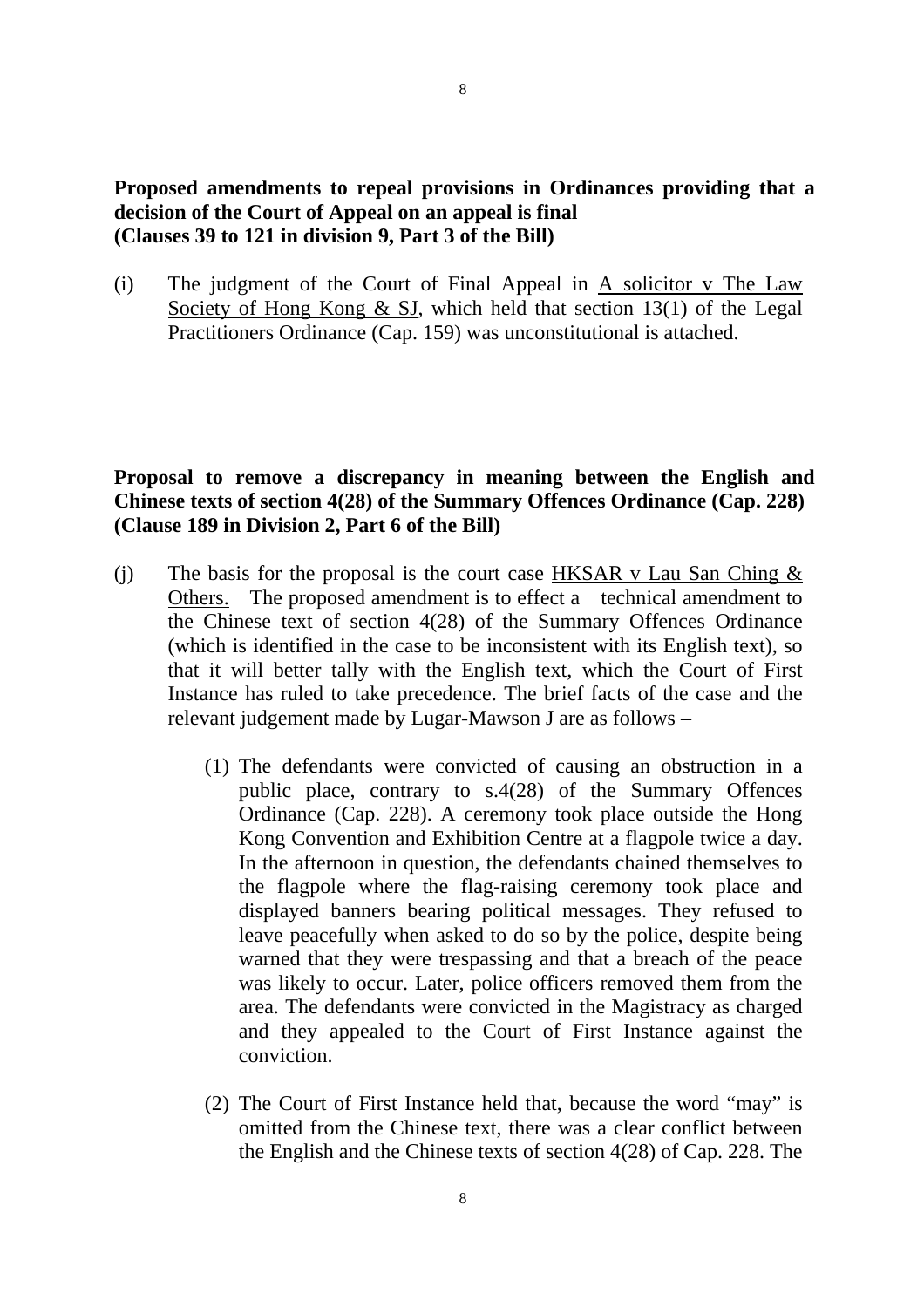English text creates an offence when any person does any act whereby obstruction *may accrue* to a public place. On the other hand, the Chinese text creates an offence when any person does any act whereby obstruction *actually accrues* to a public place. The offence, therefore, is given a narrower meaning in the Chinese text.

- (3) Section 4 creates a long list of offences for certain acts or omissions designed to protect the interests of the general public at large. Many of the offences the section creates are there to ensure that acts of the individuals do not encroach upon the rights of others to use and enjoy, without obstruction, discomfort, interference or the risk of injury, areas that are public places.
- (4) Section 4(28) is preventive in nature. It is designed to prevent the obstruction of public places, the seashore or the adjacent waterways.
- (5) The Court agreed with the Magistrate who dealt with this case, that the offence was made out once the defendants, without lawful authority or excuse, did an act whereby an obstruction, whether directly or consequentially, may naturally have resulted in a public place. The issue of whether obstruction may naturally result should be judged objectively. It was not necessary for the prosecution to prove knowledge on the defendants' part that they might have obstructed the flag-lowering ceremony had they remained chained to the flagpole. The obstruction would accrue, and the offence was complete at the very moment they chained themselves to the flagpole.
- (6) The Court concluded that as the English text of the Ordinance was the original official text, which had existed since 1932, from which the Chinese text was subsequently prepared and declared authentic in 1992, the meaning borne by the original official English text, should take precedence over the authenticated Chinese text.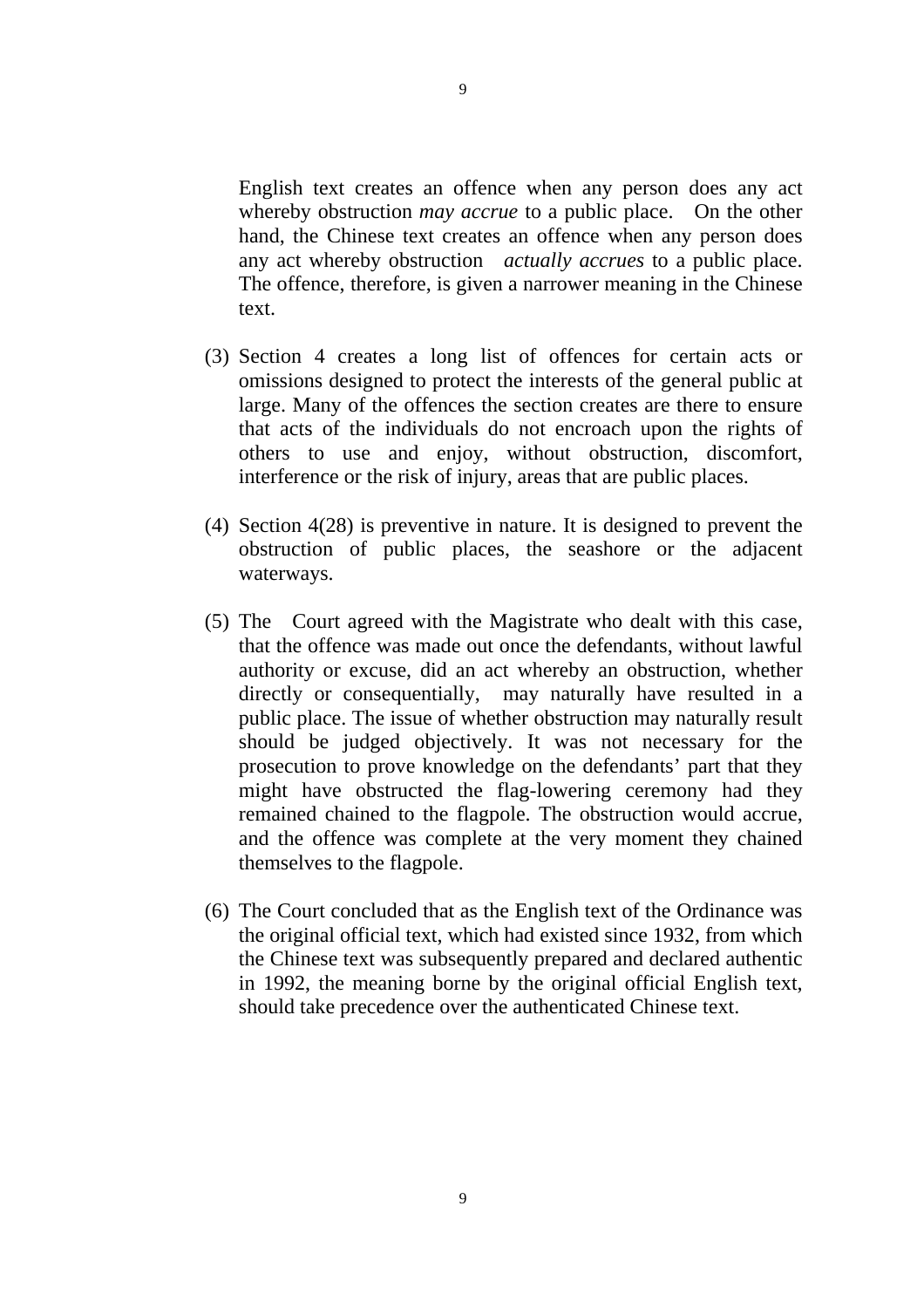With best regards,

Yours sincerely,

(Ms Stella Chan) Government Counsel General Legal Policy/Legal Policy Division 19 April 2005

#316130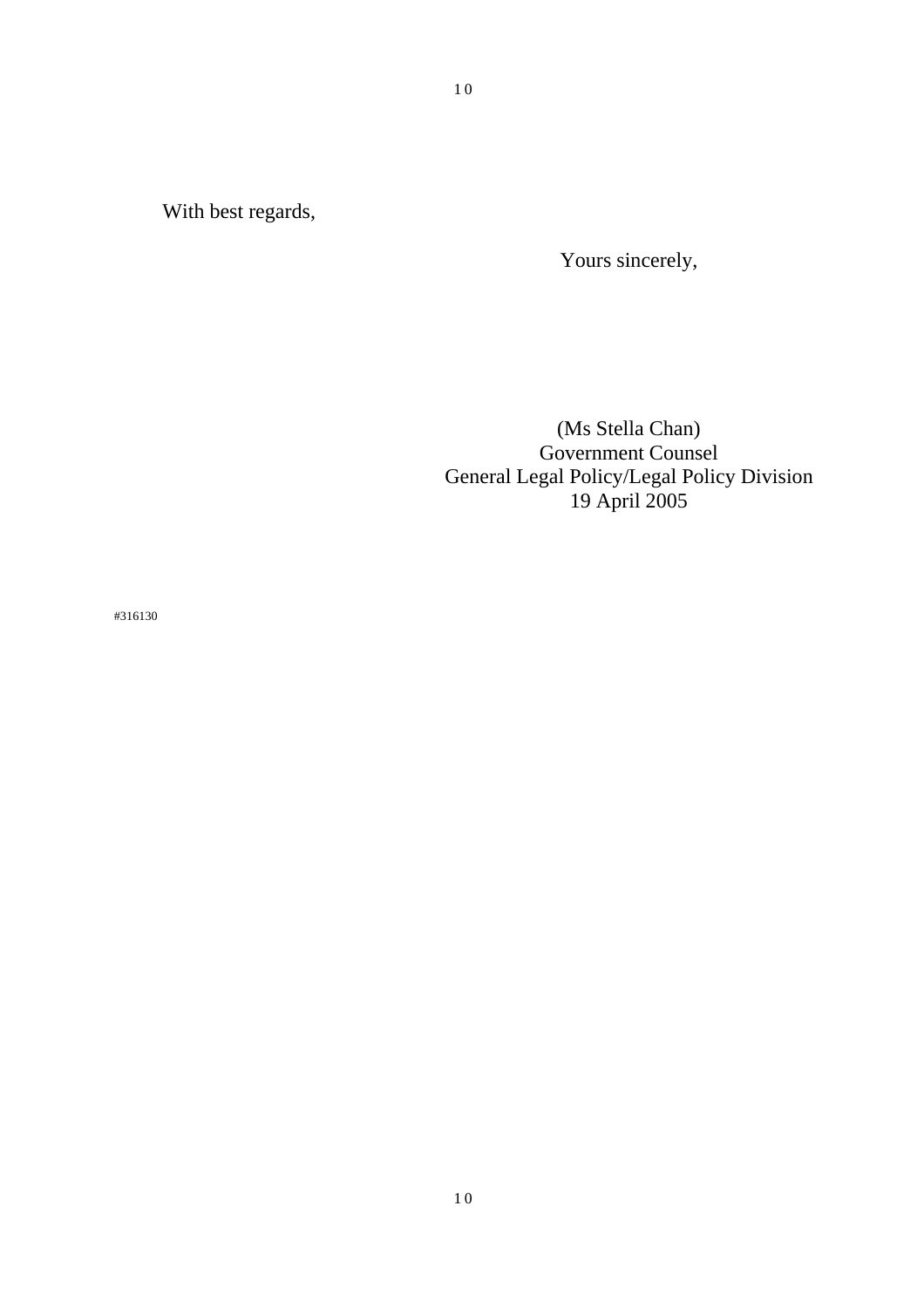#### **Annex** 附 件

#### Administrative Appeals Board

#### 行政上訴委員會

Chairman 主 席

Mr LEONG Shiu-chung, G.B.S. 梁紹中先生

Deputy Chairmen 副主席

Her Honour Judge Maggie POON 區域法院法官潘敏琦

Her Honour Judge Mary YUEN 區域法院法官源麗華

Panel Members 小組成員

- 1. Professor Alfred CHAN Cheung-ming, J.P. 陳章明教授 25. Mrs. Mary LEUNG LING Tien-wei 梁林天慧女士
- 2. Mr. Paul CHAN Kam-cheung, J.P. 陳錦祥先生
- 3. Mr. CHAN Kin-por 陳健波先生
- 
- 5. Mr. Jimson CHAN Wing-tai, J.P. 陳永泰先生 28. Mr. Francis LUI Yiu-tung 呂耀東先生
- 6. Dr. Anissa CHAN WONG Lai-kuen 陳黃麗娟博士
- 7. Mrs. Lina CHENG TANG Ho-kuen 鄭鄧荷娟女士
- 8. Mr. Hector CHEUNG Yuk-kwan 張玉崑先生
- 
- 10. Ms. Sansan CHING Teh-chi 程德智女士
- 11. Mr. Nicholas CHIU Sai-chuen, J.P. 趙世存先生

4. Mrs. Rosalind CHAN 陳璐茜女士 27. Mr. Willie LUI Pok-shek, J.P. 呂博碩先生

26. Mr. Frederick LUI Lai-cheung, J.P. 呂禮章先生

- 
- 29. Ms. Gidget LUN Kit-chi 倫潔芝女士
- 30. Miss Winnie LUN Pong-hing 倫龐卿女士
- 31. Mr. Stephen NG Chi-wing, J.P. 吳志榮先生
- 32. Mr. Almon POON Chin-hung, J.P. 潘展鴻先生
- 9. Ms. Ann CHIANG Lai-wan 蔣麗芸女士 33. Ms. Elle SHUM Mun-ling, J.P. 岑敏玲女士
	- 34. Mrs. Dianthus TONG LAU Mui-sum 唐劉梅心女士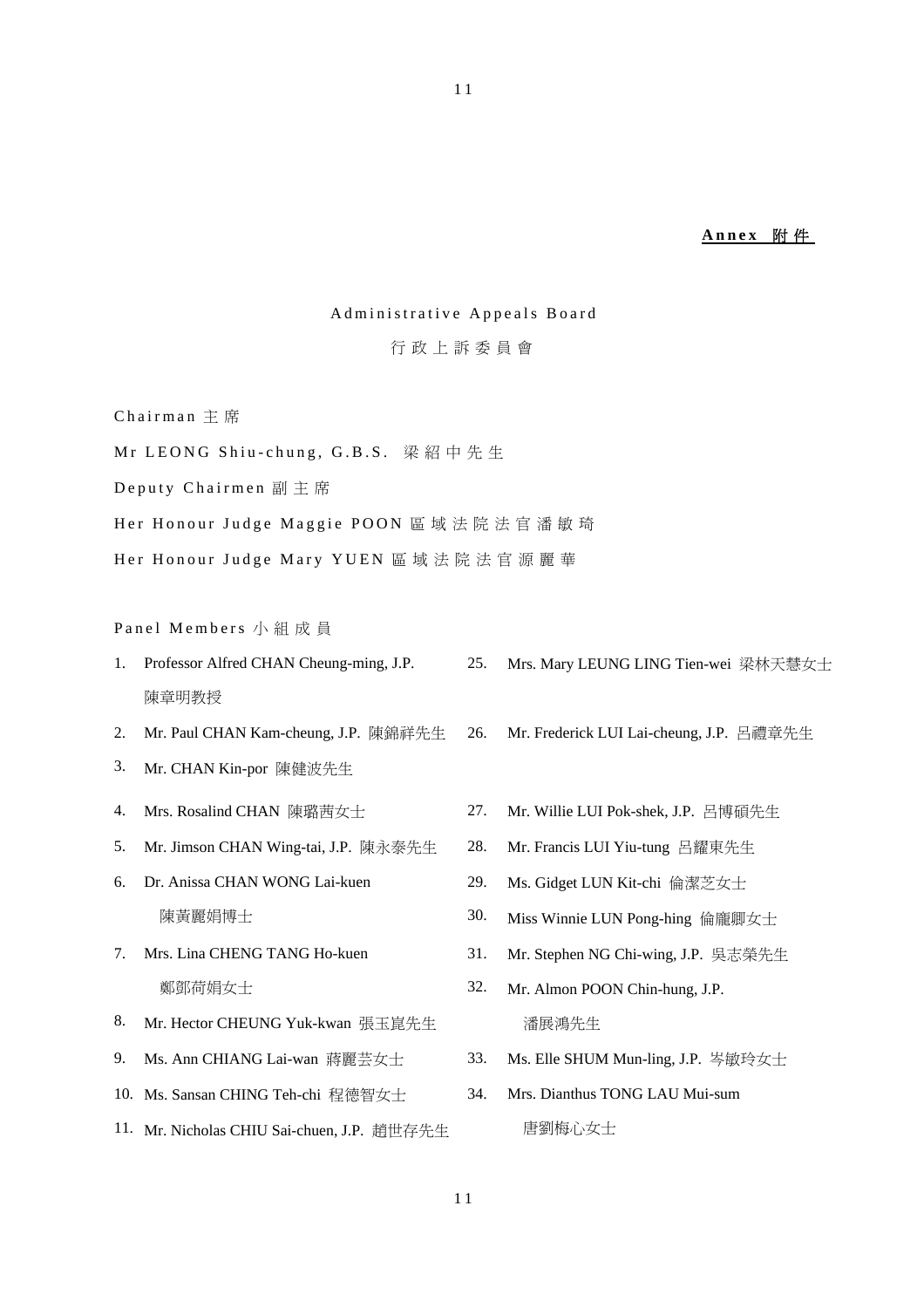- 1 2
- 12. Miss Anna CHOW Suk-han 周淑嫻女士 35. Dr. TSE Tsun-him 謝俊謙博士
- 
- 14. Mr. Hanson JAY Wang-kit 謝宏傑先生
- 15. Professor JIM Chi-yung, J.P. 詹志勇教授
- 16. Mr. Lester KWOK Chi-hang, J.P. 郭志桁先生
- 17. Mr. KWONG Chi-keung 鄺志強先生
- 
- 
- 20. Dr. Teresa LAM LEUNG Yin-ting 林梁燕婷博士
- 
- 22. Mr. Stephen LAU Man-lung, J.P. 劉文龍先生 44. Mr. YAU Chung-wan 丘頌云先生
- 23. Mrs. LAU YU Po-kwan, J.P. 劉余寶女士 45. Mr William YIP Che-man 葉次文先生
- 24. Ir. Edmund LEUNG Kwong-ho, J.P. 梁廣灝工程師

Secretary 秘書

Ms Anna CHAN 陳念才女士

- 
- 13. Ms. Wailee CHOW, J.P. 周蕙禮女士 36. Mr. Thomas TSUI Chun-man 徐振文先生
	- 37. Mr Vincent WAN Shui-tong 尹樹棠先生
	- 38. Mr. Christopher WONG Ching-lok 汪整樂先生
	- 39. Mr. Ronny WONG Fook-hum, S.C., J.P. 黃福鑫先生
- 18. Mr. Daniel LAM Chun, B.B.S., J.P. 林濬先生 40. Mrs. WONG MAK Kit-ling 王麥潔玲女士
- 19. Mr. David LAM Tai-wai 林大偉先生 41. Ms. WONG Mee-chun, J.P. 黃美春女士
	- 42. Miss. Mary Teresa WONG Tak-lan 黃德蘭女士
- 21. Mr. LAU Chi-keung, J.P. 劉智強先生 43. Dr. Philip WU Po-him, J.P. 伍步謙博士
	-
	-
	- 46. Mrs. Kathleen YIP HO Tsang-yue, J.P. 葉賀曾愉女士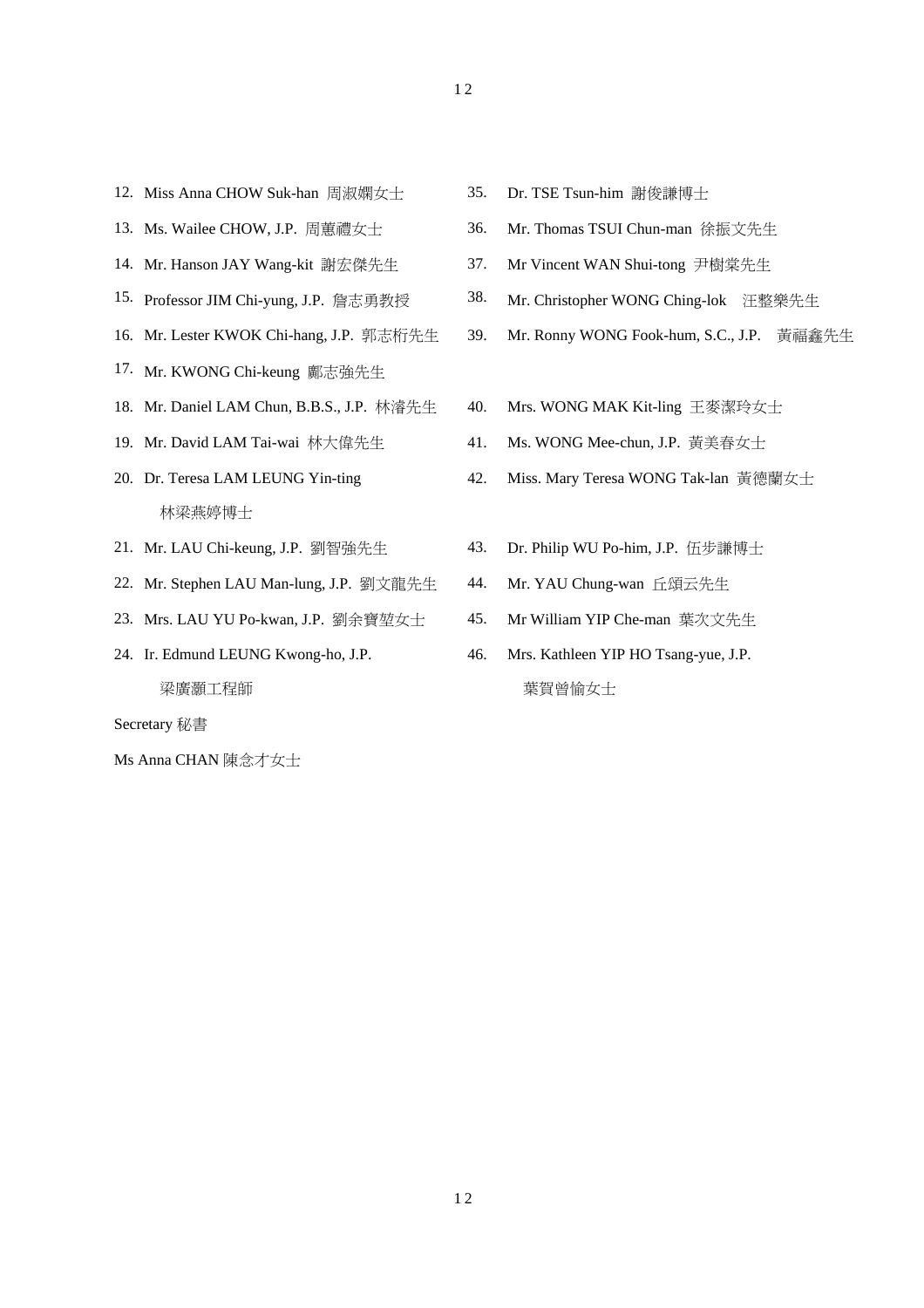FACV No. 7 of 2003

# **IN THE COURT OF FINAL APPEAL OF THE HONG KONG SPECIAL ADMINISTRATIVE REGION**

**FINAL APPEAL NO. 7 OF 2003 (CIVIL)**  (ON APPEAL FROM CACV NO. 2 OF 2001)

\_\_\_\_\_\_\_\_\_\_\_\_\_\_\_\_\_\_\_\_\_

Between:

#### **A SOLICITOR Appellant**

#### **- and -**

#### **THE LAW SOCIETY OF HONG KONG Respondent**

\_\_\_\_\_\_\_\_\_\_\_\_\_\_\_\_\_\_\_\_\_

#### **SECRETARY FOR JUSTICE Intervener**

Court: Chief Justice Li, Mr Justice Bokhary PJ, Mr Justice Chan PJ, Mr Justice Ribeiro PJ and Lord Scott of Foscote NPJ

Dates of Hearing: 25-27 November 2003

Date of Judgment: 19 December 2003

**J U D G M E N T**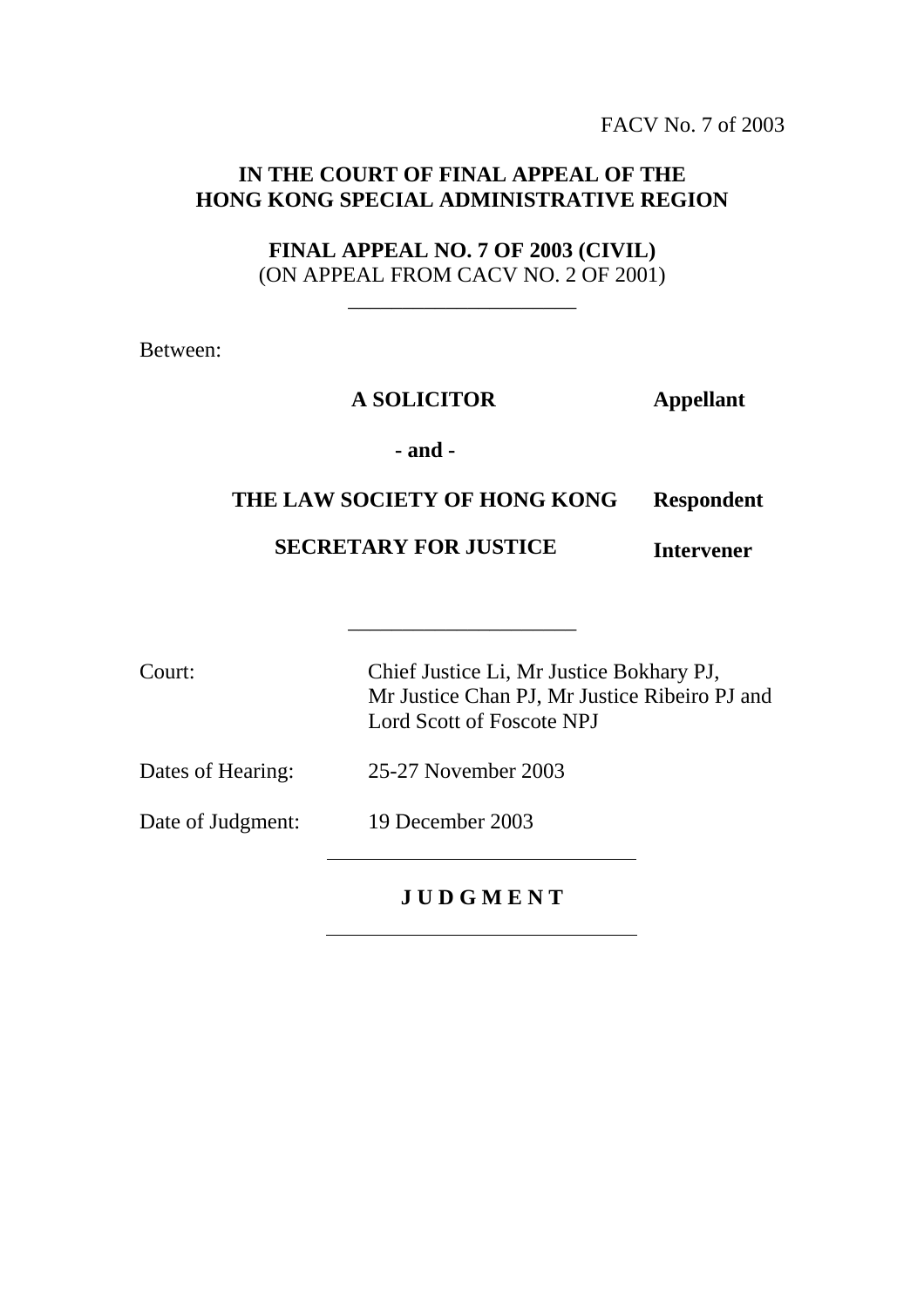#### Chief Justice Li:

#### *Introduction*

1. The statutory framework for the regulation of the solicitors profession is provided for by the Legal Practitioners Ordinance Cap. 159, ("the Ordinance") and the rules made thereunder by the Council of the Law Society with the prior approval of the Chief Justice: section 73. Such rules are revised from time to time to meet changing needs and circumstances.

2. Since 1992, consistently with developments in other jurisdictions, the Solicitors' Practice Rules ("the Rules") have permitted solicitors to promote their practice in accordance with the Solicitors' Practice Promotion Code ("the Code") made by the Council with the Chief Justice's prior approval: Rule 2AA of the Rules. The Code specifies general principles which any practice promotion should comply with. These include the principle that "practice promotion shall be decent, legal, honest and truthful and shall not be likely to mislead or deceive, whether by inclusion or omission": paragraph 6(a) of the Code.

3. The appellant is a solicitor and is the principal of his firm. In 1998, the Housing Authority launched a scheme giving its tenants in a number of public housing estates the opportunity to purchase the flats they were occupying. Tenants who decided to purchase would require conveyancing services. The firm used promotional materials, including circulars to households in the public housing estates covered by the scheme, to publicise its conveyancing services. The Law Society brought complaints against the appellant alleging that the firm's promotional materials were in breach of the Code and the Rules.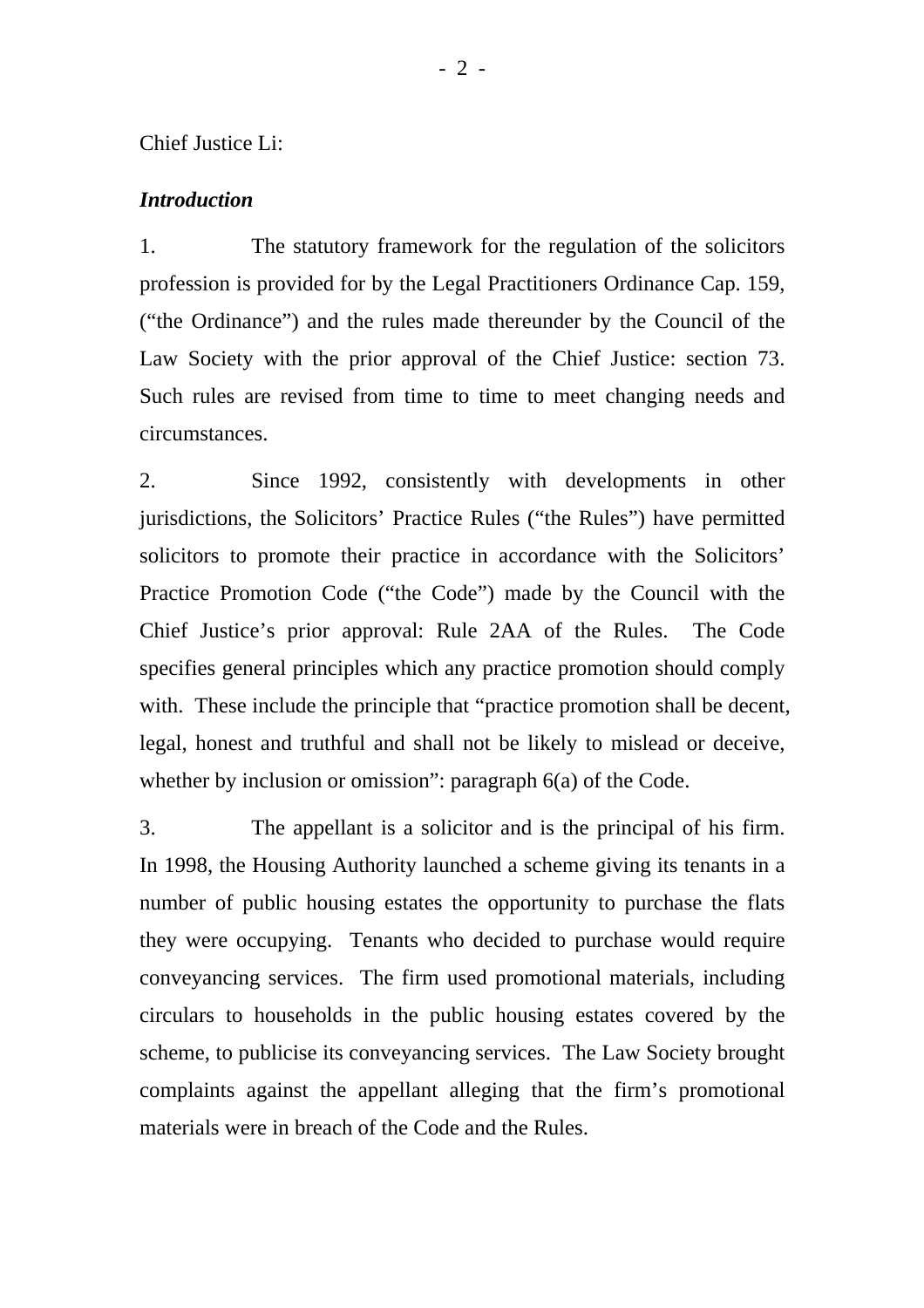4. In December 2000, the Solicitors Disciplinary Tribunal established by the Ordinance ("the Tribunal") held that the appellant had committed a breach of para. 6(a) of the Code in relation to two of the firm's circulars to households. In 1996, the firm had been awarded an ISO (International Organization for Standardization) 9001 certificate by the Hong Kong Quality Assurance Agency ("the Agency"). This is a quality management standard and the firm was the first solicitors firm to be awarded such a certificate. The Tribunal found that the firm's circulars to households in question gave the misleading impression to members of the public that in awarding the certificate, the Agency had assessed the quality of the firm's legal work whereas what had been assessed was the firm's management system. Further, solely on the basis of its finding of breach of para. 6(a) of the Code, the Tribunal held that the appellant had also committed a breach of r. 2(d) of the Rules which provides that a solicitor shall not do anything which compromises or impairs his own reputation or the reputation of the profession or is likely to do so. Having found such breaches of the Code and the Rules, the Tribunal made an order that the appellant be fined \$10,000, be censured and pay one third of the costs of the disciplinary proceedings.

#### *Section 13*

5. Section 13(1) of the Ordinance provides that an appeal shall lie to the Court of Appeal against any order of the Tribunal (except an order for the payment of instalments or for the deferring of payment). A person subject to the Tribunal's order has a right of appeal. Where the Council of the Law Society wishes to appeal, leave of the Court of Appeal has to be obtained: section 13(2A). Section 13(1) includes the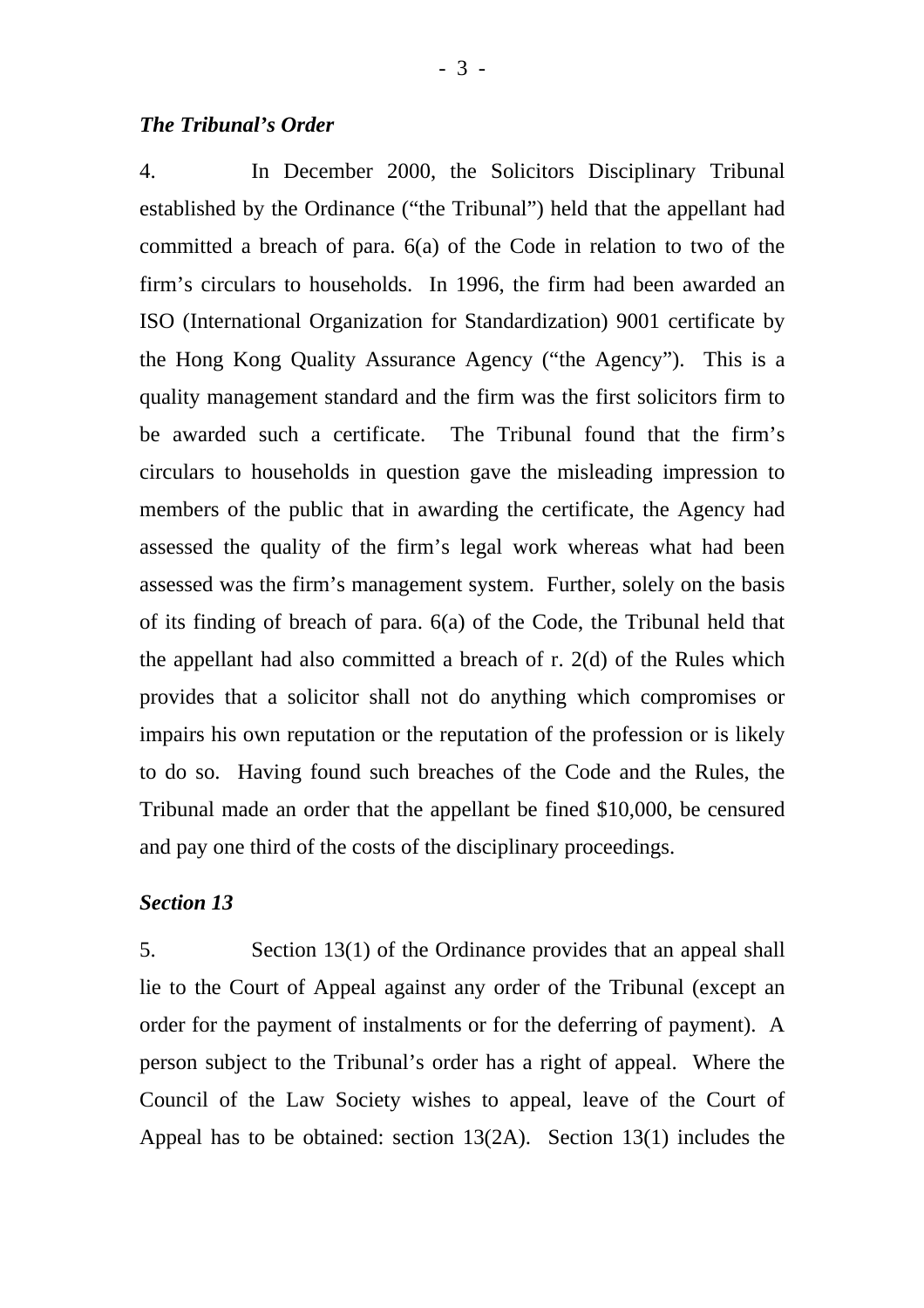provision that "the decision of the Court of Appeal on any such appeal shall be final".

6. The appellant exercised his right of appeal under s. 13(1). In June 2002, the Court of Appeal by a majority (Mayo VP, Stock JA, Cheung JA dissenting) dismissed the appeal with costs. That Court (by the same majority), dismissed the appellant's application for leave to appeal to this Court. This appeal was heard pursuant to leave granted by the Appeal Committee.

#### *The questions*

7. Two questions arise in this appeal:

- (1) Does the Court have jurisdiction to entertain this appeal ("the jurisdiction question")?
- (2) If the answer is no, that would be an end of the matter. But if the answer is yes, was the Court of Appeal right in dismissing the appeal against the Tribunal's order ("the merits question")?

#### *The jurisdiction question*

8. The debate on the jurisdiction question turns on whether the provision in s. 13(1) that the decision of the Court of Appeal on an appeal against an order of the Tribunal "shall be final" has any legal effect. I shall refer to it as "the finality provision".

#### *Secretary for Justice as Intervener*

9. The jurisdiction question is a matter of considerable public importance since a similar finality provision is found in many statutes which provide for the regulation of many professions. These statutes confer a right of appeal to the Court of Appeal against an order of the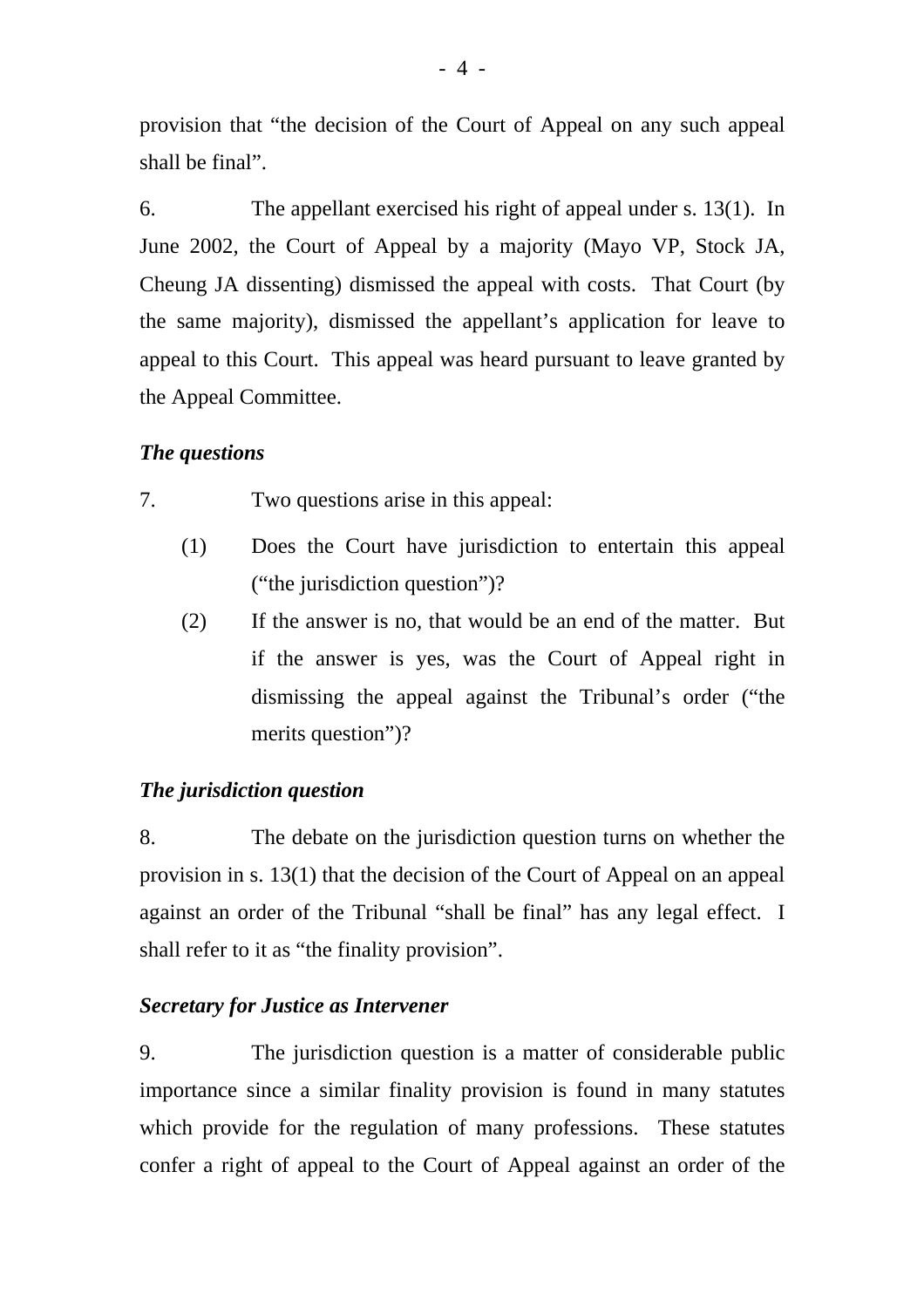disciplinary tribunal established by statute but provide that the decision of the Court of Appeal on such an appeal "shall be final". Having regard to the public importance of the jurisdiction question, the Secretary for Justice sought and was granted leave to intervene to make submissions on it. The Court is indebted to counsel for the appellant (Mr Martin Lee SC and Ms Wing Kay Po) and the respondent (Mr Kerr) as well as counsel for the Secretary for Justice (Mr Michael Blanchflower SC) for their helpful submissions on this important question.

#### *The issues*

10. The issues that arise on the jurisdiction question are:

- (1) Whether the finality provision was part of the laws of Hong Kong on 1 July 1997 ("the first issue").
- (2) Whether the finality provision is inconsistent with the Basic Law ("the second issue").

If the finality provision was part of the laws of Hong Kong on 1 July 1997, then the issue of whether it is inconsistent with the Basic Law must be addressed. But if the finality provision was not part of the laws of Hong Kong on 1 July 1997, there would strictly be no need to address the second issue.

# *The first issue: Whether the finality provision was part of the laws of Hong Kong on 1 July 1997?*

11. The continuity of existing laws is a most important theme of the Joint Declaration and the Basic Law. Article 8 of the Basic Law (in Chapter 1: General Principles) provides:

> "The laws previously in force in Hong Kong, that is, the common law, rules of equity, ordinances, subordinate legislation and customary law shall be maintained, except for any that contravene this Law, and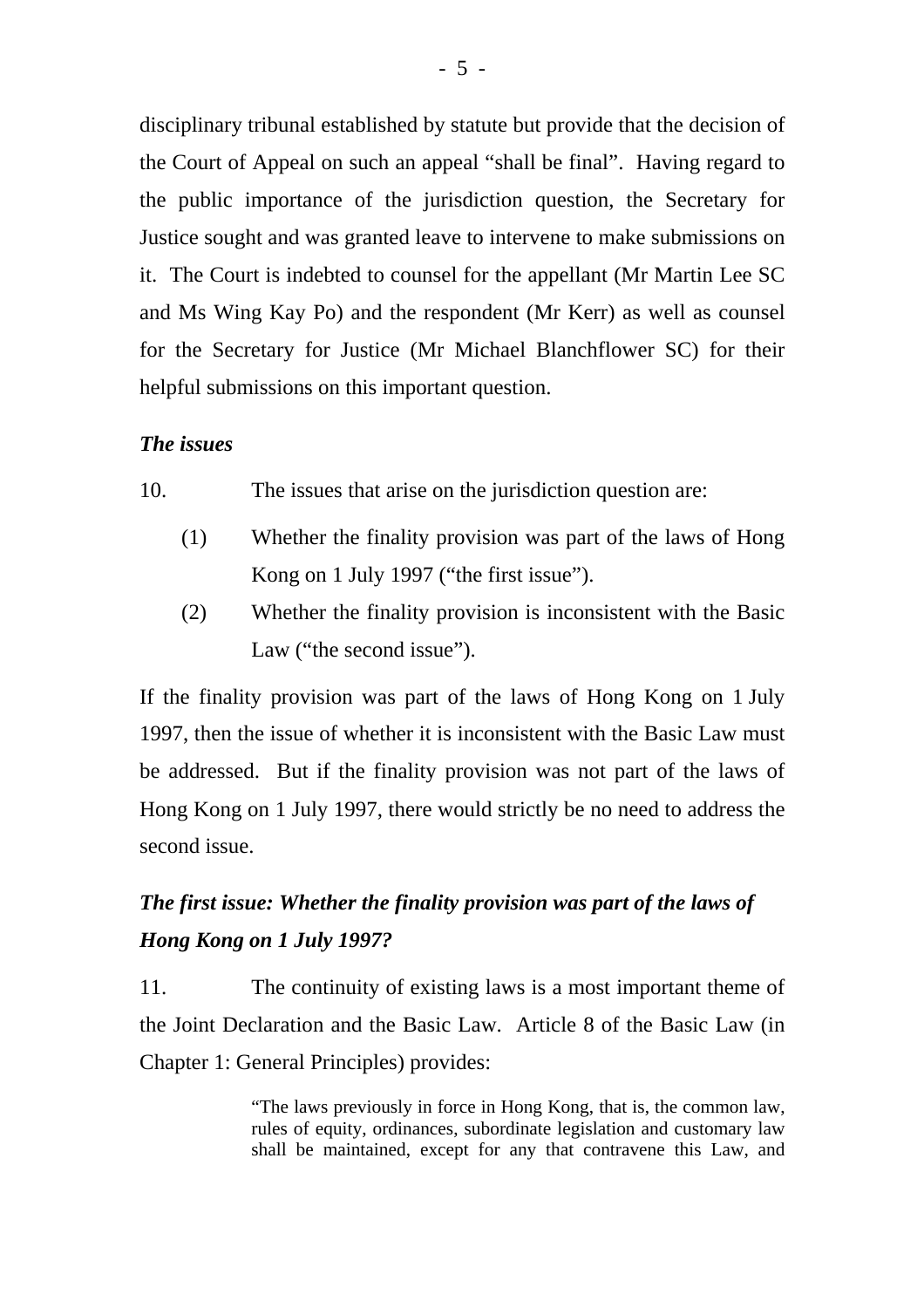subject to any amendment by the legislature of the Hong Kong Special Administrative Region."

Article 18(1) provides that the laws in force in the Region "shall be this Law, the laws previously in force in Hong Kong as provided for in art. 8 of this Law, and the laws enacted by the legislature of the Region". The courts shall adjudicate cases in accordance with the laws applicable in the Region as prescribed in art. 18: Article 84. By virtue of art. 160, upon the establishment of the Region on 1 July 1997, the laws previously in force in Hong Kong were adopted as laws of the Region except for those which the Standing Committee of the National People's Congress declared to be in contravention of the Basic Law.

12. It is clear from these articles of the Basic Law that the laws previously *in force* in Hong Kong, including ordinances, have been maintained and are part of the laws in force in Hong Kong on and after 1 July 1997. Obviously, a law which was previously not in force does not qualify.

13. The critical question is whether the finality provision was a law previously in force in Hong Kong within the meaning of the Basic Law. If it was not, it would under the Basic Law have no effect on 1 July 1997 and could not preclude an appeal to this Court. But if it was a law previously in force, its effect prior to 1 July 1997 was to preclude an appeal to the Judicial Committee of the Privy Council ("the Privy Council" or "the Judicial Committee"). And its effect on becoming part of the laws of Hong Kong on 1 July 1997, including the issue of whether it is inconsistent with the Basic Law, would have to be addressed.

#### *The Judicial Committee Acts*

14. Originally, the power of the Privy Council to entertain appeals from colonial courts was a prerogative power of the Crown.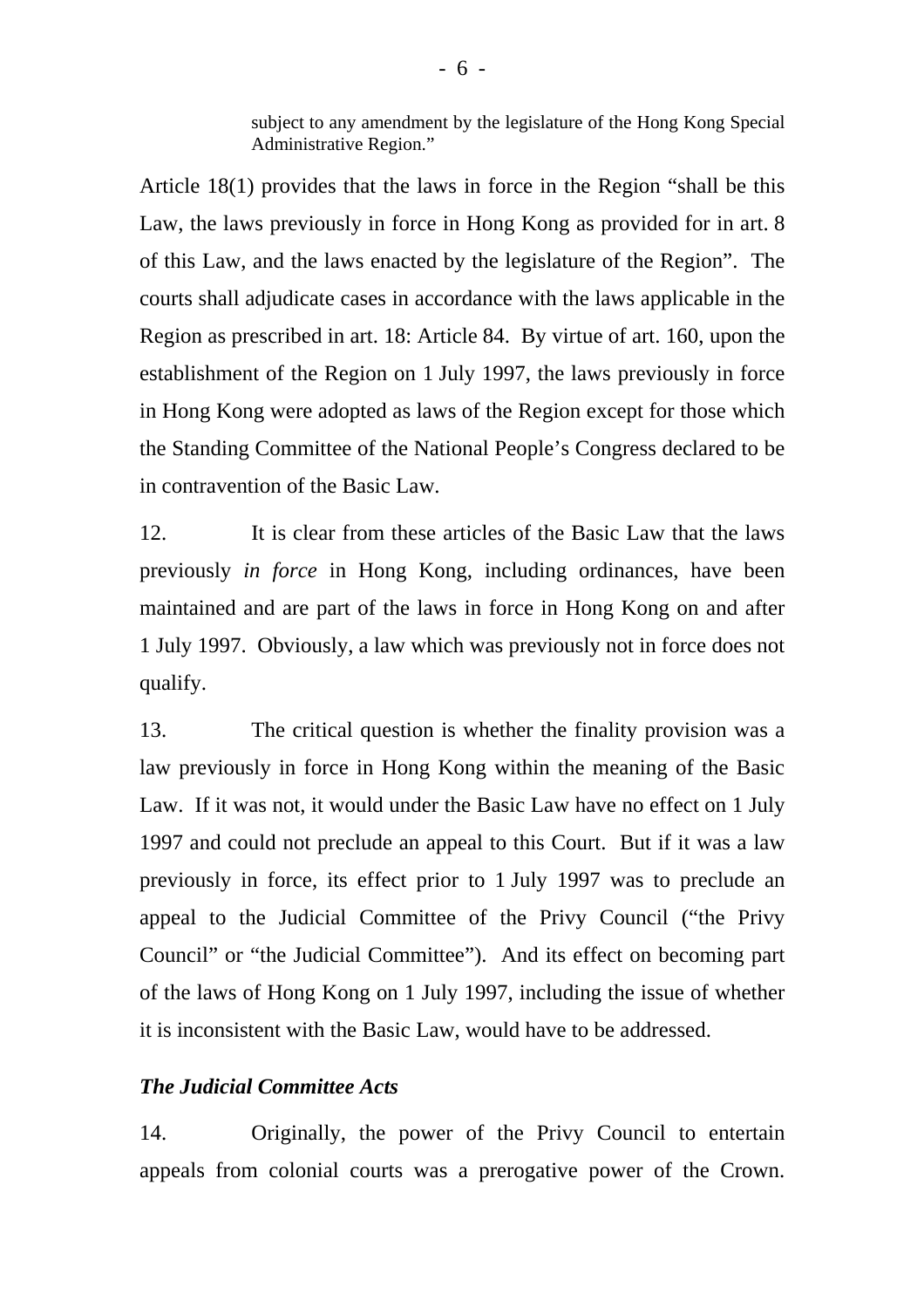After the enactment of the Judicial Committee Act 1833 and the Judicial Committee Act 1844 ("the Judicial Committee Acts"), that power was recognised to have become "in substance statutory, being regulated by the Judicial Committee Acts, with a vestigial and purely formal residue of the old prerogative powers". *De Morgan v. Director-General of Social Welfare* [1998] AC 275 at 285 A-B. See also *British Coal Corporation v. The King* [1935] AC 500 at 510-512. The Judicial Committee Acts in effect established the Judicial Committee of the Privy Council as a court of law with an independent legal status. In form, the appeal was to the Queen in Council. But in substance, it was an appeal to the Judicial Committee as a court of law. In form, it was the Order in Council which gave effect to the report of the Judicial Committee in a particular appeal. But in substance the Order in Council was a judicial act: *Ibralebbe v. The Queen* [1964] AC 900 at 918-922.

#### *The Orders in Council*

15. The Judicial Committee Act 1833 provided that Orders in Council may be made for regulating appeals from a particular jurisdiction: section 24. Appeals from Hong Kong were regulated by the Order in Council of 1909 as amended in 1957 (S.I. 1957 No. 2059) and the Order in Council of 1982 (S.I. 1982 No. 1676) ("the Orders in Council"). The latter was expressly stated to have been made under s. 24. As regards the former, as Parliament had already established the statutory framework in the Judicial Committee Acts, it should, in my view, be presumed that it was made pursuant to statute. These two Orders in Council provided that appeals from Hong Kong would lie (1) as of right, from any final judgment of the Court of Appeal where the matter in dispute amounted to more than a specified monetary amount, or at the discretion of the Court of Appeal or (2) by special leave of the Privy Council.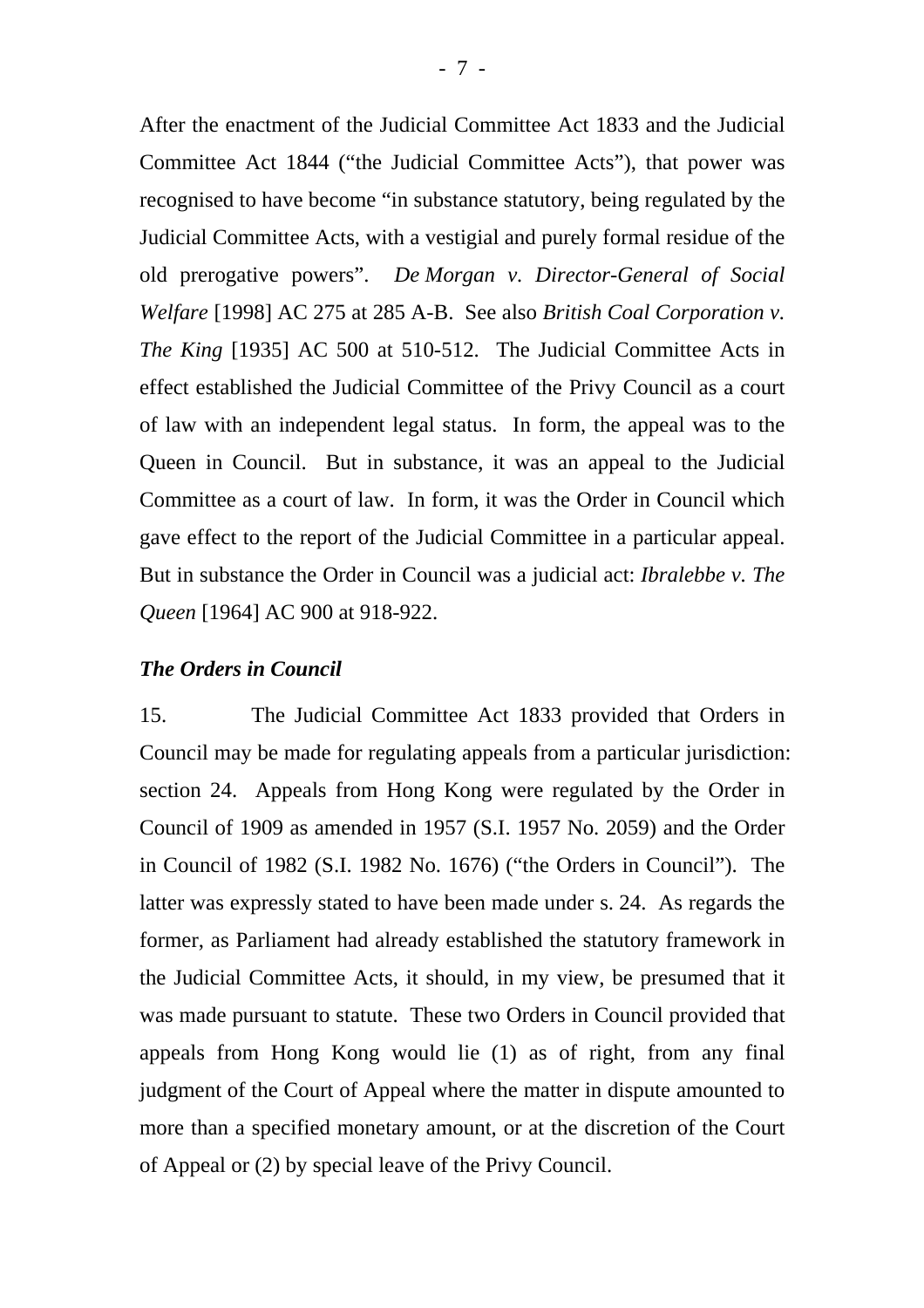#### *The Colonial Laws Validity Act*

16. The Colonial Laws Validity Act 1865 applied to Hong Kong prior to 1 July 1997. Section 2 provided:

> "Any Colonial Law which is or shall be in any respect repugnant to the Provisions of any Act of Parliament extending to the Colony to which such Law may relate, or repugnant to any Order or Regulation made under Authority of such Act of Parliament, … shall be read subject to such Act, Order, or Regulation, and shall, to the Extent of such Repugnancy, but not otherwise, be and remain absolutely void and inoperative."

17. Prior to 1 July 1997, was the finality provision repugnant to the Judicial Committee Acts and the Orders in Council? The concept of "repugnancy" in s. 2 is equivalent to "inconsistency" or "contrariety": *The Union Steamship Co. of New Zealand Limited v. The Commonwealth* [1925] 36 CLR 130 at 148. Plainly, the finality provision is inconsistent with the Judicial Committee Acts and the Orders in Council. And this was not seriously contested in argument. Whereas, the Acts and the Orders allowed appeals to the Privy Council from a decision of the Court of Appeal on an appeal from the Tribunal under s. 13(1) of the Ordinance, with leave from the Court of Appeal or the Privy Council, the finality provision, in providing that the decision of the Court of Appeal shall be final, bars any possibility of an appeal to the Privy Council.

18. Section 2 prescribed that the consequence of repugnancy was that the finality provision shall be read subject to the Judicial Committee Acts and Orders in Council and "shall to the extent of such repugnancy, but not otherwise, be and remain absolutely void and inoperative."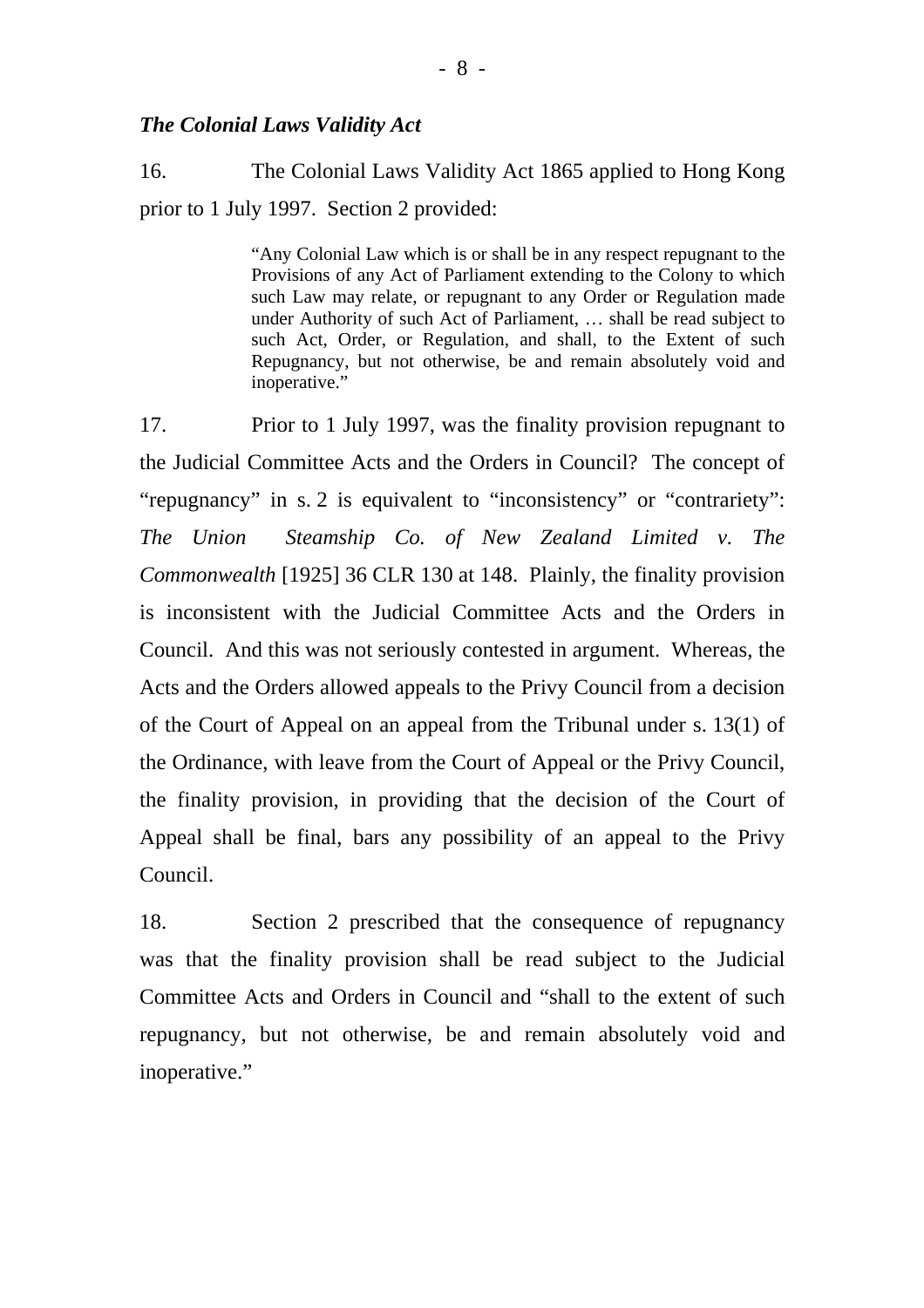#### *"Law previously in force"*

19. Having regard to the consequence of repugnancy, was the finality provision a law previously in force in Hong Kong within arts. 8 and 18(1) of the Basic Law? Counsel for the Secretary for Justice, supported by counsel for the respondent, submitted that it nevertheless was a law previously in force within the meaning of these articles. His primary argument ran as follows: As long as a statutory provision had not been repealed and had not been declared by a court to be invalid, it was a law previously in force within the meaning of the Basic Law and would form part of the laws of Hong Kong on 1 July 1997. After that date, the Colonial Laws Validity Act was no longer relevant and the statutory provision could only be attacked on the ground of inconsistency with the Basic Law.

20. This argument must be rejected. The Colonial Laws Validity Act of course ceased to apply to Hong Kong on 1 July 1997. But under the relevant articles of the Basic Law, only laws previously *in force* in Hong Kong form part of our laws on 1 July 1997. The words "in force" must be given their proper meaning. The effect of repugnancy was provided for in the plainest terms by the Colonial Laws Validity Act. The repugnant finality provision was and remained absolutely void and inoperative. Such a provision simply had no force at all prior to 1 July 1997 and could not be a law previously in force in Hong Kong. This conclusion is consistent with the observation by Lord Diplock in *Rediffusion (Hong Kong) Ltd. v. Attorney-General of Hong Kong [1970]* AC 1136 at 1161A that under the Colonial Laws Validity Act, a repugnant law "will be void and inoperative and will not be the law of Hong Kong".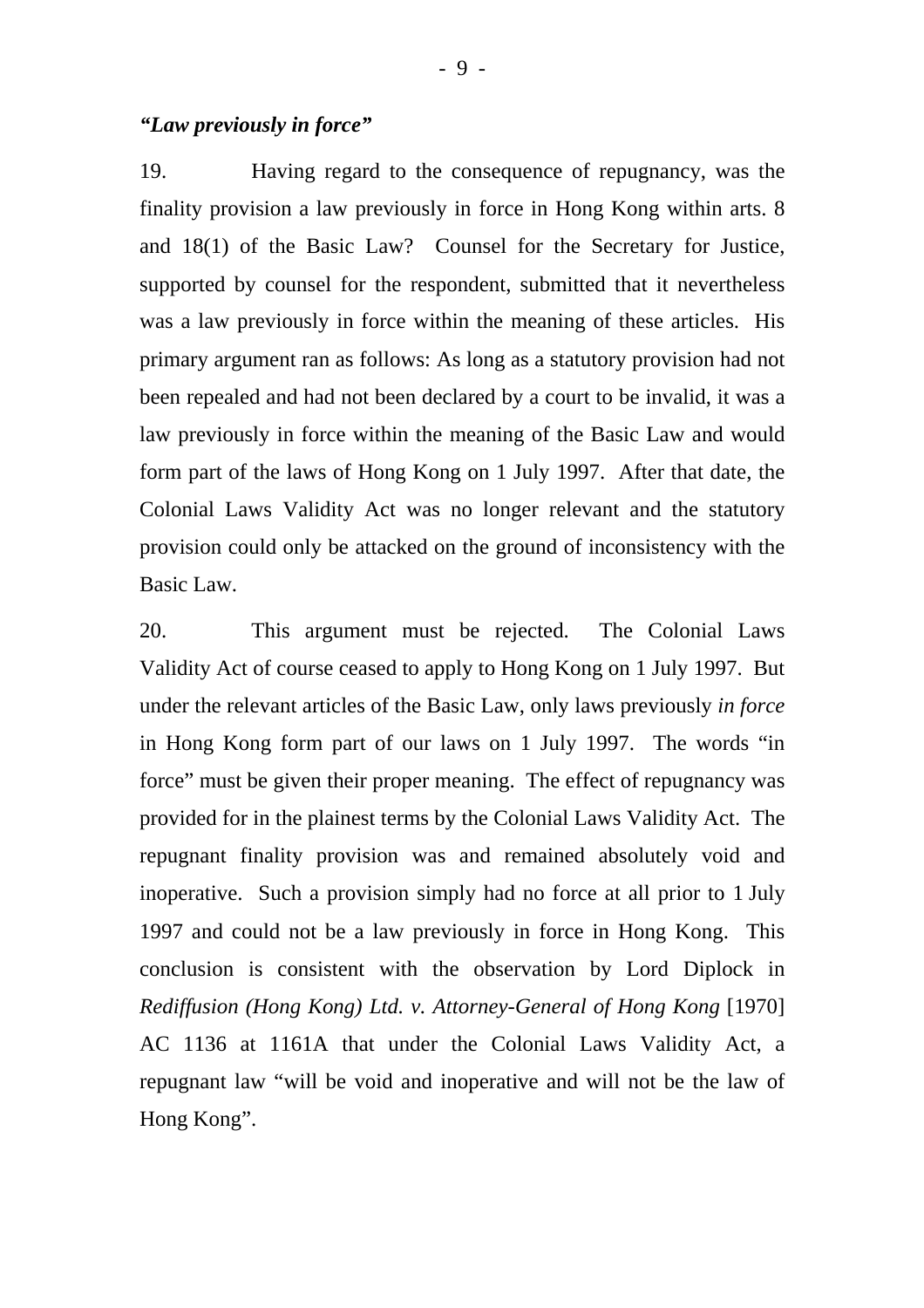21. Counsel for the Secretary for Justice advanced an alternative argument in support of the contention that the finality provision was part of the laws of Hong Kong on 1 July 1997. It was argued that the finality provision was only void and inoperative for the time being, that is, only during the period when the Colonial Laws Validity Act applied to Hong Kong. And as soon as that Act ceased to apply on 1 July 1997, the finality provision became effective and formed part of Hong Kong laws.

22. Again, the clear terms of s. 2 of the Colonial Laws Validity Act as to the effect of repugnancy render this argument unsustainable and it must be rejected. Section 2 makes plain that the repugnant finality provision could not be void and inoperative merely for the time being when the Colonial Validity Act applied. Under s. 2, the repugnant finality provision was not merely void and inoperative. It was *absolutely* so and this would be and *remained* the position. The effect of s. 2 was to kill off the repugnant finality provision and it would simply not be part of the laws of Hong Kong.

#### *Conclusion on the first issue*

23. Accordingly, the finality provision was not part of the laws of Hong Kong on 1 July 1997. Section 22(1)(b) of the Hong Kong Court of Final Appeal Ordinance, Cap. 484 applies to an appeal to the Court from a decision of the Court of Appeal on an appeal against an order of the Tribunal. Under this provision, such an appeal lies at the discretion of the Court of Appeal or the Court if the court concerned is satisfied that the question involved is one "which, by reason of its great general or public importance or otherwise" ought to be submitted to the Court for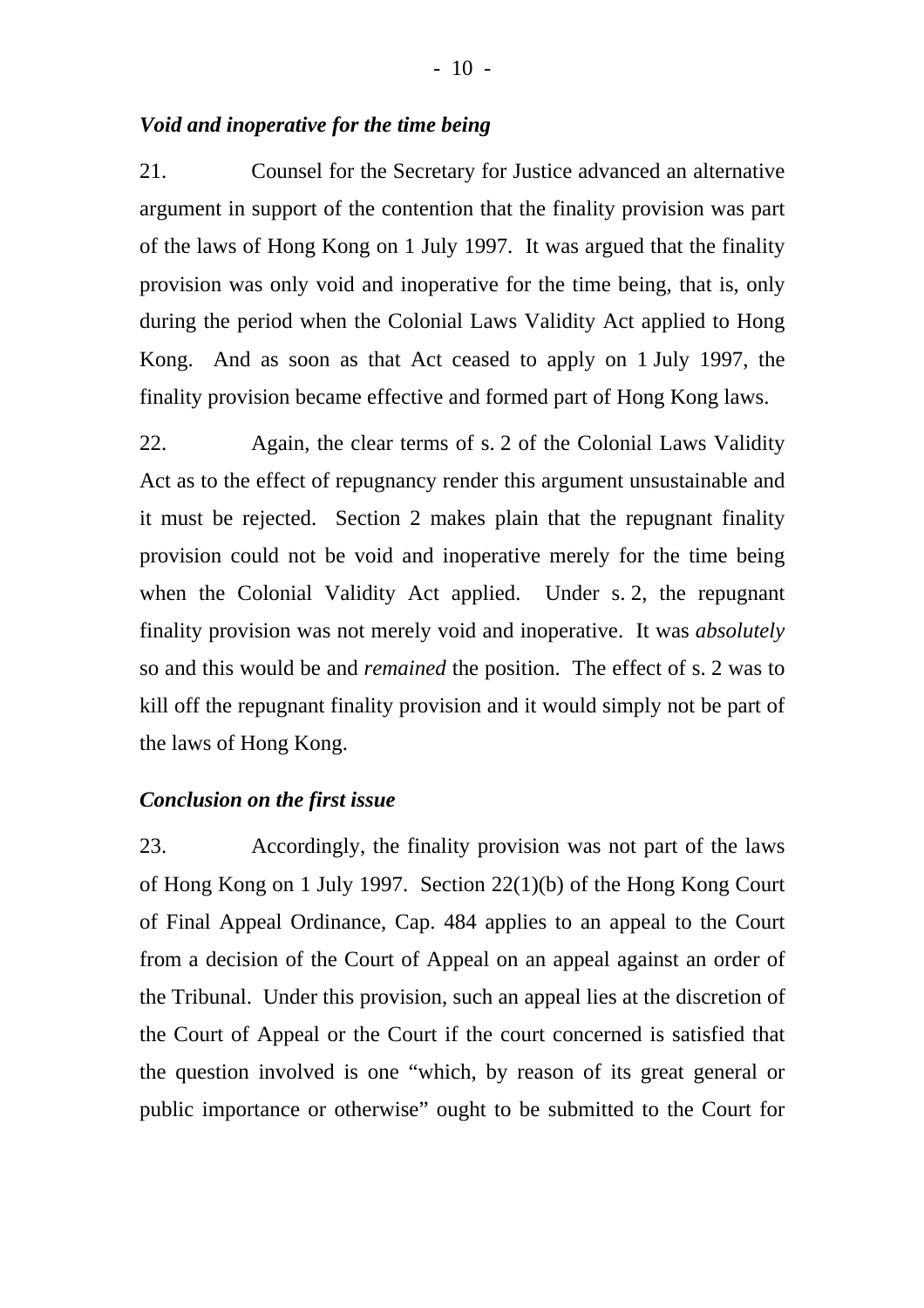decision. The Court, having granted leave, has jurisdiction to entertain this appeal.

# *The second issue: Whether the finality provision is inconsistent with the Basic Law*

24. Having regard to the above conclusion, it is strictly unnecessary to decide whether the finality provision is inconsistent with the Basic Law. However, the appellant relied on inconsistency with the Basic Law as an independent ground on the jurisdiction question and the matter was fully argued by the parties and the Secretary for Justice. It is of course an issue of considerable public importance. In these circumstances, the Court should in my view decide it.

#### *Vesting of the power of final adjudication in the Court of Final Appeal*

25. Upon the resumption of the exercise of sovereignty by China, the Privy Council ceased to be Hong Kong's final appellate court. In accordance with the one country two systems principle, the power of final adjudication vested not in the Mainland but in the Hong Kong Special Administrative Region. The vesting of this power in the Region and the establishment of the Court as its final appellate court was a fundamental change resulting from the change of sovereignty and the establishment of the Region.

26. In accordance with China's basic policies regarding Hong Kong as set out in the Joint Declaration (clause 3(3) and Annex I Part III), the Basic Law vested independent judicial power, including that of final adjudication in the Region: Articles 2 and 19(1). In accordance with the doctrine of the separation of powers, the courts exercise the judicial power of the Region: Article 80. Article 81(1) provides that different levels of courts shall be established, namely, the Court of Final Appeal at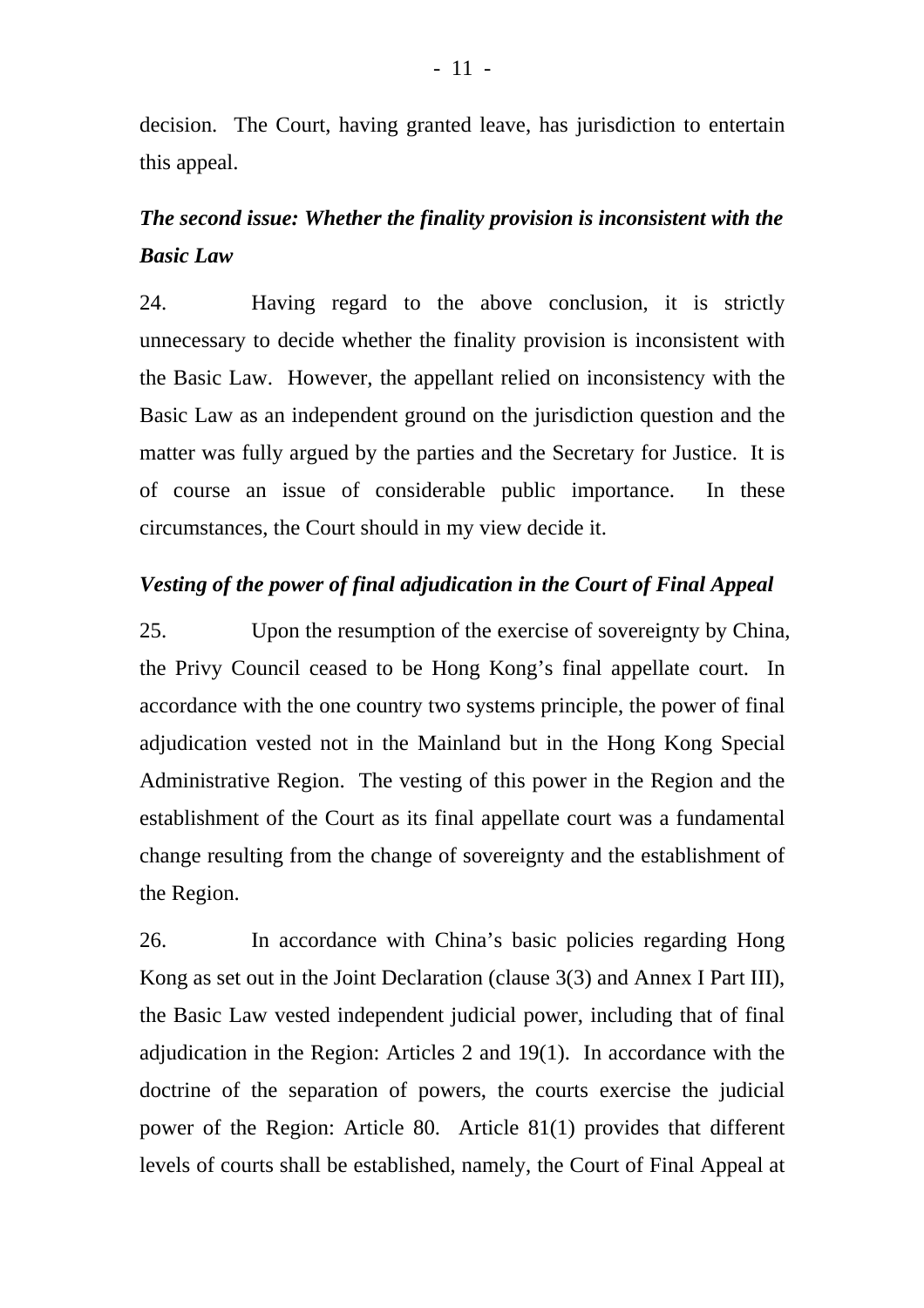the apex and below it, the High Court (comprising the Court of Appeal and the Court of First Instance), district courts, magistrates' courts and other special courts. The judicial system previously practised shall be maintained except for those changes consequent upon the establishment of the Court of Final Appeal: Article 81(2). Article 82, the crucial article in this part of the appeal, vests the power of final adjudication in the newly established Court of Final Appeal in these terms:

> "The power of final adjudication of the Hong Kong Special Administrative Region shall be vested in the Court of Final Appeal of the Region, which may as required invite judges from other common law jurisdictions to sit on the Court of Final Appeal."

The structure, powers and functions of the courts at all levels shall be prescribed by law: Article 83.

#### *Nature of the Court's power of final adjudication*

27. The function of the Court of Final Appeal is to exercise the power of final adjudication vested in it by art. 82. The crux of the matter is the proper interpretation of the Court's power of final adjudication vested by this article. But the nature of the power of final adjudication must first be appreciated.

28. As has been stated, the purpose of the Court's establishment is that it would replace the Privy Council as the final appellate court in the new order after 1 July 1997. The nature of its power of final adjudication must be considered in the context of the hierarchy of courts established by the Basic Law itself. This structure, in essence, is similar to that of the previous judicial system which the Basic Law requires to be maintained except for the Court replacing the Privy Council at the apex.

29. Having regard to the purpose of the Court's establishment and the context of the hierarchy of courts, it is clear that the Court's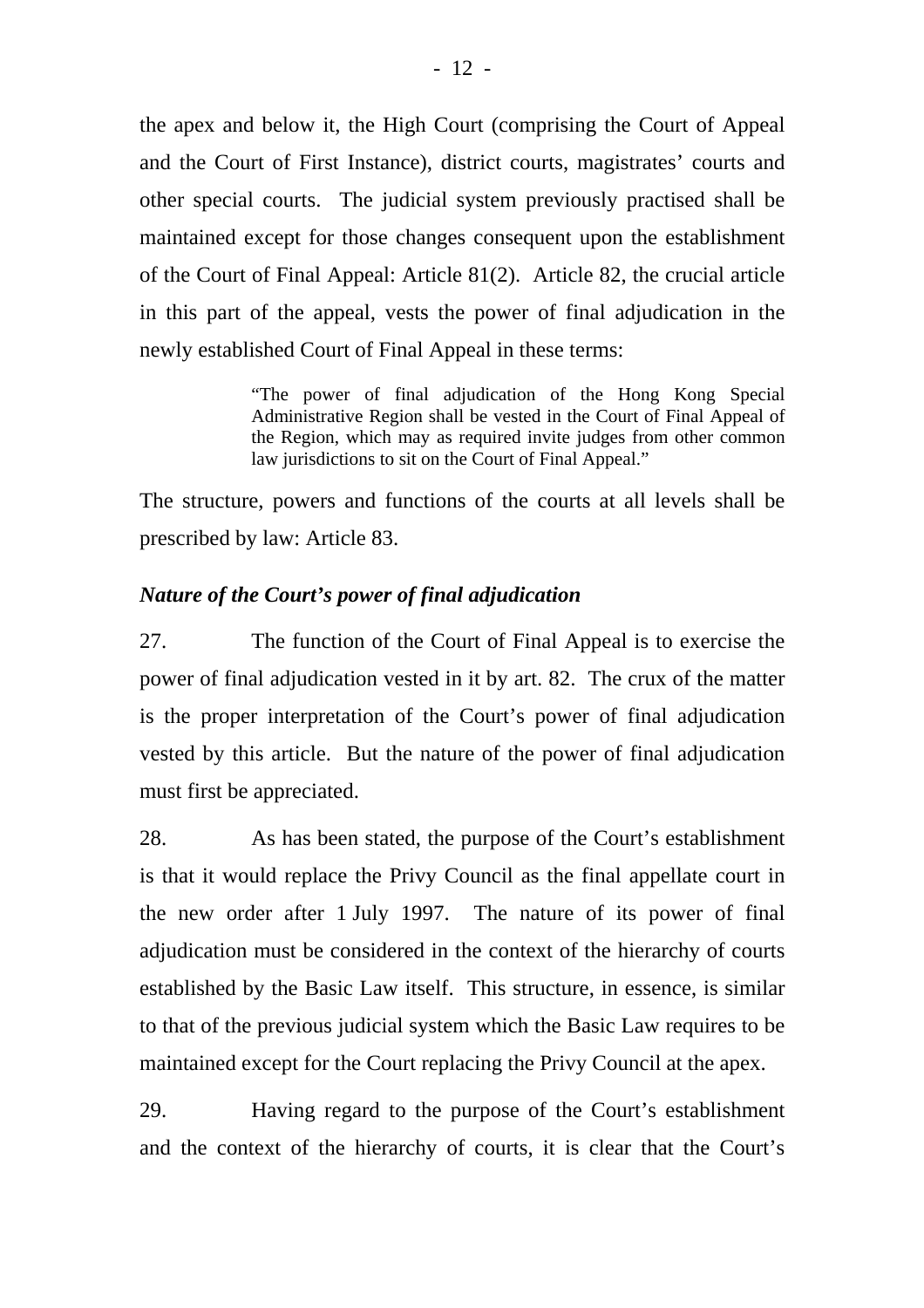power of final adjudication, as contemplated by the Basic Law, is by its nature, a power exercisable only on appeal and indeed on final appeal. The Court's function as envisaged by the Basic Law is not merely to exercise an appellate power, but a *final* appellate power which, by its nature, is usually exercisable upon appeal from an intermediate appellate court, such as the Court of Appeal. The Court's function is similar to the previous role of the Privy Council in relation to Hong Kong and is consistent with the role of final appellate courts in a number of common law jurisdictions.

#### *Limitation of the power of final adjudication*

30. That being the nature of the power of final adjudication vested in the Court of Final Appeal by art. 82, it is obvious that the intent of the Basic Law was not to give every party to every dispute a right to have the dispute resolved by final adjudication by the Court. By its very nature, the Court's power of final adjudication vested by art. 82 calls for and indeed requires regulation, which may include limitation. Such limitation is permitted by implication, having regard to the nature of the power. It may be dealt with by the enactment of statutes by the legislature or it may be dealt with by rules of court made by the rules committee exercising subordinate legislative powers.

#### *The proportionality test*

31. Courts do not have inherent appellate jurisdiction. Appeals are creatures of statutes, whether they be appeals from statutory tribunals to the courts or appeals from lower courts to higher courts. (In this case, one is not concerned with and need not discuss the right to seek judicial review from the courts). The legislature in providing for appeals in statutes may limit recourse to the Court for final adjudication and thus,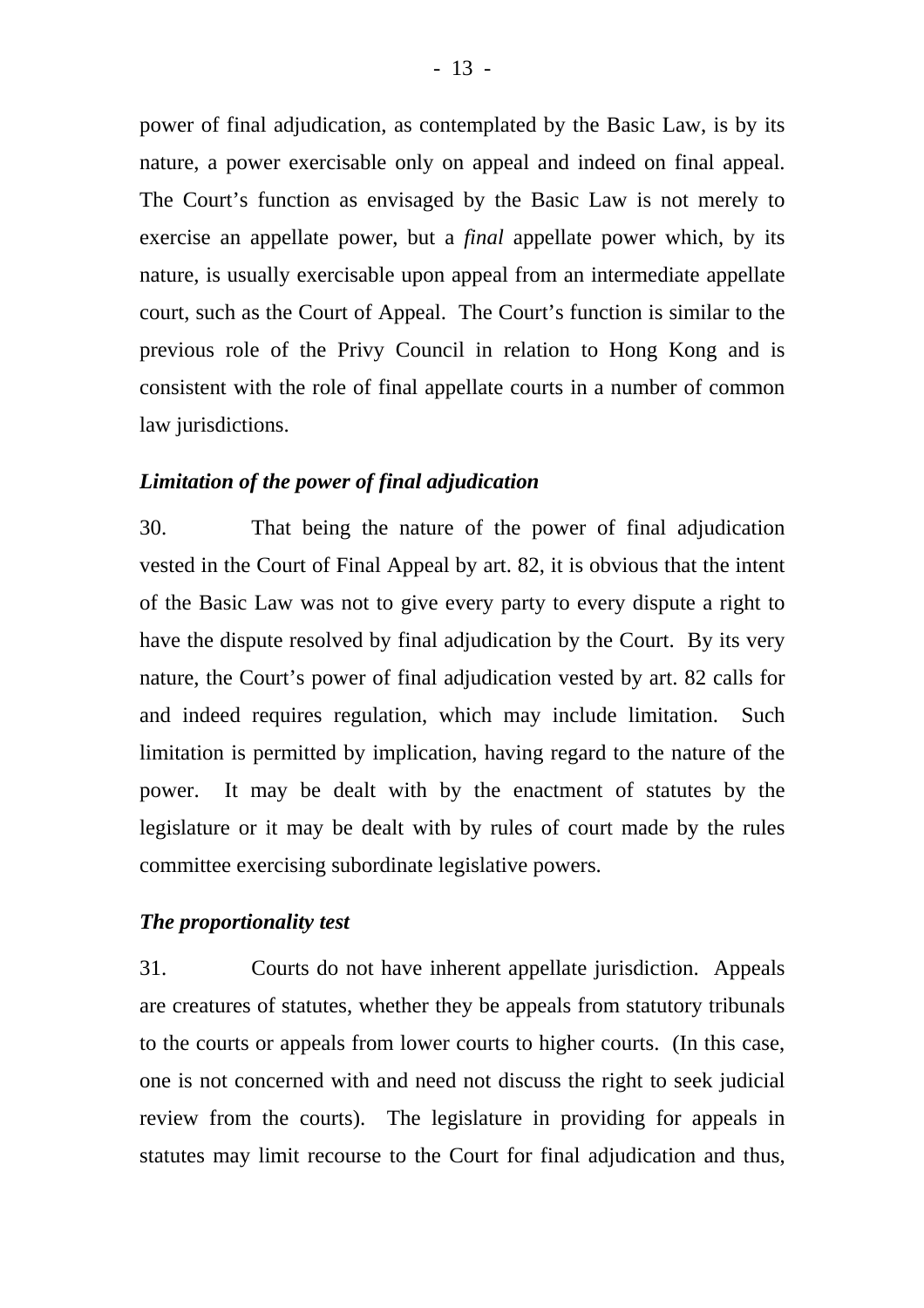may limit its power of final adjudication to appeals permitted by such statutes. But limitation cannot be imposed arbitrarily by the legislature. The limitation imposed must pursue a legitimate purpose and there must be reasonable proportionality between the limitation and the purpose sought to be achieved. These dual requirements will be referred to collectively as "the proportionality test".

32. In the exercise of their independent judicial power, it is the duty of the courts to review any legislation enacted which seeks to impose any limitation on the power of final adjudication vested in the Court by art. 82 and to consider whether the limitation satisfies the proportionality test. If the courts decide that it does not satisfy this test, the limitation must be held to be unconstitutional and hence invalid. The limitation imposed would have exceeded the parameters of proper limitation of the Court's power of final adjudication vested by art. 82.

33. In applying the proportionality test to a particular limitation, the purpose of the limitation must first be ascertained. In ascertaining its purpose, matters such as the subject matter of the dispute, whether it concerns fact or law, whether it relates to substantive rights and obligations or only procedural matters, what is at stake, the need for speedy resolution and the cost implications of dispute resolution, including any possible appeals, will have to be considered. The legitimacy of any proposal will depend on whether it is consistent with the public interest, which of course has many facets, including the proper administration of justice. Then, in considering whether the limitation is reasonably proportionate to the legitimate purpose, it will be necessary to examine the nature and extent of the limitation.

34. Whether a particular limitation imposed by statute satisfies the proportionality test will depend on an examination of all the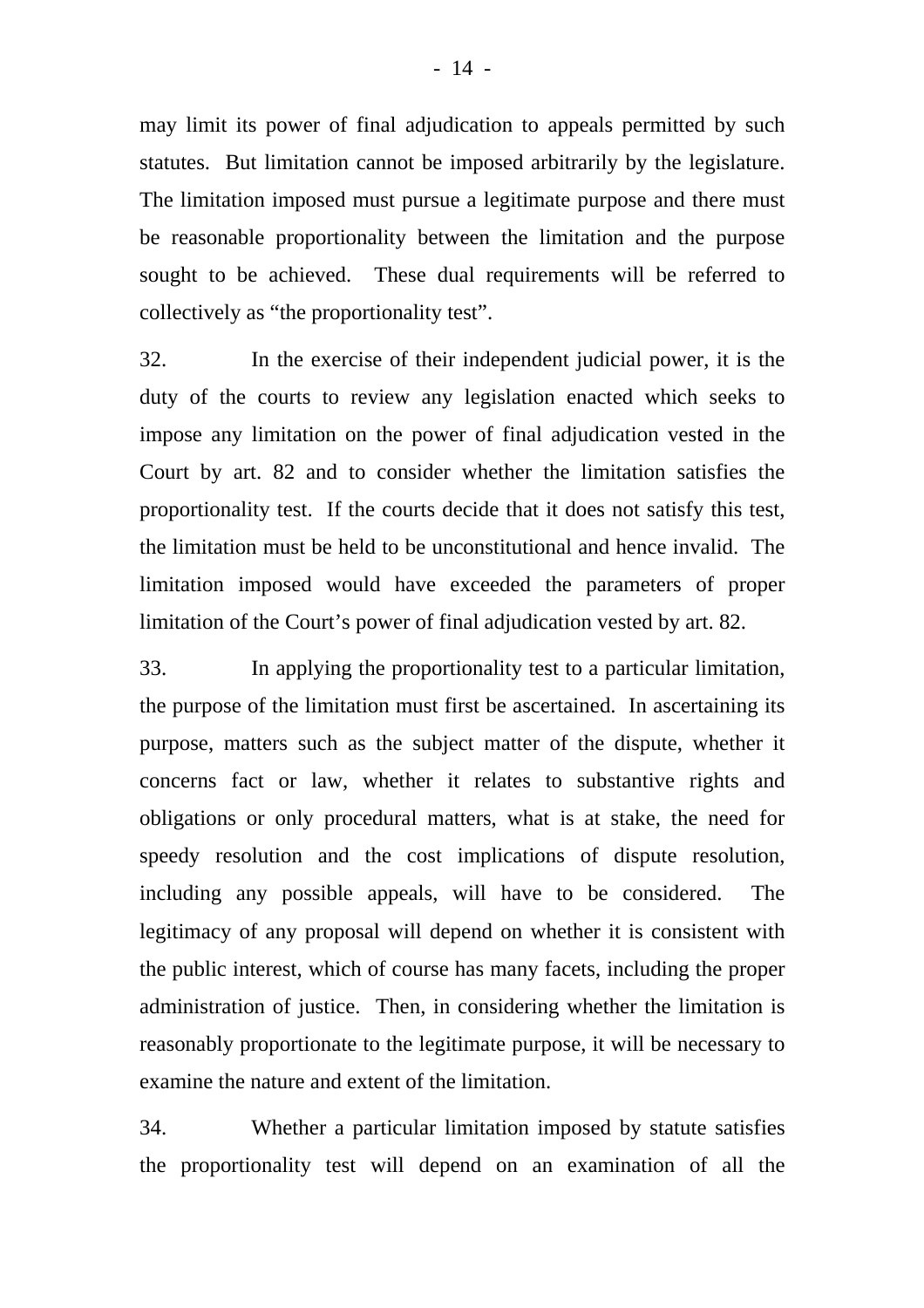circumstances. There may be instances where a statutory limitation providing that a decision of the Court of Appeal or the Court of First Instance on appeal, whether from a statutory tribunal or a lower court, shall be final may be able to satisfy that test.

#### *Court of Final Appeal Ordinance*

35. The Court of Final Appeal Ordinance regulates and limits appeals to the Court. The Court's power of final adjudication is limited to appeals permitted by its provisions. Appeals in civil cases are limited to appeals from the following judgments of the Court of Appeal: (a) final judgments where the matter in dispute amounts to \$1 million or more, appeals from such judgments being as of right and (b) other judgments where the Court of Appeal or the Court has exercised its discretion to grant leave on being satisfied that the question involved is one "which by reason of its great general or public importance, or otherwise", ought to be submitted to the Court for decision: section 22(1). Appeals in criminal cases are limited to appeals from final decisions of the Court of Appeal or of the Court of First Instance from which no appeal lies to the Court of Appeal, where the Court has exercised its discretion to grant leave on being satisfied that a point of great and general importance is involved or that substantial and grave injustice appears to have been done: sections 31 and 32(2).

36. It has not been suggested in argument that the limitations on appeals imposed by the Court of Final Appeal Ordinance are impermissible. They are plainly valid. The limitations serve a legitimate purpose namely, to prevent the Court at the apex of the judicial system from being unduly burdened with appeals so as to enable it to focus on appeals, the judgments on which will be of importance to the legal system. And it is clear that the limitations are reasonably proportionate to that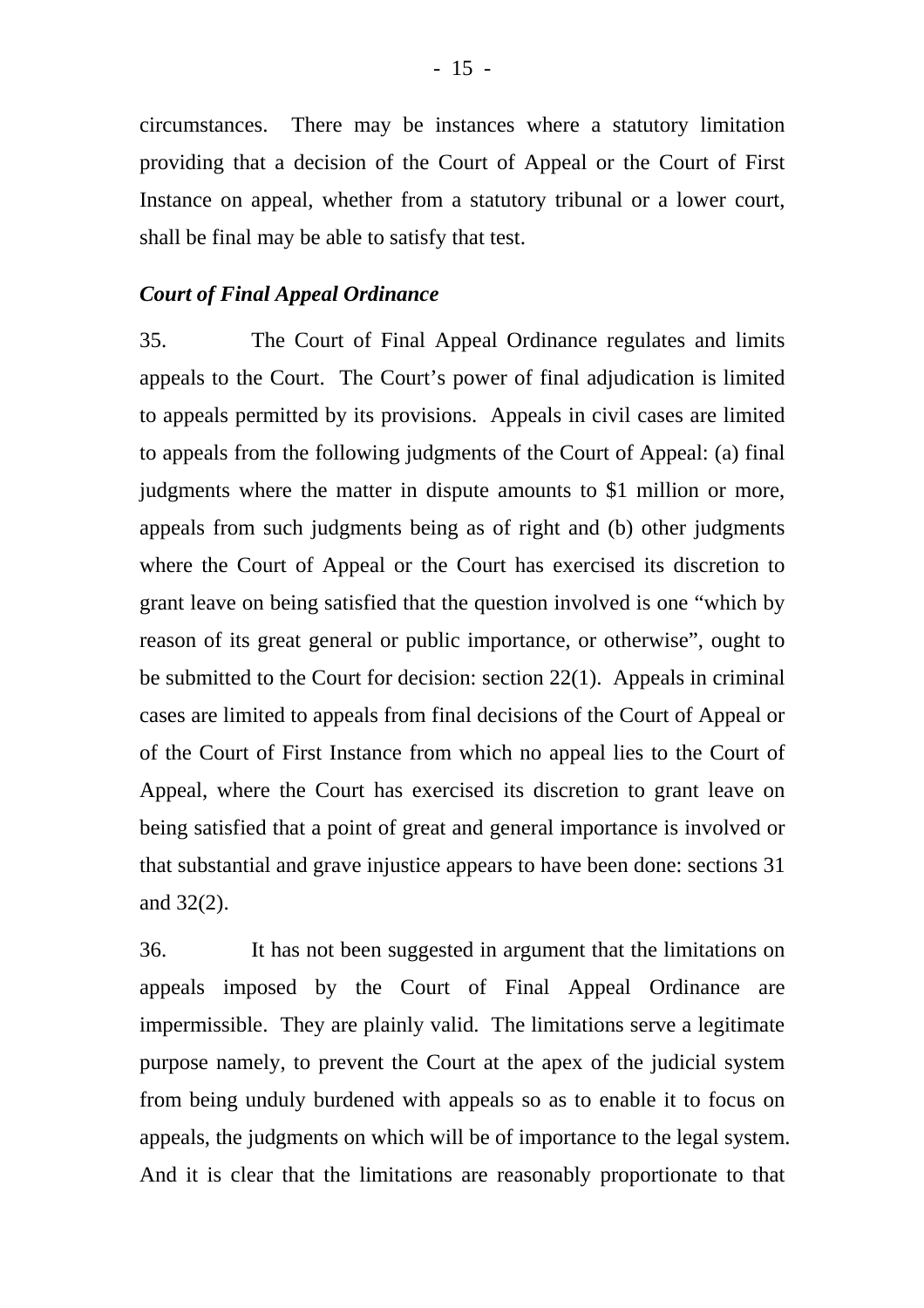purpose. Indeed, it could be argued that further limitation may be valid; for example, not only by increasing the monetary threshold for civil appeals as of right from final judgments of the Court of Appeal but even by abolishing such appeals as of right altogether. But as these matters do not arise, it would not be appropriate to express any view on them.

#### *The finality provision*

37. Does the finality provision in s. 13(1) of the Ordinance satisfy the proportionality test? If it does not, it would be inconsistent with the Basic Law and would be unconstitutional and invalid.

38. Section 13 provides for a statutory right of appeal from a decision of the Tribunal to the Court of Appeal. Having been entrusted with the task by statute, the Tribunal's decision on matters of professional discipline of solicitors carries considerable weight and the Court of Appeal will only interfere if satisfied that the Tribunal was plainly wrong. *Re a Solicitor* [1988] 2 HKLR 137 at 144 A-E.

39. In the absence of the finality provision, any further appeal to the Court from a judgment of the Court of Appeal under s. 13 is already limited by s. 22(1)(b) of the Court of Final Appeal Ordinance. Such an appeal is only permitted where the Court of Appeal or the Court in its discretion grants leave on being satisfied that the criteria set out in s. 22(1)(b) are satisfied, namely, that the question is one "which, by reason of its great general or public importance or otherwise" ought to be submitted to the Court for decision. Thus, the finality provision constitutes a *further* limitation. The limitation is an absolute one and precludes any appeal to the Court, even where such criteria are satisfied.

40. But, as stated above, s. 22(1)(b) permits an appeal from the Court of Appeal only in narrowly defined circumstances: where the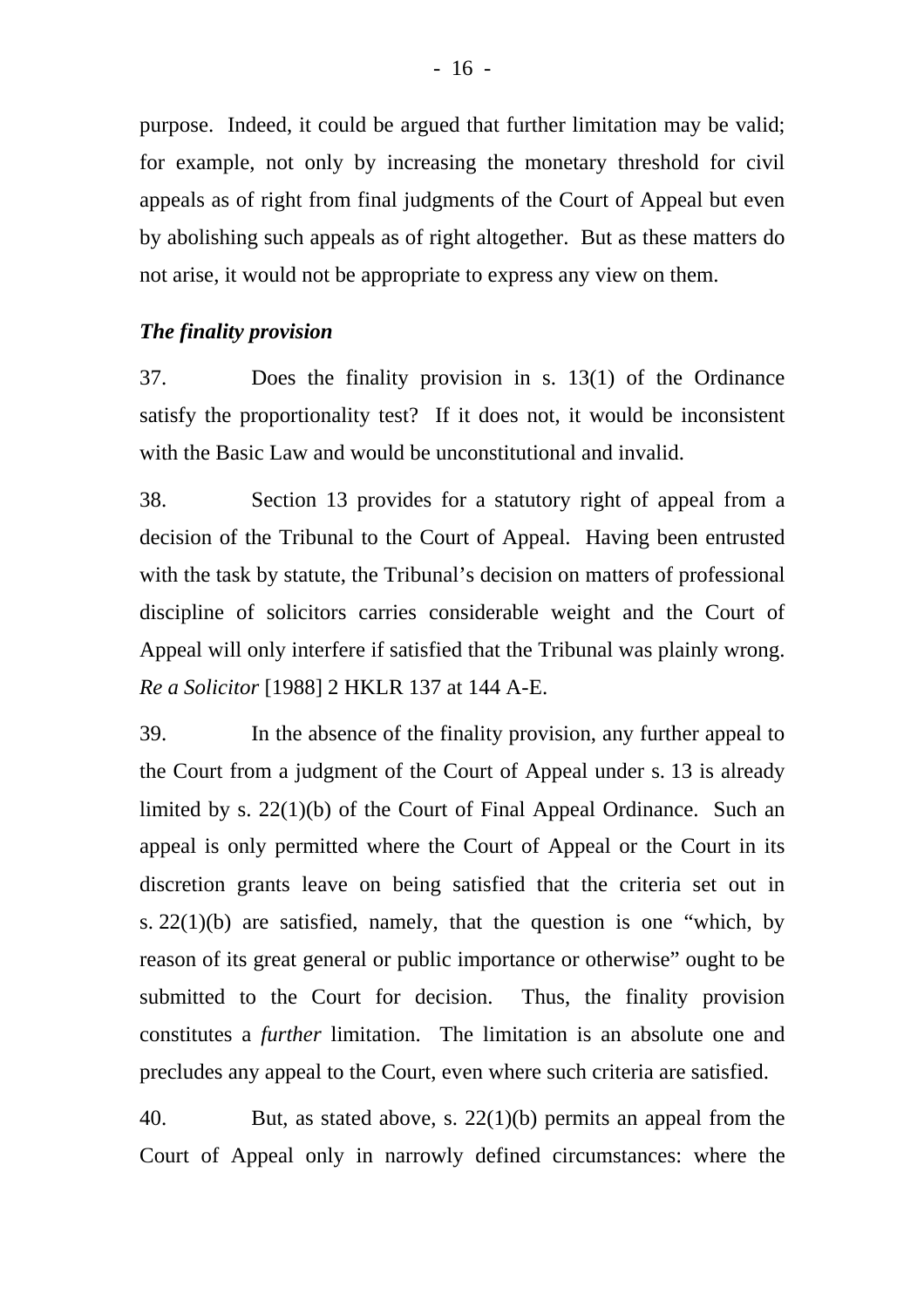question is one which should be submitted to the Court by reason of its great general or public importance, or otherwise. The total ban imposed by the finality provision where questions of this order of importance arise cannot, in my view, be said to be reasonably proportionate to any legitimate purpose which may underlie the finality provision.

#### *Conclusion on the second issue*

41. Accordingly, the finality provision is inconsistent with the Basic Law and is unconstitutional and invalid. The appeal to the Court from a decision of the Court of Appeal given on an appeal from the Tribunal is governed by s. 22(1)(b) of the Court of Final Appeal Ordinance.

42. It should be noted that although the validity of the finality provision had to be tested against different instruments before and after 1 July 1997, that is, the Colonial Laws Validity Act and the Basic Law respectively, the same result is reached.

#### *Conclusion on the jurisdiction to question*

43. Accordingly, the Court has jurisdiction to entertain this appeal, leave having been granted by the Court under s. 22(1)(b).

#### *The merits question*

44. I have read the judgment of Mr Justice Chan PJ on the merits question and agree with it.

#### Mr Justice Bokhary PJ:

45. Access to the courts, including this Court where appropriate, is in practical terms the most important right conferred by the Basic Law on persons in Hong Kong. It is an arterial right, being the avenue through which all their other fundamental rights and freedoms are enforced by an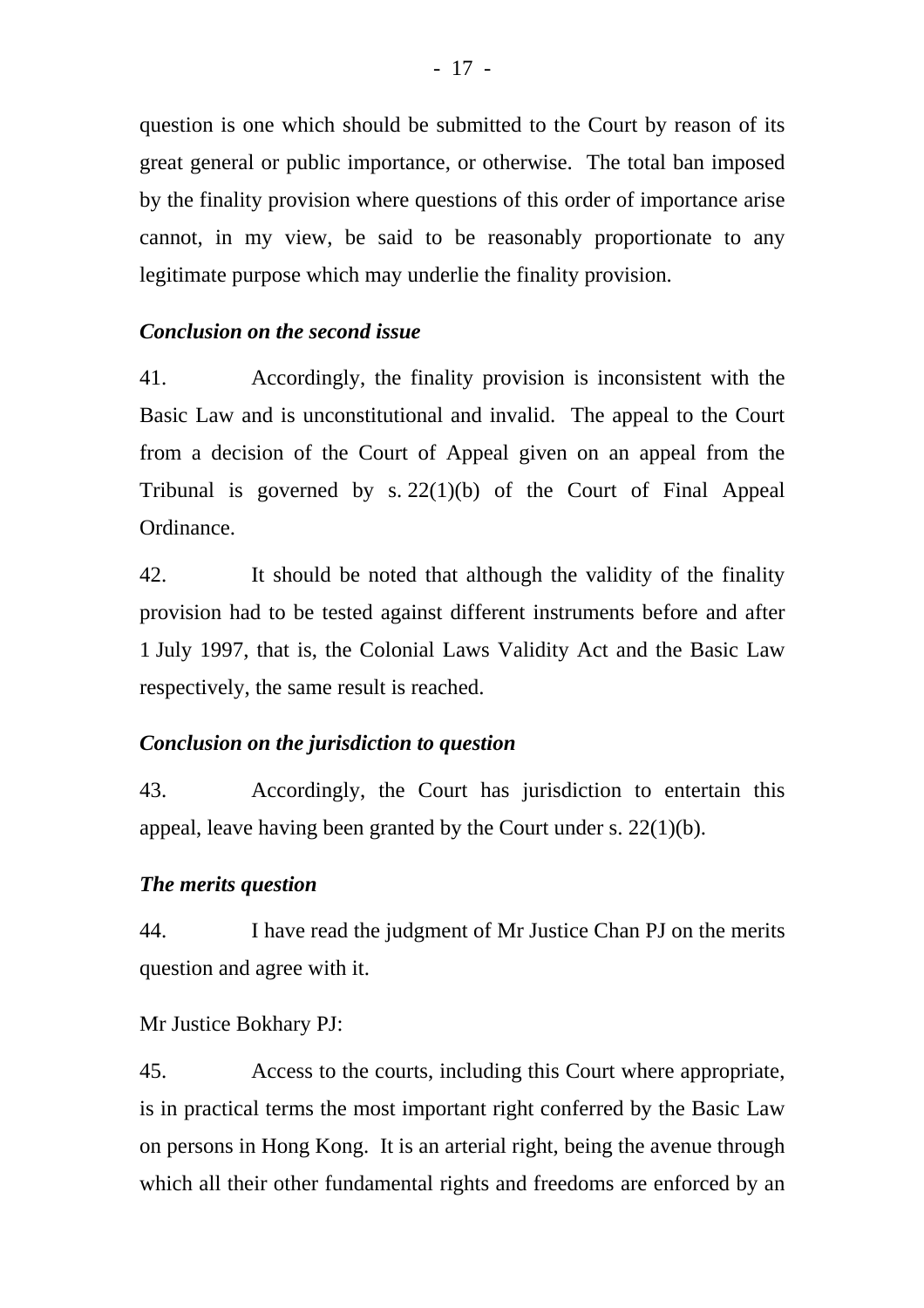independent judiciary giving effective remedies in real life cases. A good illustration of the limits that can be constitutionally placed on access to a court of final appellate jurisdiction like this one is to be found in the discretionary criteria laid down by the Hong Kong Court of Final Appeal Ordinance, Cap. 484, for leave to appeal to this Court. Those criteria spare the Court from being overburdened, but do not seek to bar matters of high importance from the Court's purview. Accordingly they are constitutional as being consistent with the axiomatic nature and function of a court of final appellate jurisdiction like this one. The same cannot be said for the purported limit in question, namely the one in s. 13(1) of the Legal Practitioners Ordinance, Cap. 159. I agree with the Chief Justice that, for the reasons which he gives, this Court has jurisdiction to hear this appeal. And I agree with Mr Justice Chan PJ that, for the reasons which he gives, the appeal should be allowed in the terms which he proposes.

Mr Justice Chan PJ:

46. I agree with the judgment of the Chief Justice on the jurisdiction question. In this judgment, I shall deal with the merits question.

#### *Events leading to the inquiry*

47. The appellant's firm ("the firm") was one of the solicitors firms which offered its legal services to tenants of several public housing estates in connection with the Government's Tenants Purchase Scheme introduced by the Housing Authority in January 1998.

48. On 16 February 1998, the firm sought guidance from the Law Society on the propriety of its practice promotion, namely the publication of two advertisements which the firm intended to place in the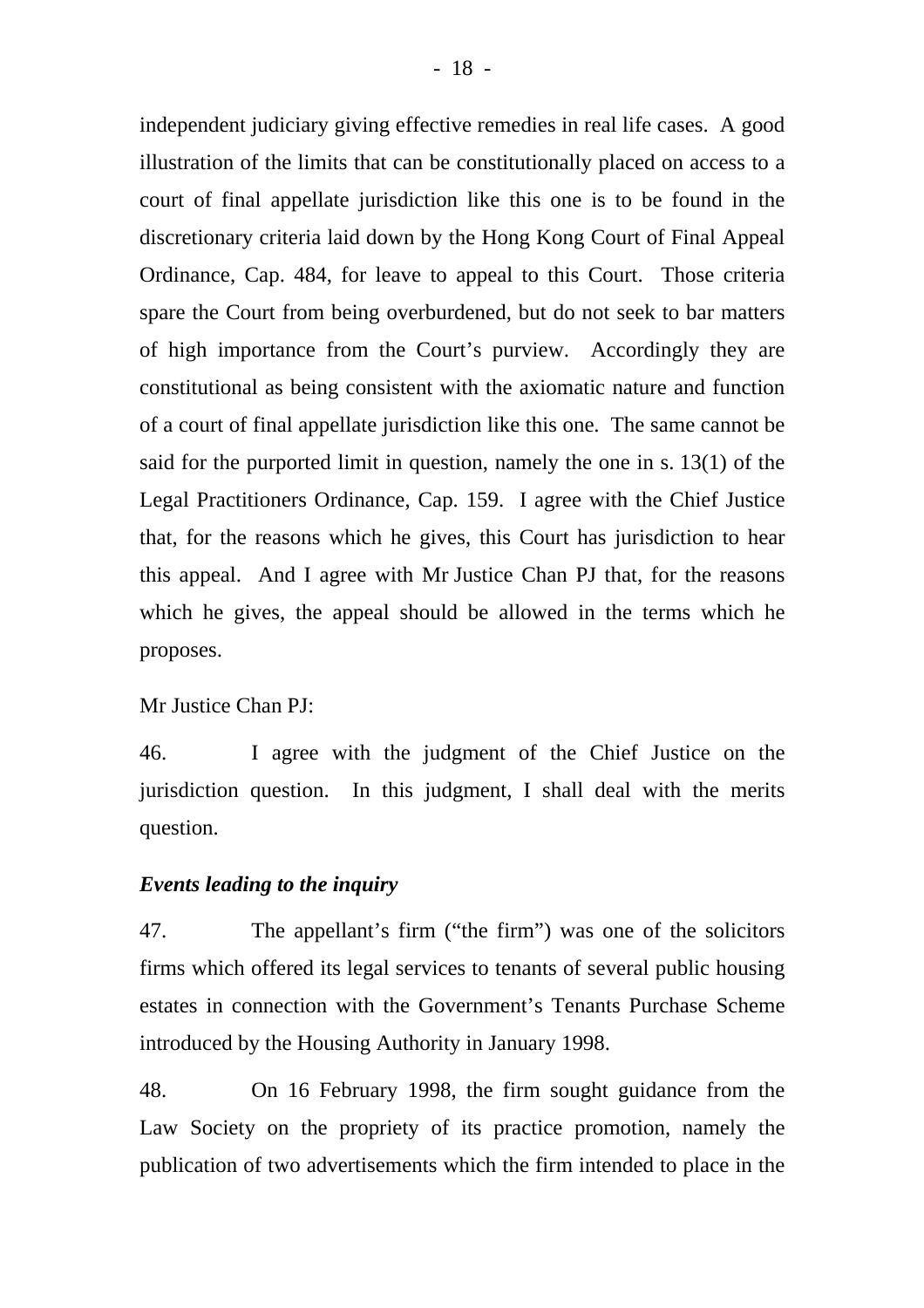newspapers and the distribution of three household circulars which it intended to distribute to tenants in the housing estates concerned. Correspondence ensued between the Guidance Committee of the Law Society and the firm. While this was going on, the firm commenced its promotion by publishing the advertisements in the newspapers and distributing its household circulars to tenants of these housing estates between February and June 1998.

49. In respect of these advertisements and household circulars, a total of five complaints were originally laid by the Council of the Law Society ("the Council") against the appellant for having breached the Solicitors' Practice Promotion Code ("the Code") and the Solicitors' Practice Rules ("the Rules"). Having considered the relevant materials submitted by the Council, the Solicitors Disciplinary Tribunal ("the Tribunal") took the view that three of the five complaints were not substantiated. The remaining two complaints were amended and contained a number of allegations.

50. The allegation which is relevant to the present appeal concerns two of the household circulars, HC-2 and HC-3 which were distributed to tenants of the housing estates on 3, 5 and 8 June 1998. It related to the use of a logo ("the ISO 9001 logo") in these circulars indicating that the appellant had been awarded an ISO 9001 certificate by the Hong Kong Quality Assurance Agency ("HKQAA"). Immediately below the ISO 9001 logo was the following statement:

> "The legal services for conveyancing of our solicitors firm was assessed by the HKQAA to be up to the service standard of the ISO  $9001$  "

51. It was alleged by the Council that the use of the logo together with this statement in HC-2 and HC-3 was misleading or confusing or was likely to be misleading and confusing because it might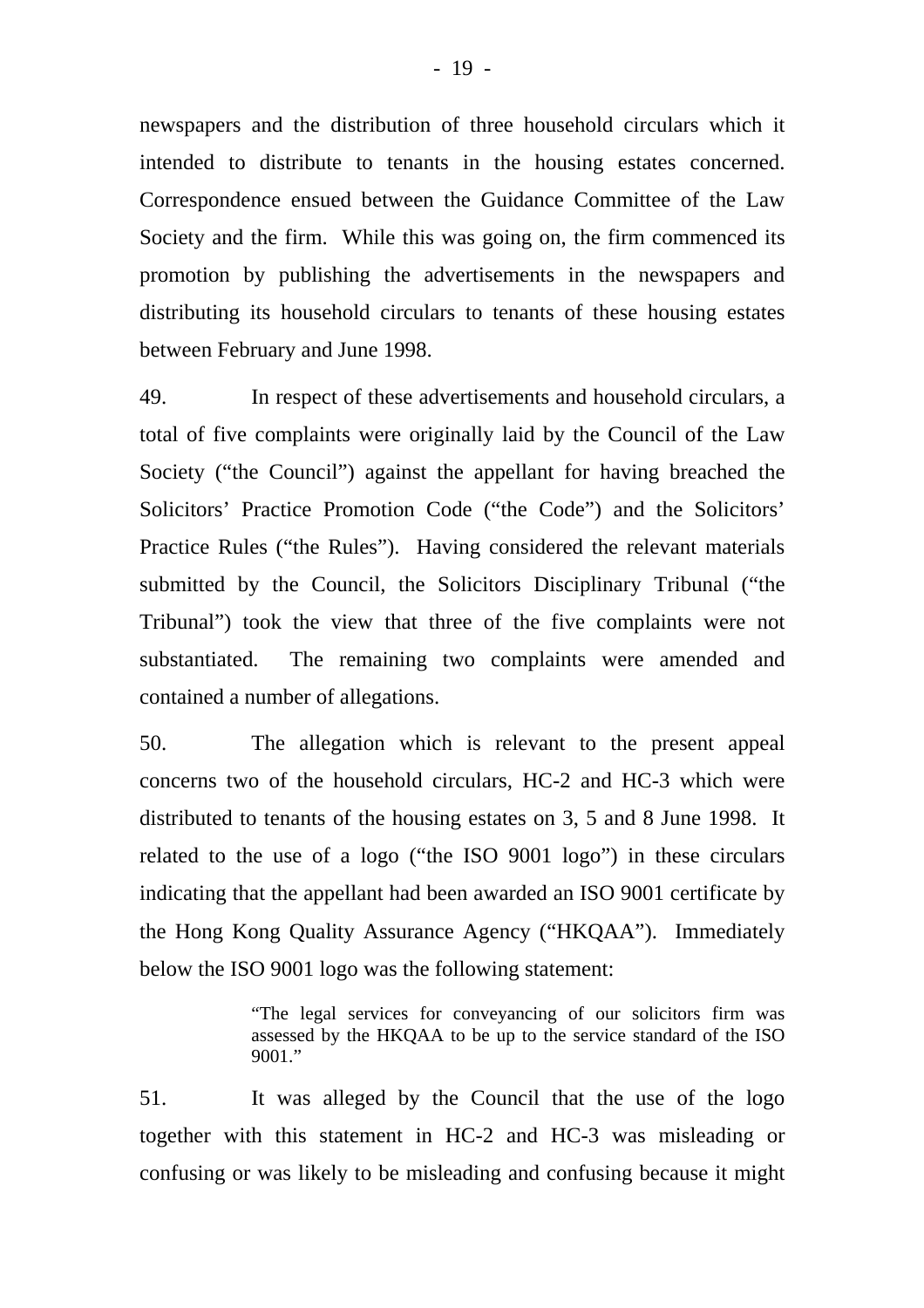have led the recipients into believing that the HKQAA was able to and did certify the quality of the firm's legal work in conveyancing. This, it was said, constituted a breach of paragraphs  $6(a)$ ,  $6(b)$ ,  $6(c)$  and  $6(1)$  of the Code.

52. It was also alleged by the Council that this breach was likely to compromise or impair the reputation of the firm or the solicitors' profession, thus constituting a breach of rule 2(d) of the Rules.

53. Before the hearing, on 25 April 2000, pursuant to paragraph 10 of the Code, the Law Society issued a circular, Circular 00-118 (SD) (which was later extended by Circular 00-208 (SD)), to its members in relation to the use of ISO logos in their promotional materials in the following terms:

> "2. The Standing Committee on Standards and Development has resolved that where a firm has been awarded ISO 9000 or 9002 Certification by the Hong Kong Quality Assurance Agency in relation to an area of its practice, the ISO 9000 or 9002 Certification Logo may be used on promotional material provided that the area of the firm's practice to which the certification relates is clearly stated, as follows:

 (a) on the letterhead and leaflets introducing the firm, provided that if the certification only relates to a particular area of the firm's practice, this is stated immediately beneath the logo … the words "Certified Company" which appear within the logo; (b) …

 (c) on the firm's promotional material and advertisements subject to the qualifications set out in paragraph (a) above, and provided that it otherwise complies in all respects with the Solicitors' Practice Promotion Code.

3. Breach of these guidelines may incur disciplinary sanctions."

54. One of the points raised by the appellant at the hearing was that his promotional materials, HC-2 and HC-3, had complied with this Circular, although they were distributed two years before the issue of this Circular.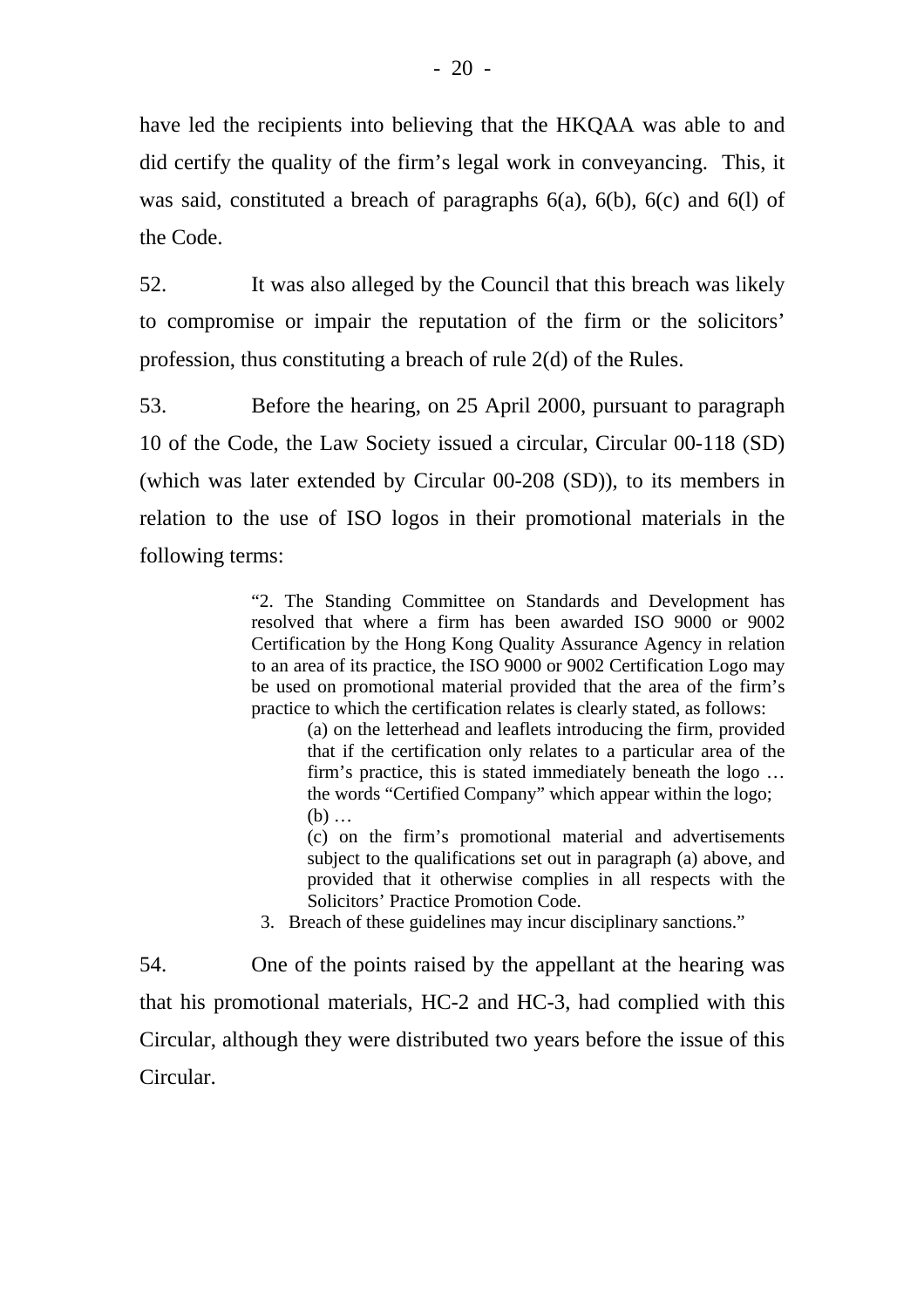#### *Tribunal's finding*

55. Of the many allegations made in the two complaints against the appellant, the Tribunal found only one aspect of the second complaint proved, that is, the statements in HC-2 and HC-3 were misleading. It upheld

> "… the one element of the Second Complaint in respect of the commentary applied by the (appellant) to the second and third household circulars, these circulars being part of the exhibit "RAH 1", to the effect that the Hong Kong Quality Assurance Agency had assessed the conveyancing work undertaken by the (appellant's) firm to be up to the services standard of ISO 9001. In our view, the (appellant) failed to make clear to readers of the household circulars that ISO certification can only ever relate to quality of management systems and is not any form of endorsement or statement about the quality of legal services provided by any practitioner. In our view, this commentary gave a misleading impression to members of the public that the quality of the (appellant's) firm's legal work had been assessed and approved by the Hong Kong Quality Assurance Association, rather than the quality of the (appellant's) firm's management system."

56. The Tribunal thus found that there was a breach of paragraph 6(a) of the Code and rule 2(d) of the Rules. It ordered the appellant to pay a fine of \$10,000 and to be censured. It also ordered him to pay one third of the costs and disbursements of and incidental to the proceedings.

57. In its statement of findings, the Tribunal also criticized Circular 00-118 (SD) saying that:

> "… this does not identify the risk of confusing quality management systems with quality legal work and, therefore, does not go far enough in our view in protecting the interest of the public from the possibility that they will be misled into believing that ISO 9000-9002 is an index of quality of legal services."

#### *Court of Appeal's decision*

58. The appellant appealed to the Court of Appeal pursuant to s. 13(1) of the Legal Practitioners Ordinance ("the Ordinance"), Cap. 159. On 14 June 2002, the Court of Appeal (Mayo VP and Stock JA, Cheung JA dissenting) dismissed the appeal. The majority upheld the Tribunal's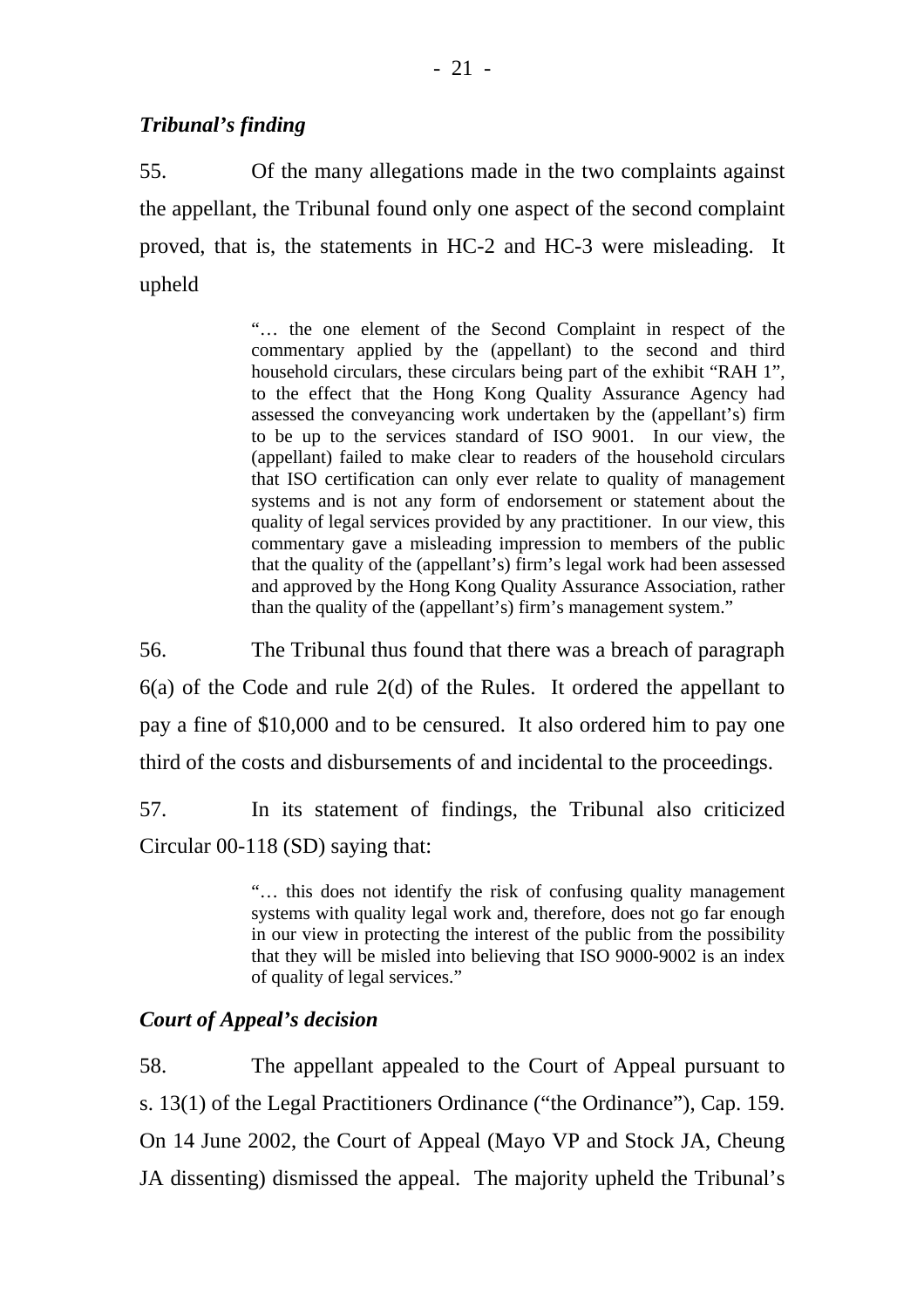finding, drawing a distinction between the operation of a quality management system and the provision of quality legal services. The Court of Appeal also commented adversely on Circular 00-118 (SD).

59. Subsequent to this judgment, the Law Society withdrew Circular 00-118 (SD) and replaced it by Circular 03-7 (SD) to which I shall refer later.

# *Appellant's main contention on the merits*

60. In this appeal, Mr Martin Lee SC leading Ms Wing Kay Po for the appellant raised 3 main contentions:

- (1) the use of the ISO 9001 logo together with the statement in question in HC-2 and HC-3 was not misleading;
- (2) even if it was misleading, it did not constitute a breach of paragraph 6(a) of the Code or rule 2(d) of the Rules; and
- (3) even if it was a breach of paragraph 6(a) of the Code or rule 2(d) of the Rules, it did not, in all the circumstances of this case, call for any order of sanction or penalty.

# *Relevant regulatory provisions*

61. The Council has the statutory power and duty to supervise and regulate the practice and conduct of solicitors. Under s.73 of the Ordinance, the Council may make rules providing for, among other things, the professional practice, conduct and discipline of solicitors. Such rules as may be made by the Council shall be subject to the prior approval of the Chief Justice.

62. Pursuant to s. 73, the Solicitors' Practice Rules were made. Rule 2(d) provides that

> "a solicitor shall not, in the course of practising as a solicitor, do or permit to be done on his behalf anything which compromises or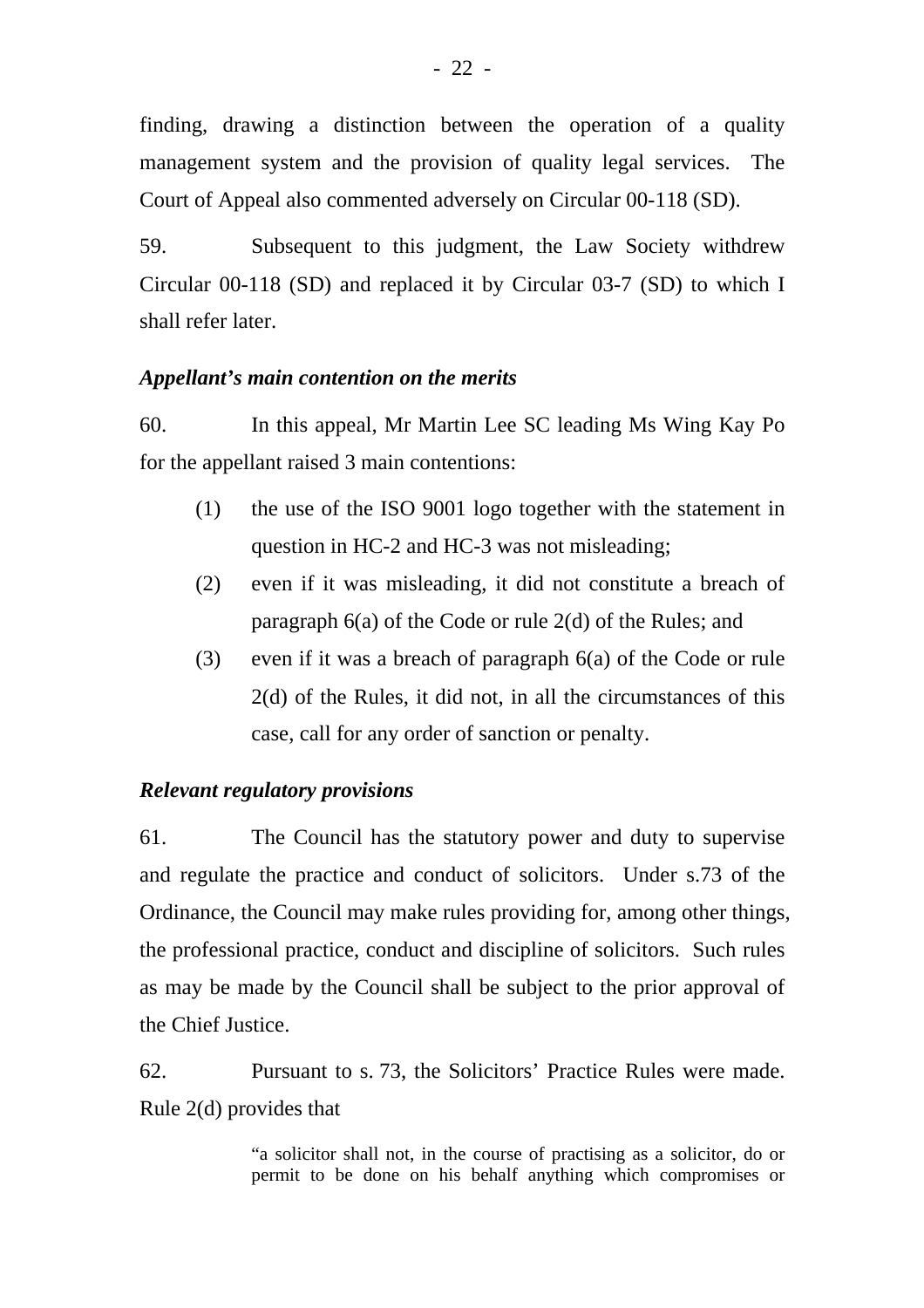impairs or is likely to compromise or impair his own reputation or the reputation of the profession".

63. Prior to 1992, a solicitor was not allowed to publicise or promote his practice. This prohibition was relaxed in that year by an amendment to rule 2AA which now provides:

> "(1) Subject to subrule (2), a solicitor shall not publicise or otherwise promote his practice or permit his practice to be publicised or otherwise promoted.

> (2) Subrule (1) does not apply to anything done in accordance with the Solicitors' Practice Promotion Code as made from time to time by the Council with the prior approval of the Chief Justice."

64. Pursuant to rule 2AA(2), the Code was promulgated by the Council with the prior approval of the Chief Justice taking effect on 20 March 1992. The following paragraphs are relevant to the present appeal:

> "4. All practice promotion must have regard to the Solicitors' Practice Rules and other professional obligations and requirements, and nothing in this Code shall be construed as authority for any breach of those Rules, obligations or requirements.

> 6. Practice promotion shall be decent, legal, honest and truthful and shall not:

- (a) be likely to mislead or deceive, whether by inclusion or omission;
- (b) contain any adverse remark or implication concerning any other solicitor or solicitors, in particular in any comparison of services, practice or fees;
- (c) make any claim or imply that the solicitor is, or that his practice is or includes an expert in any field of practice or generally. It is permissible, however, to refer to his knowledge, qualifications, experiences or area(s) of practice provided that such a claim can be justified;
- (l) be in any manner which may reasonably be regarded as having the effect of bringing the solicitors' profession into disrepute.

10. The Council may from time to time by resolution published to the profession draw attention to examples of practice promotion which in the opinion of the Council constitute breaches of the general principles and intent of this Code. Any practice promotion effected or continued after the promulgation of such advice would be regarded by the Council as a breach of this Code."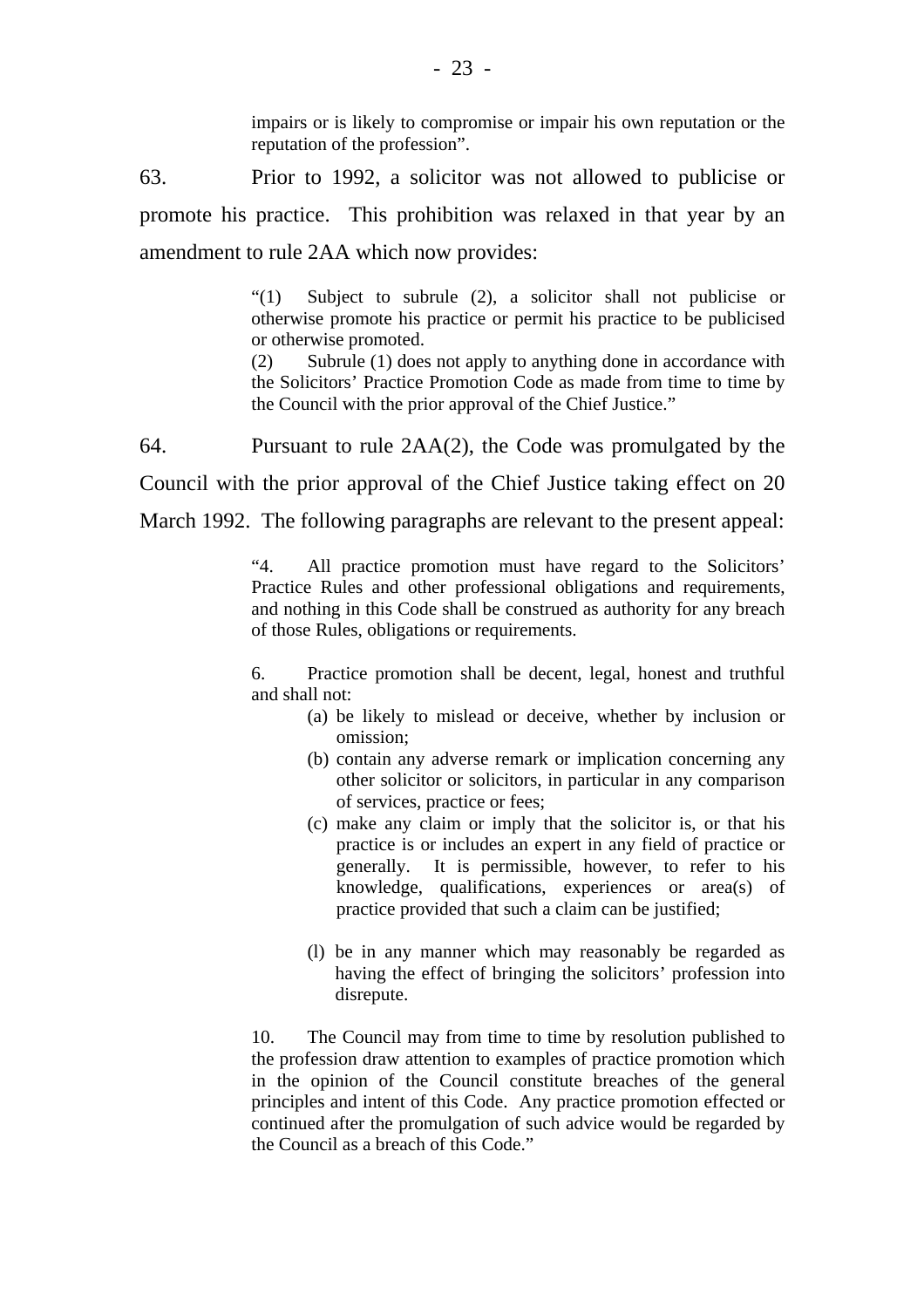65. Pursuant to paragraph 10 of the Code, the Council has from time to time issued circulars to its members giving examples of cases which amounted to breaches of the Code. Circular 00-118 (SD) and Circular 03-7 (SD) were issued pursuant to this paragraph.

66. It is clear from the above provisions that while a practice promotion which is in breach of a circular issued pursuant to paragraph 10 of the Code would be regarded as a breach of the Code, the converse may not be true: a practice promotion which does not constitute a breach of the circular may still be in breach of the Code.

#### *Whether HC2 and HC3 misleading*

67. The Tribunal found that the use by the firm of the ISO 9001 logo together with the statement in question in HC-2 and HC-3 was misleading. Before the Tribunal, the appellant argued that the statement was a statement of true fact in that "with regard to (his) firm's conveyancing services, the *commitment to provide a quality service* in this practice area *was assessed and certified* by the HKQAA to satisfy ISO 9001 quality standards." (Emphasis provided) This argument was rightly rejected by the Tribunal. The statement was plain and unequivocal: it was the firm's legal services of conveyancing which were assessed by the HKQAA. To this extent, the statement was, subject to the other submissions raised by the appellant, clearly incorrect and misleading to the public.

68. Before the Court of Appeal and this Court, the appellant, while maintaining that the statement in question was true, has put forward two main arguments. The first argument, which appears to have been accepted by Cheung JA in his dissenting judgment, is that the dichotomy drawn by the Tribunal between quality management system and legal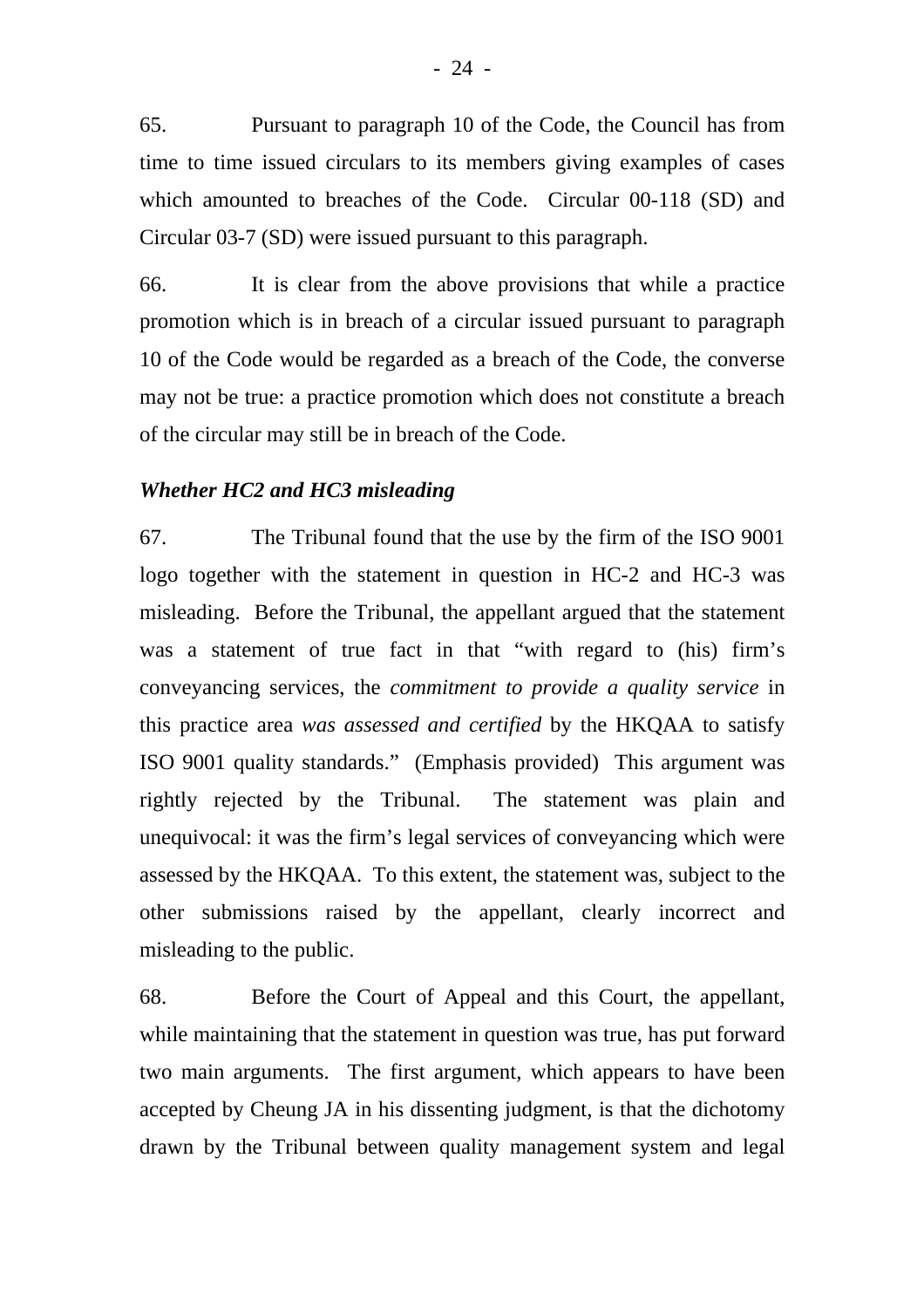services is fundamentally flawed; and that since the objective of having a quality management system is to ensure the provision of quality legal services, a certification on the firm's management system would necessarily involve an assessment of its legal services because the former was an integral part of the legal services.

69. The second argument is that as a matter of fact, what was actually assessed by the HKQAA was not only the firm's management system, but also its legal services. It is pointed out that the HKQAA auditors in their visits to the firm's office had in fact checked a number of clients' files and documents including the firm's conveyancing checklists, time record sheets, clients instruction sheets, reminders for completion dates, and had recorded in their internal files that the services provided by the firm to particular customers had indeed been assessed and were found to be satisfactory.

70. In my view, the first argument is irrelevant and the second argument is not supported by the facts.

71. The question we have to decide is not whether a distinction between a management system and the legal services provided under that system is justified. Nor whether a certification on the management system would inevitably include a certification on the legal services provided. It may be that a quality management system would, or even should, ensure quality legal services. But that is not the point. The question we have to decide is whether in this case, the HKQAA in their certification process had in fact assessed the firm's legal services. In my view, the answer to this question must be in the negative. This is clear from the facts of this case.

72. In Hong Kong, ISO 9000 certification is governed by the Hong Kong Quality Assurance Certification Scheme which is operated by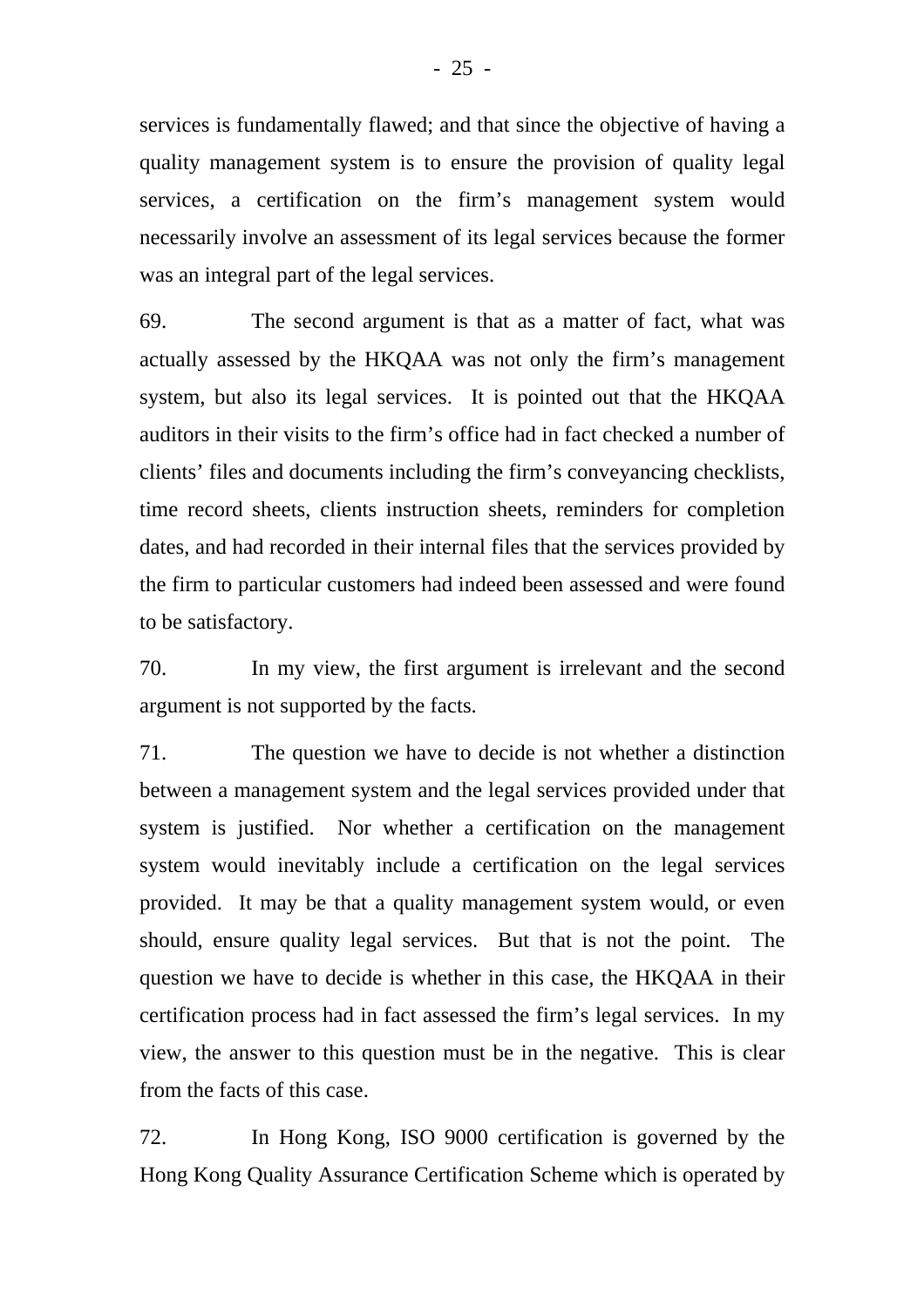the HKQAA, a government-subvented body established by the Industry Department. The ISO 9000 (including ISO 9001) is a series of international standards set by the International Organization of Standardisation prescribing requirements for quality management and quality assurance for the manufacture of products and provision of services. A business organization which has attained such standards would be awarded a certificate.

73. In the materials issued by the HKQAA, it is stated that their certification is an

> "audit of the quality system of a company by a competent, independent agency. The audit is carried out according to the company's documented quality management system that is assessed against the requirements of for example, ISO 9001. Audits are performed on site and companies under assessment must show the practical application of the quality system and procedures written down in their quality documentation. The integrity of the quality system is then checked by subsequent unannounced continuing assessment visits."

This is what they say they would assess in their certification exercise.

74. The certificate issued to the firm by the HKQAA states that at their certification audit, it was established that the quality management system of the firm conformed fully to the requirements of the international standard (ISO 9000) for quality management and quality assurance. This is what they certify in their certification. Nothing is mentioned with regard to the quality of the firm's legal services.

75. In a publication which was relied on by the appellant: "Quality: A Briefing for Solicitors (BS5750 Code of Quality Management for Solicitors)" issued by the Law Society in England with regard to the issue of a certification according to the BS5750 which is the equivalent of the ISO 9000, it is recognised that it is not practical to set standards for the quality of legal advice and the relevant organization does not seek to set any such standards.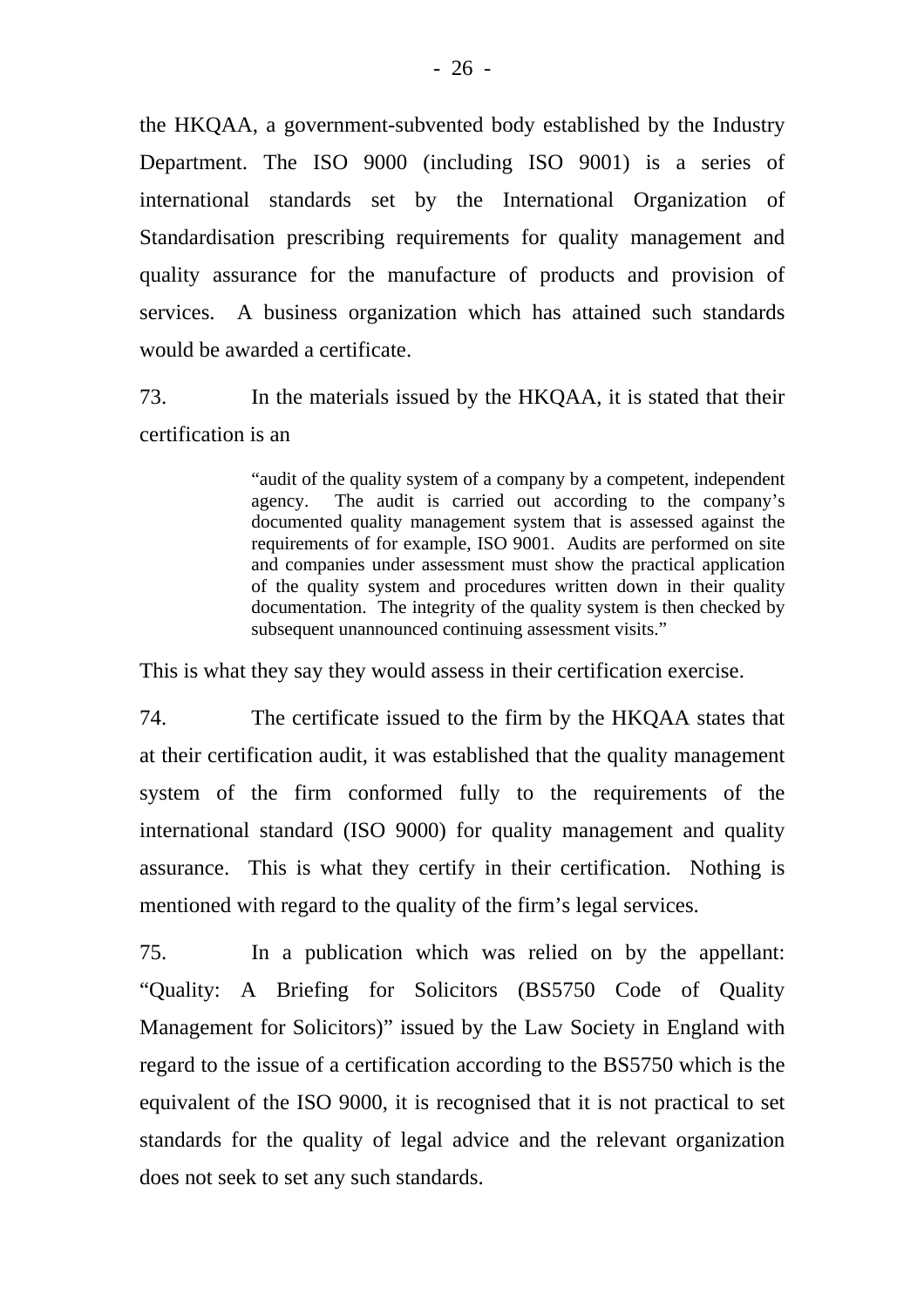76. Mr Leung Wing Nang who was a former Council member of the HKQAA and who made an affirmation on behalf of the appellant stated that the ISO 9001 mark "is no more than a proof on the part of the mark holder of commitment and pledge to provide a quality service" and that "it is well-known that the ISO marks are not awarded on the basis of the excellence of any particular services. Rather, they relate to standards of management within a company or firm."

77. It is therefore quite clear that the HKQAA have been at pains in asserting that they do not assess and do not certify the services of an enterprise, only the management system which provides the services. They have disavowed any assessment of the services provided by the system they have assessed.

78. Even the appellant in his first affirmation accepted that

"the only function of an ISO 9000 accreditation body, including the HKQAA, is to assess and certify whether the commitment to a quality management system of the business entity established in line with ISO 9000 quality standards can be demonstrated …"

"So far as the conveyancing services of my law firm are concerned, including the conveyancing services for the Tenants Purchase Scheme, the HKQAA would and could only assess and certify whether the commitment to a quality service in respect of this practice area against the firm's quality management system could be demonstrated, and whether the results thereof are satisfactory. *At no point* and *in no way would and could the HKQAA* certify and *assess the quality of* a trade, and in this case, *conveyancing services* …" (Emphasis provided)

79. However, in his fourth affirmation, the appellant alleged that in their surveillance visits to his office, the HKQAA had examined not only his management system, but also individual files and checklists and were satisfied that they met the required ISO standards. It is submitted that in a straightforward conveyancing transaction, the HKQAA's certification demonstrated that the legal services provided by the firm were also found to have met the required standards. Further, the firm's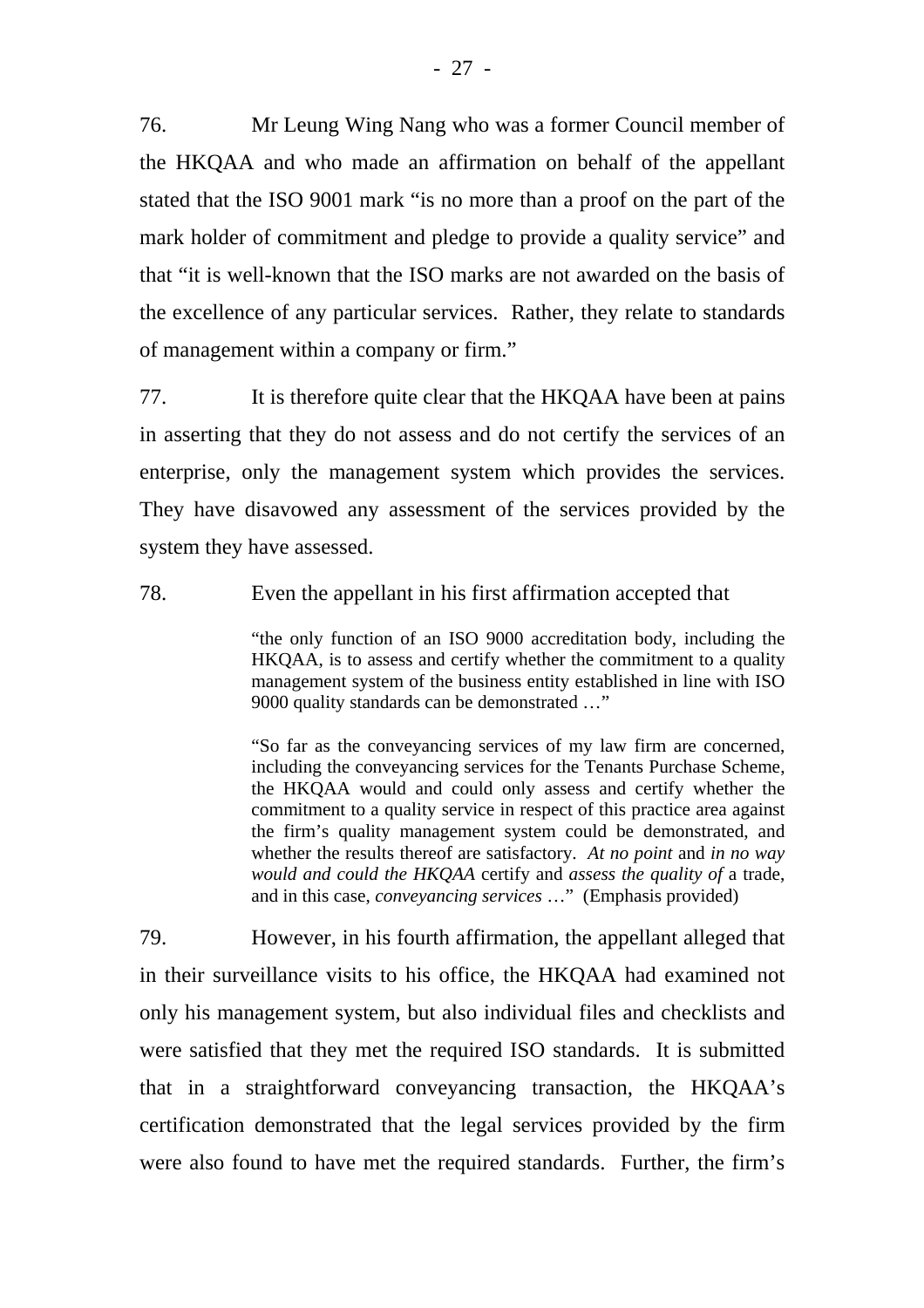pamphlets (which presumably included the household circulars in question) were considered by the HKQAA as "OK". It is argued that this showed that the firm's legal services had in fact been assessed and approved.

80. I cannot accept this argument. Notwithstanding the steps taken by the auditors, their Report referred to the visits being a review of the quality management system of the firm and commented only on the system and the ISO 9001 certificate issued to the firm only stated that the firm's quality management system had satisfied the relevant ISO standards. This was what the HKQAA were prepared to certify and what they actually certified. This is also evident from the conditions imposed by them for the use of the ISO logo by a business enterprise which has been awarded such a certificate. One of the conditions is that the logo "may not under any circumstances be used directly on or closely associated with products or by reference to the services provided by a Business in such a way as to imply that the products or services themselves are certified by HKQAA".

81. The argument that a quality management system would ensure quality services and that such a system is an integral part of the services provided is beside the point. As Stock JA succinctly summarized in his judgment:

> "… the (HKQAA) was in no position whatsoever to assess the practitioner's knowledge and skills in the field, …

> But even if one were to accept that a quality management system was part of the service itself, it still remains but part of the service; and a representation which implies, or is likely to be read as saying, that there has been an assessment of the whole, whereas there has in fact been an assessment of a part, which assessment did not include a very important part, is a representation that is likely to mislead."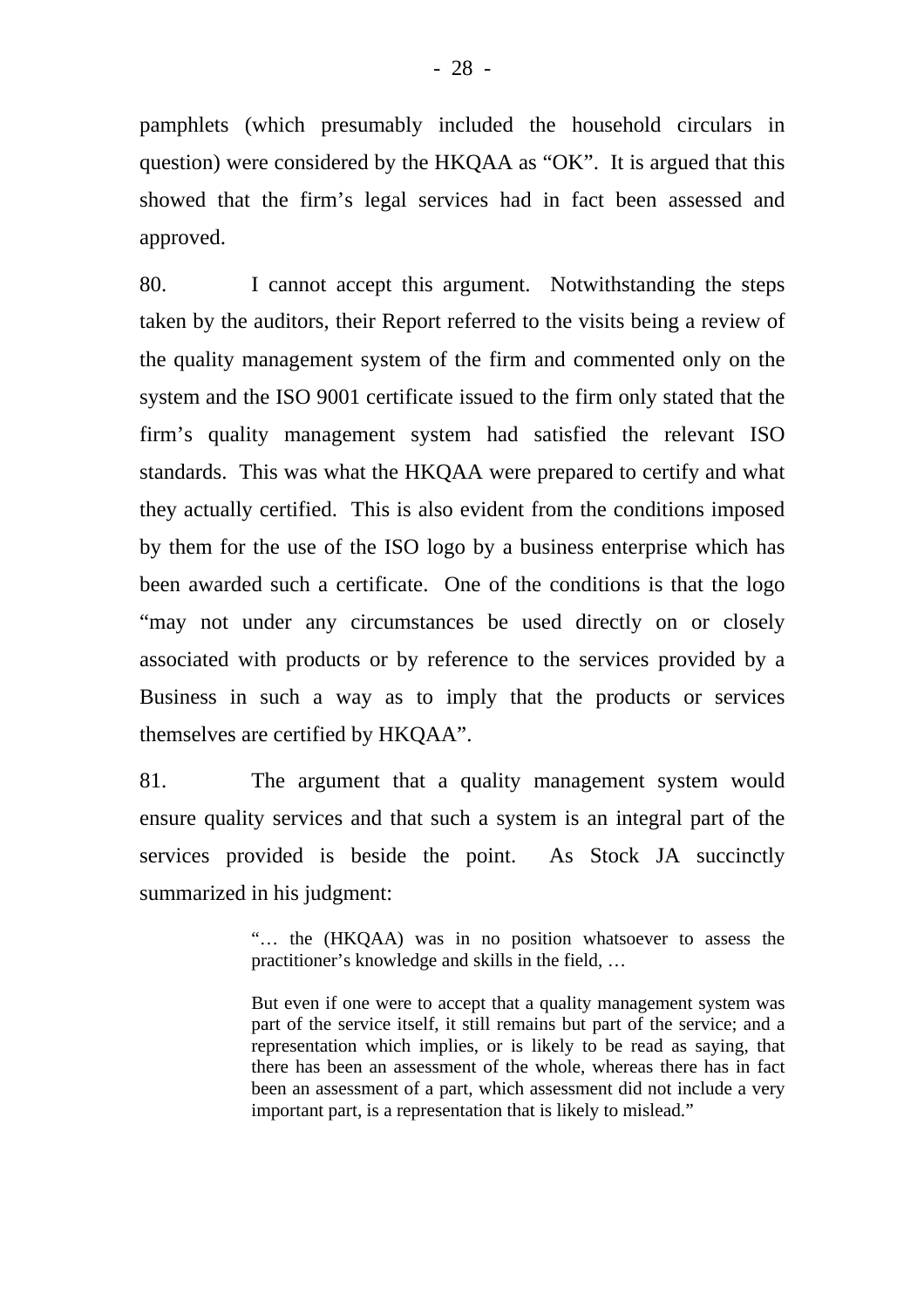82. There was, in my view, ample evidence to support the finding that the statements in the household circulars HC-2 and HC-3 were inaccurate and misleading.

#### *Whether in breach of para. 6(a) of the Code*

83. The appellant submits that even if the use of the ISO 9001 logo together with the statement in question in HC-2 and HC-3 was misleading, this did not amount to a breach of paragraph 6(a) of the Code. He relies on Circular 00-118 (SD) issued by the Law Society 2 years after the complaints had been lodged against him. As mentioned earlier, this Circular permitted the use of the ISO 9000 or 9002 Certification logo on promotional materials provided that the area of practice to which the certification related was clearly stated immediately beneath the logo, and provided that it otherwise complied in all respects with the Code.

84. This Circular was regarded by the Tribunal as also misleading and confusing. The majority of the Court of Appeal took the same view. Both the Tribunal and Stock JA also considered that HC-2 and HC-3 went further than this Circular.

85. The appellant's argument runs as follows. Whether this Circular was also misleading is irrelevant. There was practically no difference in substance between what was contained in the household circulars and what was permitted by this Circular. Although this Circular was issued well after the distribution of the household circulars by the appellant, it reflected the Law Society's standard of what was and what would be regarded as acceptable. As the appellant's professional conduct was to be judged by his peers, if his peers, the Standing Committee on Standards and Development of the Law Society, considered (albeit 2 years later) what he had done was permissible, there was no breach on his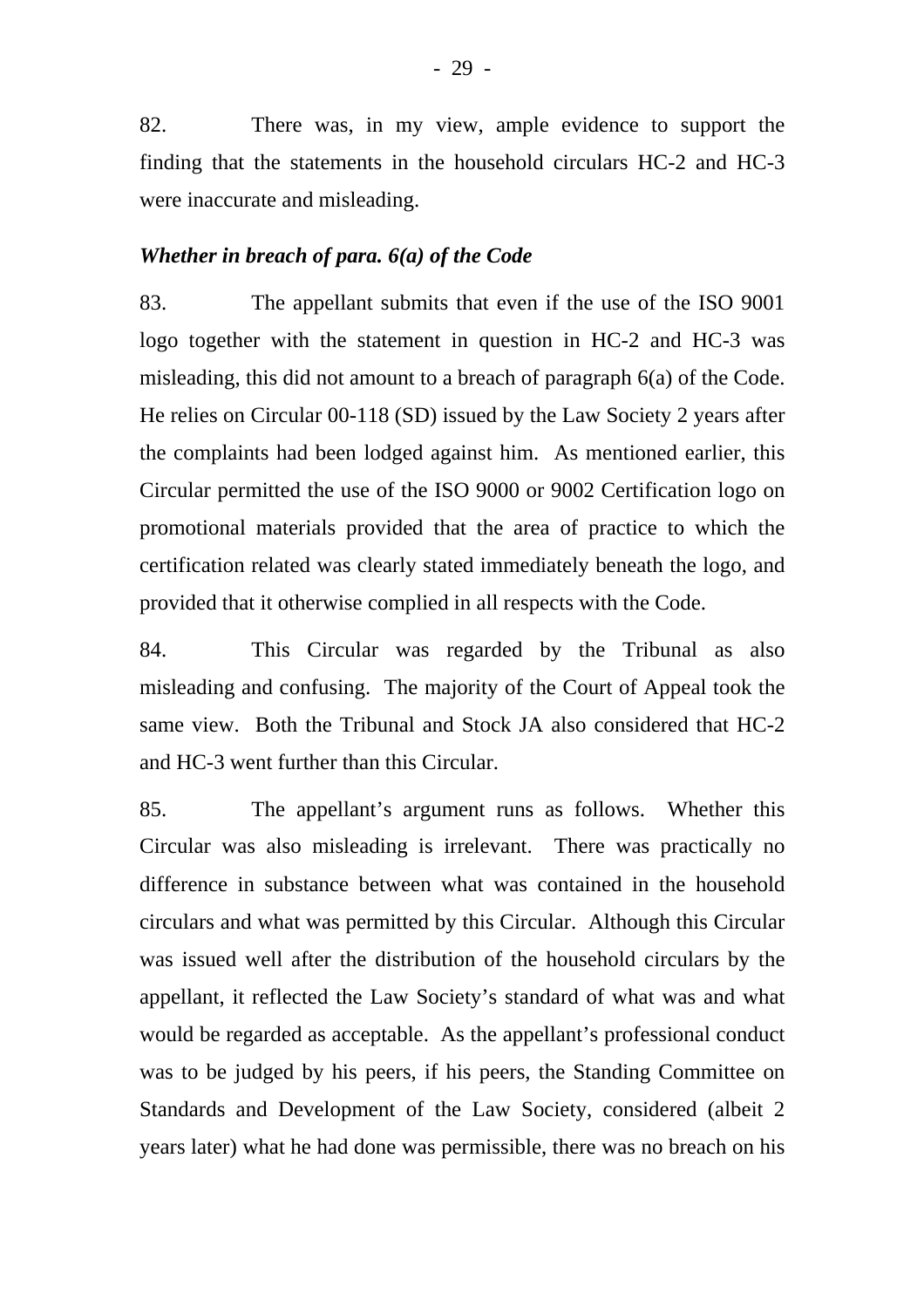part of paragraph 6(a) of the Code. Furthermore, the Council should not have laid any complaint against him with regard to the household circulars he had distributed or should have withdrawn the complaint before the hearing.

86. With respect, I do not think this argument is sustainable. First, Circular 00-118 (SD) expressly stated that any promotional material must "otherwise (comply) in all respects with the Solicitors' Practice Promotion Code". And paragraph 6(a) of the Code says that practice promotion shall not be likely to mislead. If HC-2 and HC-3 contained statements which were likely to mislead, that is a breach of the Code. This is so even if any promotional material which is permitted by this Circular is also misleading.

87. Secondly, it is the Tribunal, not the Standing Committee on Standards and Development, which is entrusted with the statutory duty to determine what is and what is not a breach of the Code and the Rules.

88. Thirdly, although what the Standing Committee considers to be acceptable to the profession carries a lot of weight in determining what is or is not a breach of the Code or the Rules, there is the public interest that members of the community have the right to be served by lawyers of a very high standard of competence and integrity. The Tribunal has the duty to decide what is and what is not acceptable as a standard of competence and integrity for the public. It is clear from the Tribunal's criticism of Circular 00-118 (SD) in the passage quoted in paragraph 57 above that the protection of public interest was very much in the mind of the Tribunal. (See also the comments of Stock JA in paragraph 97 of his judgment on the need to maintain a very high standard.) In my view, the Tribunal is perfectly entitled in the public interest to set a higher standard than the Council would for its members.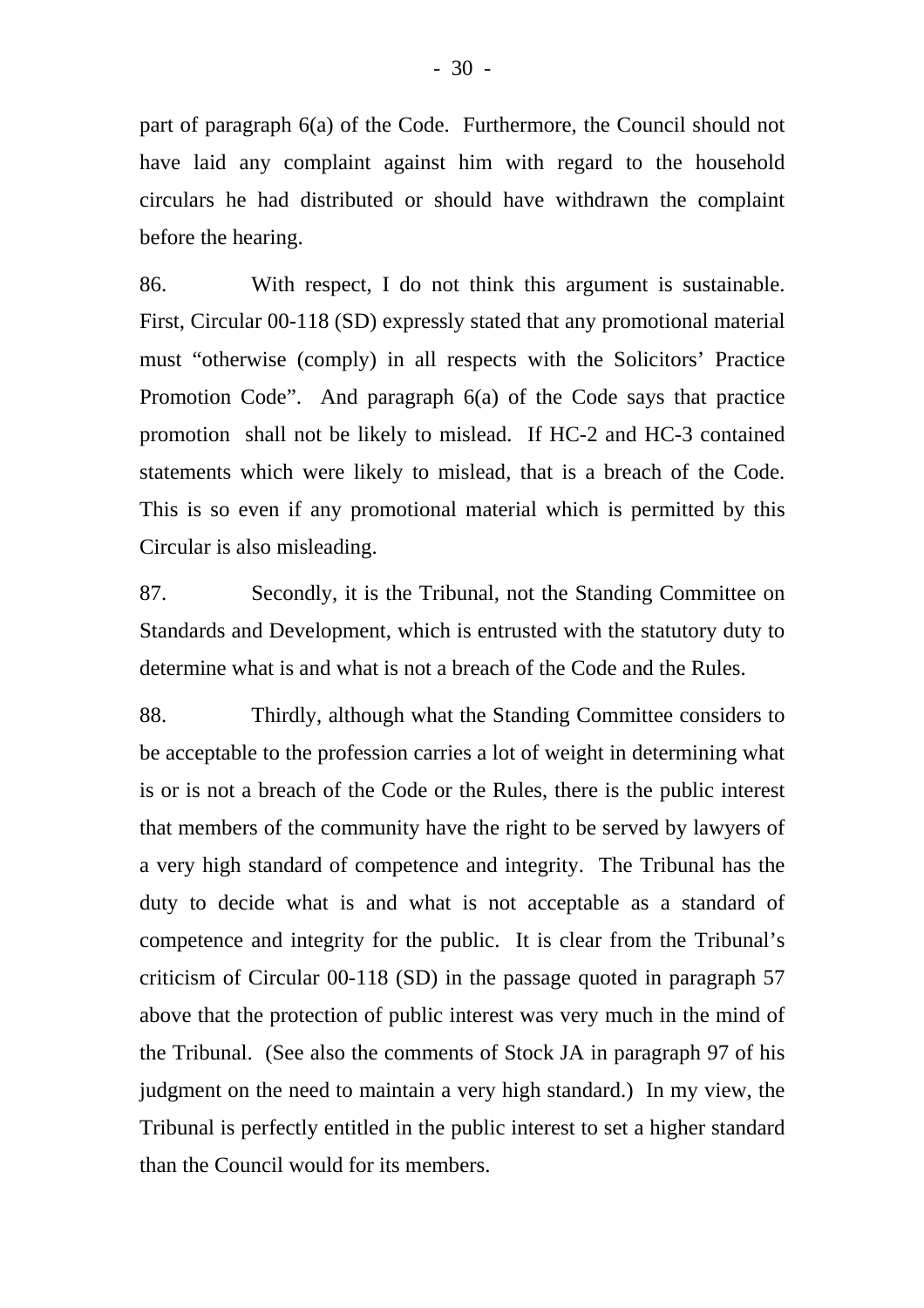89. It is to be noted that subsequent to the Court of Appeal judgment, the Law Society withdrew Circular 00-118 (SD) and replaced it by Circular 03-7 (SD) which permits the use of ISO logos provided that the area of practice certified by the HKQAA appears in the promotion materials with a statement to the following effect :

> "This ISO [area of practice] Quality Certificate is awarded for the quality of the system of management of our [area of practice] department/practice. It is not awarded for, and makes no representation as to, the quality of our legal services."

90. This highlights the importance of accuracy in promotional materials in order not to mislead the public.

#### *Whether in breach of rule 2(d) of the Rules*

91. While the statements contained in HC-2 and HC-3 were in breach of paragraph 6(a) of the Code, did they also infringe rule 2(d) of the Rules? I do not think so. A breach of paragraph 6(a) of the Code no doubt results in a breach of rule 2AA of the Rules which prohibits practice promotion generally except in accordance with the Code. But it does not follow that the same conduct without more would also constitute a breach of rule 2(d) which governs the general conduct of a solicitor in the course of his practice. On the facts of this case, I cannot see how the statements in HC-2 and HC-3, even though misleading, would have compromised or impaired the appellant's own reputation or the reputation of the profession or would likely have such an effect.

92. The Tribunal held that these statements were also in breach of rule 2(d) and this was affirmed by the majority of the Court of Appeal. But neither the Tribunal nor the Court of Appeal gave any particular reason for taking such a view, apart from the conclusion that they were in breach of paragraph 6(a) of the Code. I do not think this finding can be upheld.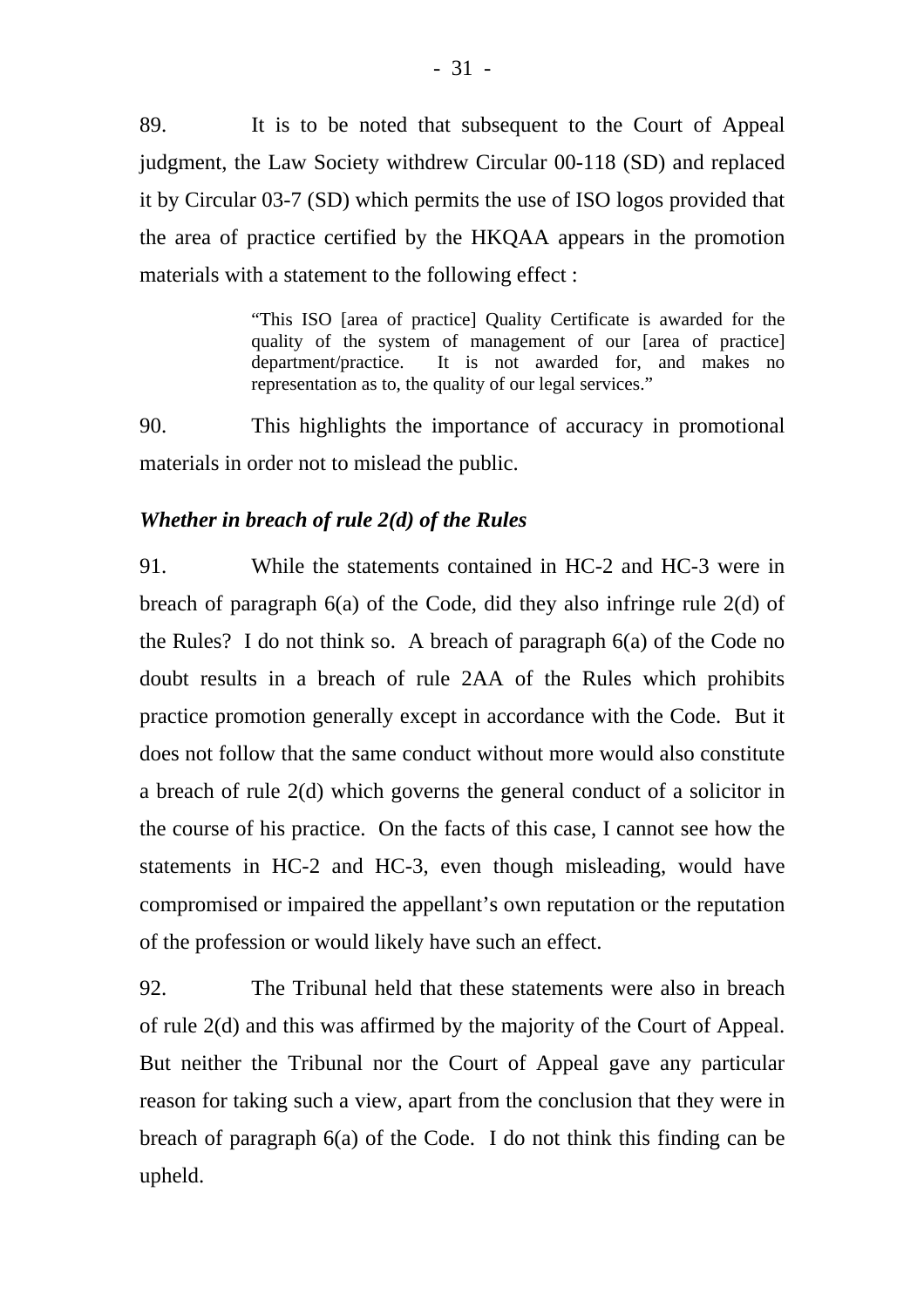#### *Was the order made by Tribunal correct?*

93. Section 10 of the Ordinance, apart from conferring the power on a Solicitors Disciplinary Tribunal to inquire into and investigate the conduct of a solicitor (or persons related to his practice), further empowers the Tribunal, on the completion of its inquiry and investigation, to make a variety of orders. These orders are in the nature of sanctions ranging from striking that person off the solicitors' roll to ordering him to pay the costs and disbursements of the proceedings. But whether or not to make any order under this section and if so, what order to make is a matter within the discretion of the Tribunal, taking into account the conduct in question and the circumstances of each case. Section 10 itself does not give any clue as to what type of conduct would attract any of these sanctions and the criteria for imposing such sanctions. It would seem that before the Tribunal can exercise its powers under this section, it has to be satisfied and make a finding that the conduct complained of has been proved to be in breach of the Rules or the Code. Since the Rules and the Code cover a very wide range of activities in a solicitor's professional practice, the sanction to be imposed in each case must depend on the nature and seriousness of the conduct and the circumstances of the breach. As with anything in the nature of a sanction, it must be proportionate to the blameworthiness of the person responsible for the conduct. Matters such as the effect of the conduct on the persons affected and on the confidence of the public in the legal profession are also relevant.

94. In my view, the appellant's conduct in this case cannot by any standard be regarded as serious and there are clearly special circumstances to justify taking an exceptional view of the matter.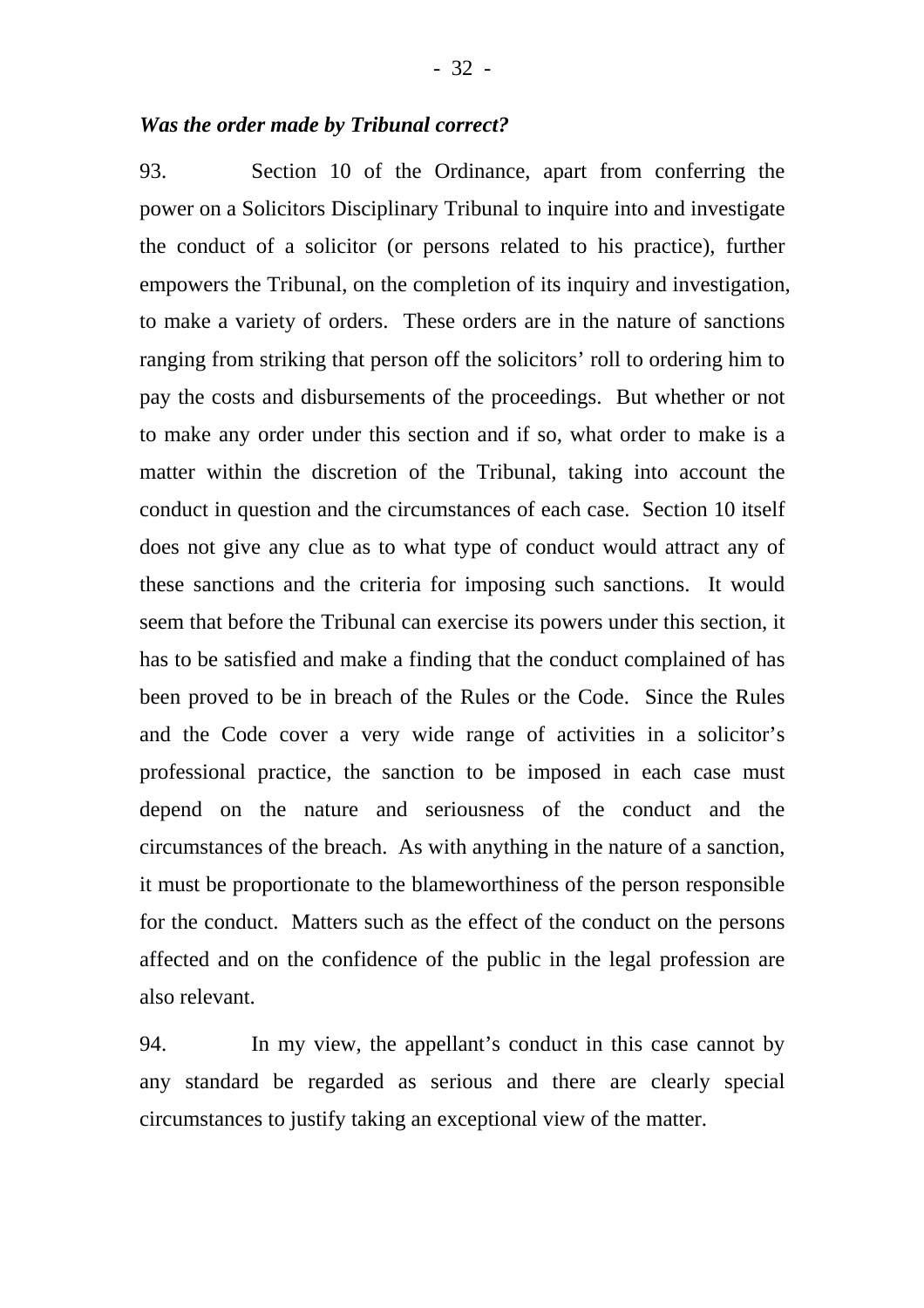95. As the HKQAA say in their materials, maintaining an effective and quality management system which satisfies the ISO standards would normally provide an assurance to customers that the services provided would conform to the customer's specifications. The demarcation between a management system and the services it produces is often not very clear, particularly with certain types of services. In the present case, it is not disputed that the appellant's management system had indeed been assessed and found to have met ISO standards. In view of the rather detailed audit conducted in the firm by the HKQAA in their certification process, it was understandable that the appellant fell into the error of drawing the conclusion that his legal services were also the subject of the assessment.

96. Apart from the misleading statements in question, the way in which the appellant made use of the ISO 9001 logo in HC-2 and HC-3 was not very much different from that in which ISO logos were permitted to be used in promotional materials by Circular 00-118 (SD). The other main objection raised by the Council was that since the firm's certification did not relate to any particular area of practice, the household circulars should not have referred only to conveyancing services. But as the Tribunal and the Court of Appeal held, Circular 00-118 (SD) was also likely to be misleading in that any promotional material complying with this Circular would also give an impression to the recipients that the HKQAA had assessed the legal services provided by the holder of the ISO certificate.

97. The fact that Circular 00-118 (SD) was also misleading of course does not absolve the appellant in making the misleading statements contained in HC-2 and HC-3. However, it is fair to say that this Circular reflected the thinking of the Standing Committee on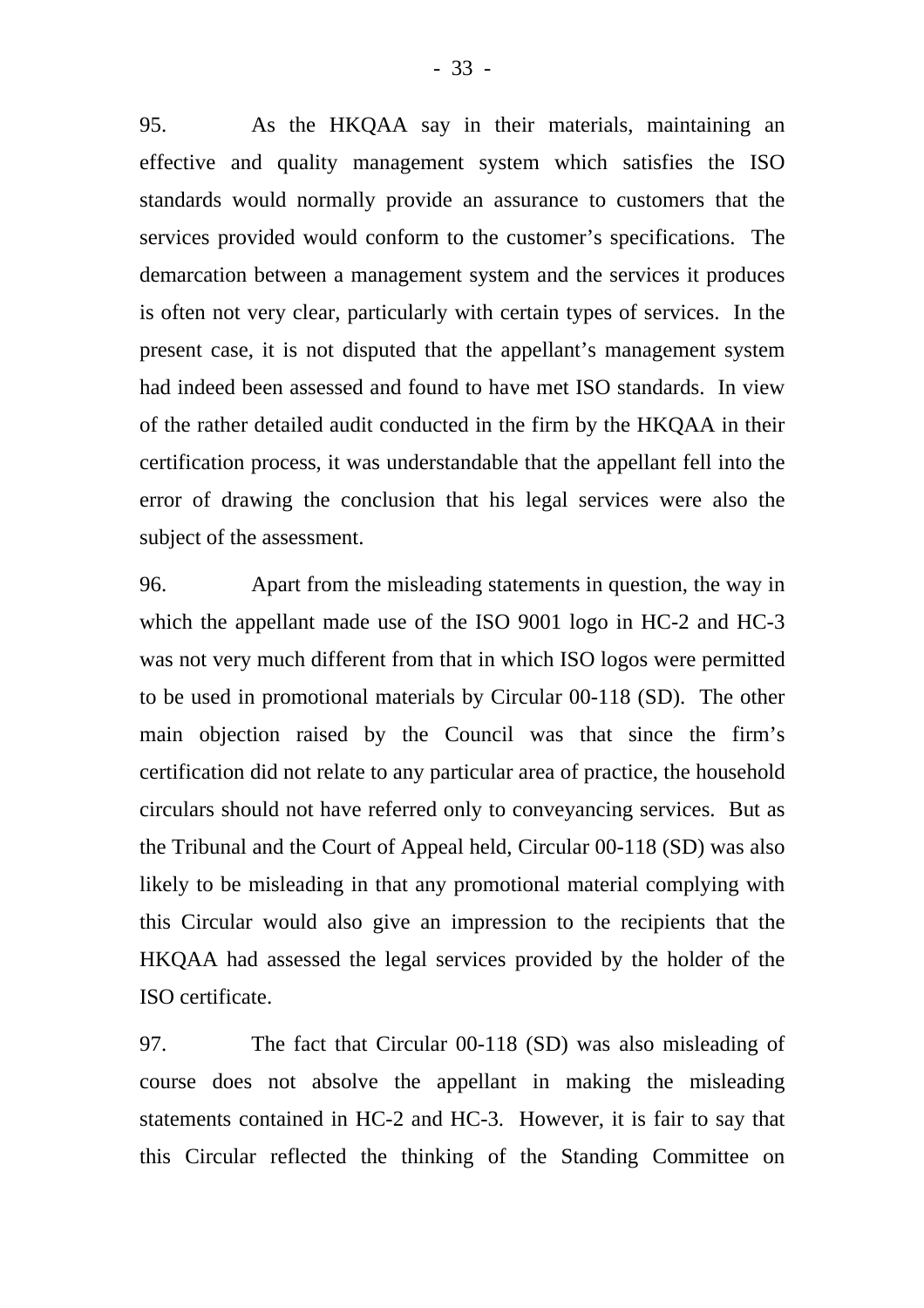Standards and Development at the time when it attempted to set an acceptable standard for members of the profession in publishing their promotional materials. What the appellant did in this case did not fall below that standard, albeit a standard which the Tribunal in effect held not sufficient for the protection of the public. Although the appellant could not claim to have been misled by Circular 00-118 (SD) since it was issued long after the appellant's distribution of HC-2 and HC-3, this Circular and its subsequent replacement by Circular 03-7 (SD) show that practice promotion, in particular the contents of promotional materials, can sometimes be quite controversial. This is especially so where one is concerned with something new as in this case, that is, ISO certification in relation to solicitor firms.

98. Paragraph 6 of the Code, quite properly in my view, casts a wide net against improper practice promotion. As Stock JA said in paragraph 60 of his judgment: "the Code goes wider than mere technical truth, but requires that even a statement which might, on some literal construction, be said strictly speaking to be true, should nonetheless not carry a likelihood of misleading." The appellant's promotional material in the form of HC-2 and HC-3 cannot be considered as improper practice promotion. What the appellant did was, as found by the Court of Appeal, failing to "take the care which ought to have been taken in what he said to the recipients of thousands of his circulars" (see Stock JA in paragraph 98 of his judgment); and he "was only guilty of an error of judgment. He was not guilty of dishonesty or serious misconduct" (see Mayo VP in paragraph 140 of his judgment). I agree with these remarks.

99. In my view, given the special circumstances in this case, although the appellant was in breach of paragraph 6(a) of the Code, it was a breach which is at the bottom end of the scale. It was conduct which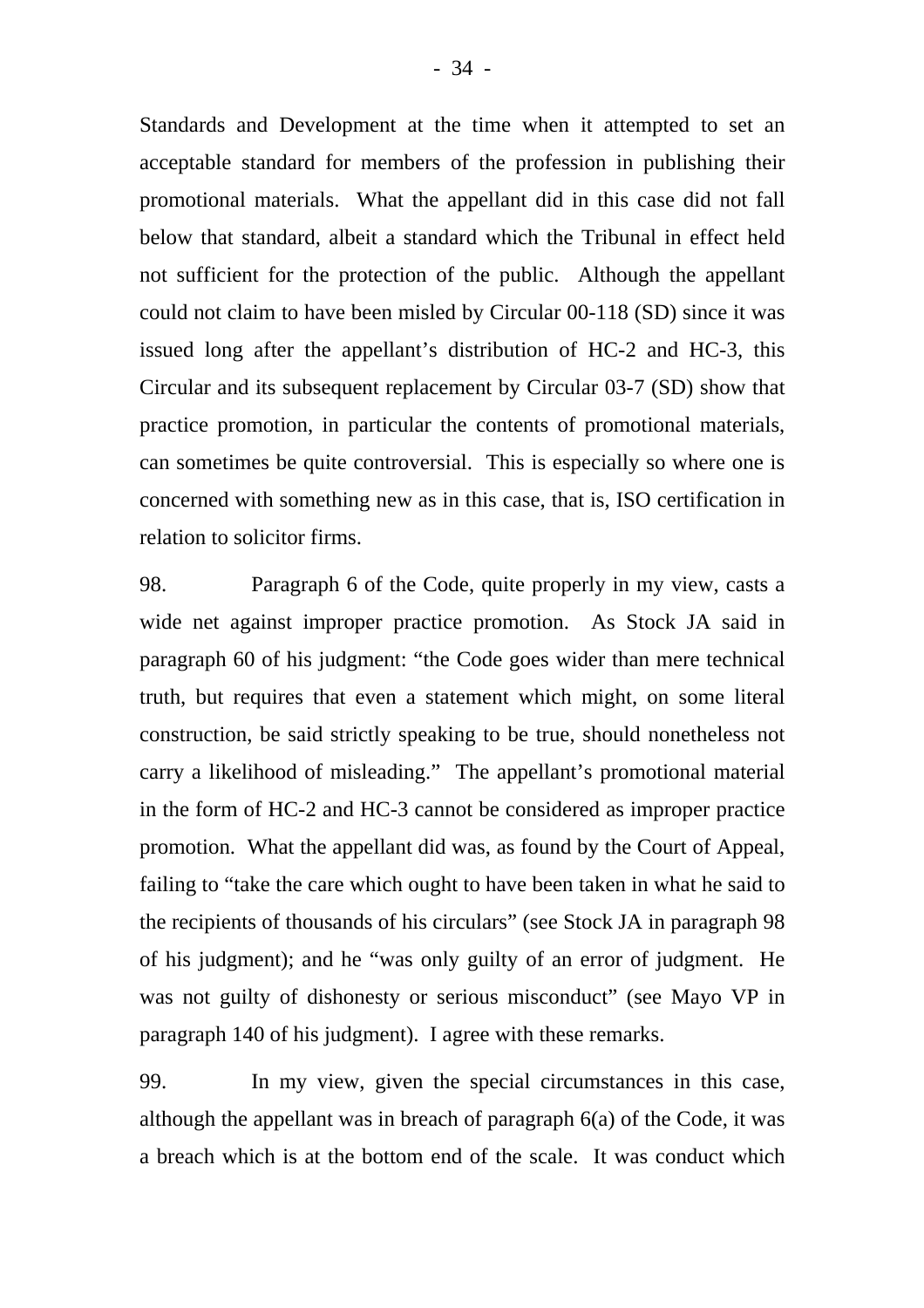was not very much different from conduct which the Standing Committee on Standards and Development had for a while permitted and would not have considered to be improper. There is no evidence of any recipients of the appellant's household circulars having actually been misled or confused. There is also no question of any compromise or impairment of the reputation of the profession. The appellant's conduct does not call for any sanction. Nor would any sanction serve any useful purpose. The order made by the Tribunal is in my view wholly disproportionate to the gravity of the conduct. It is plainly wrong.

#### *Conclusion*

100. For the reasons given above, I would allow the appeal and set aside the entire order of the Tribunal (including that part of the order relating to costs). I would also make an order nisi that the appellant have the costs of the appeal in this Court and in the Court of Appeal against the respondent and that there be no order as to costs as far as the Intervener is concerned. Any party wishing to challenge it should send in written submissions within 14 days with copies to the other parties.

Mr Justice Ribeiro PJ:

101. I agree with the judgment of the Chief Justice on the jurisdiction question and the judgment of Mr Justice Chan PJ on the merits question.

Lord Scott of Foscote NPJ:

102. I agree with the judgment of the Chief Justice on the jurisdiction question and with the judgment of Mr Justice Chan PJ on the merits.